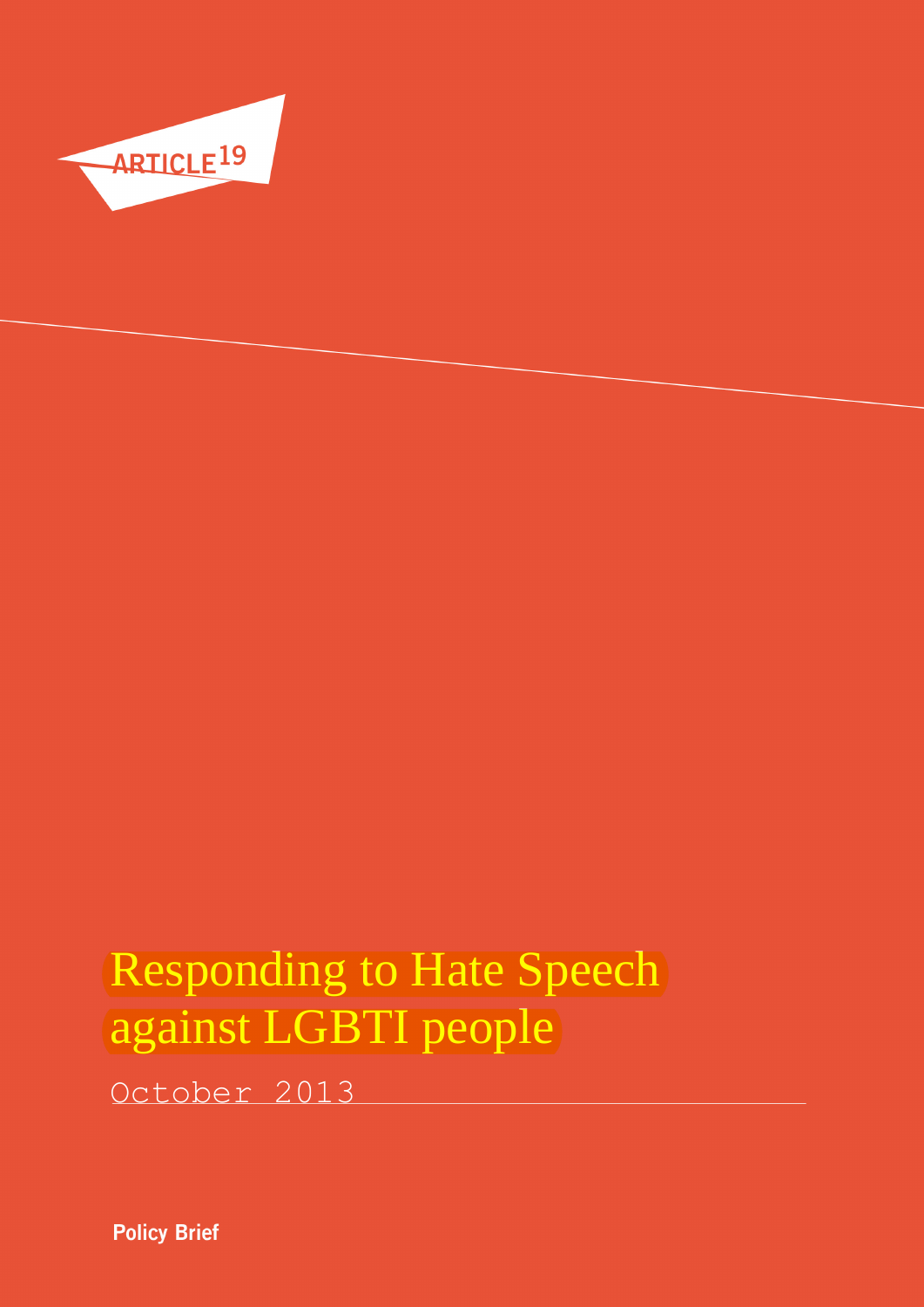

# Executive Summary

**In this policy paper, ARTICLE 19 proposes the response to "hate speech" targeting people on account of their sexual orientation or gender identity. The proposal is based on the review of international standards and domestic trends countering the advocacy of hatred that constitutes incitement to hostility, discrimination or violence ("incitement") specifically, and "hate speech" more generally, on these bases.** 

With this paper, ARTICLE 19 aims to respond to growing demands from human rights advocates, policy makers and the general public, to define "hate speech" targeting lesbian, gay, bisexual, transgender and intersex (LGBTI) people and recommend responses within a framework that protects and promotes the right to freedom of expression for all. The paper is guided by the principle that coordinated and focused action to promote the rights to freedom of expression and equality is essential for fostering a tolerant, pluralistic and diverse democratic society in which all human rights can be realised, including those of LGBTI people.

ARTICLE 19 believes that all domestic prohibitions of incitement should include sexual orientation and gender identity as protected characteristics. However, such prohibitions should conform to international standards on limiting the right to freedom of expression and information. **Prohibitions that unnecessarily** censor contentious viewpoints are often counter-productive to the aim of promoting equality for LGBTI people and fail to address the underlying social roots of the kinds of prejudice that homophobia and transphobia are symptomatic of. In most instances equality is better promoted through positive measures to increase understanding and tolerance, rather than through censorship of views perceived as injurious to LGBTI people or any other community.

Under certain limited circumstances, the state is *obliged* by international human rights law to prohibit the advocacy of hatred against LGBTI people that constitutes incitement to discrimination, hostility, or violence. These prohibitions should primarily be through civil and administrative laws, and only in the most serious cases should criminal sanctions be imposed. The criminal law should not be the default response to instances of incitement if less severe sanctions or measures could achieve the same effect. ARTICLE 19 also recommends numerous measures for States to adopt to ensure uniform and consistent implementation of their obligations, as well as measures that should be offered to victims of incitement.

ARTICLE 19 hopes that by establishing clear boundaries between permissible and impermissible expression, and by providing robust criteria to assist in this determination, this paper will serve the purpose not only of a legal and policy review but also of contributing to **ensuring that all people are able to enjoy** both the right to freedom of expression and the right to equality.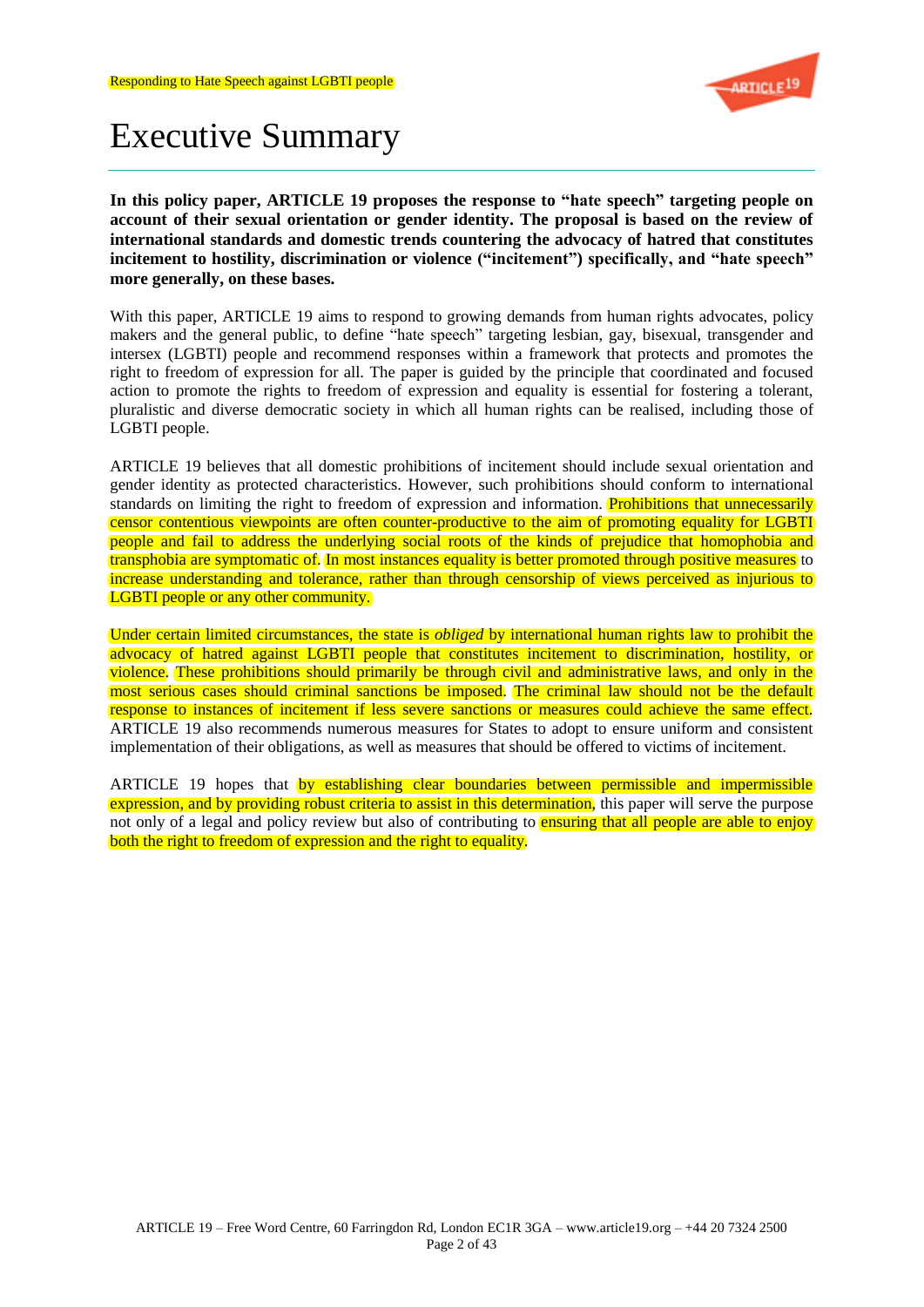

# Table of contents

| International and regional standards on freedom of expression and human rights10    |
|-------------------------------------------------------------------------------------|
|                                                                                     |
|                                                                                     |
|                                                                                     |
|                                                                                     |
| International Convention on the Elimination of all Forms of Racial Discrimination13 |
|                                                                                     |
|                                                                                     |
|                                                                                     |
|                                                                                     |
|                                                                                     |
|                                                                                     |
|                                                                                     |
|                                                                                     |
|                                                                                     |
|                                                                                     |
|                                                                                     |
|                                                                                     |
|                                                                                     |
| .23                                                                                 |
|                                                                                     |
|                                                                                     |
|                                                                                     |
|                                                                                     |
|                                                                                     |
|                                                                                     |
|                                                                                     |
|                                                                                     |
|                                                                                     |
|                                                                                     |
|                                                                                     |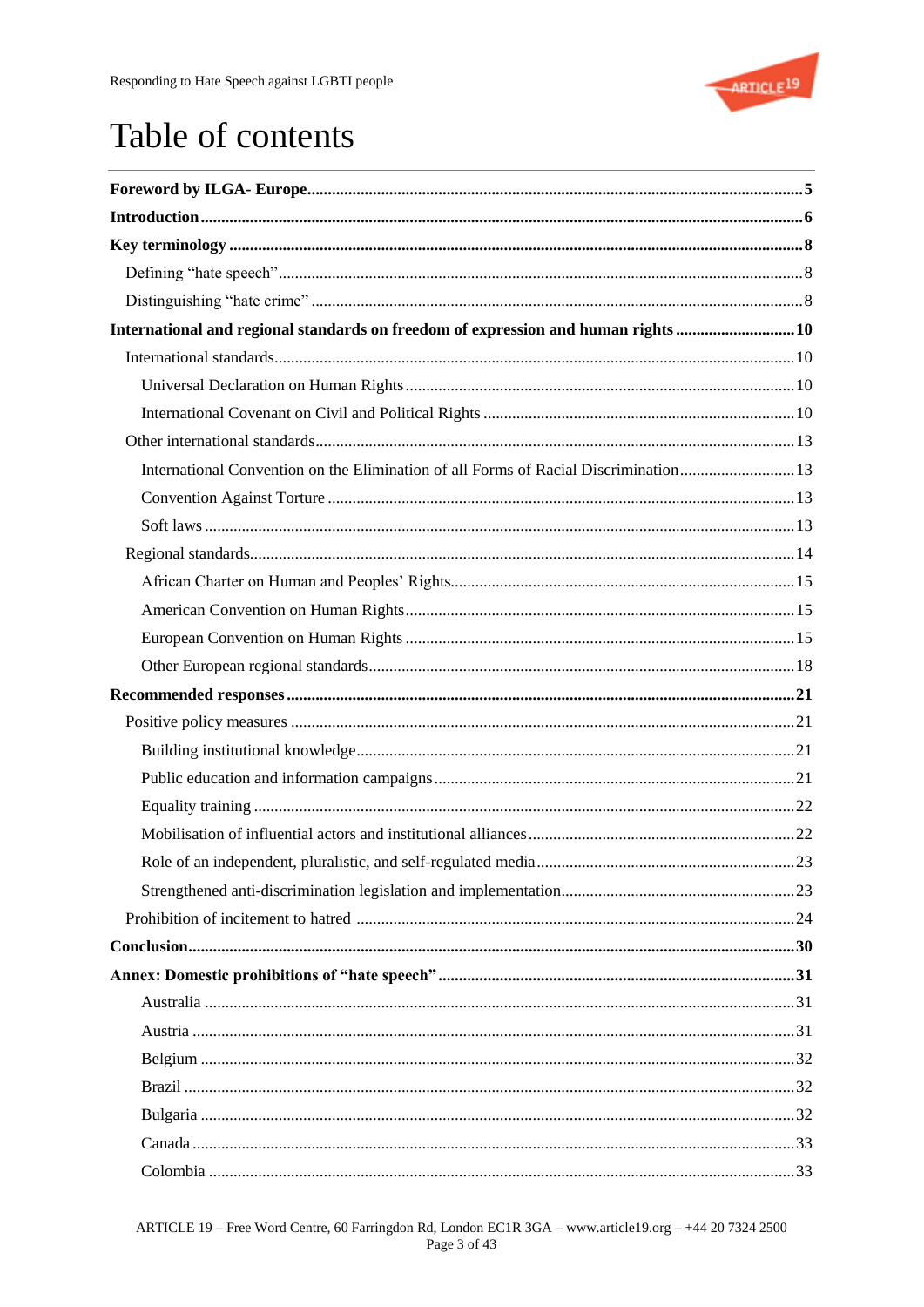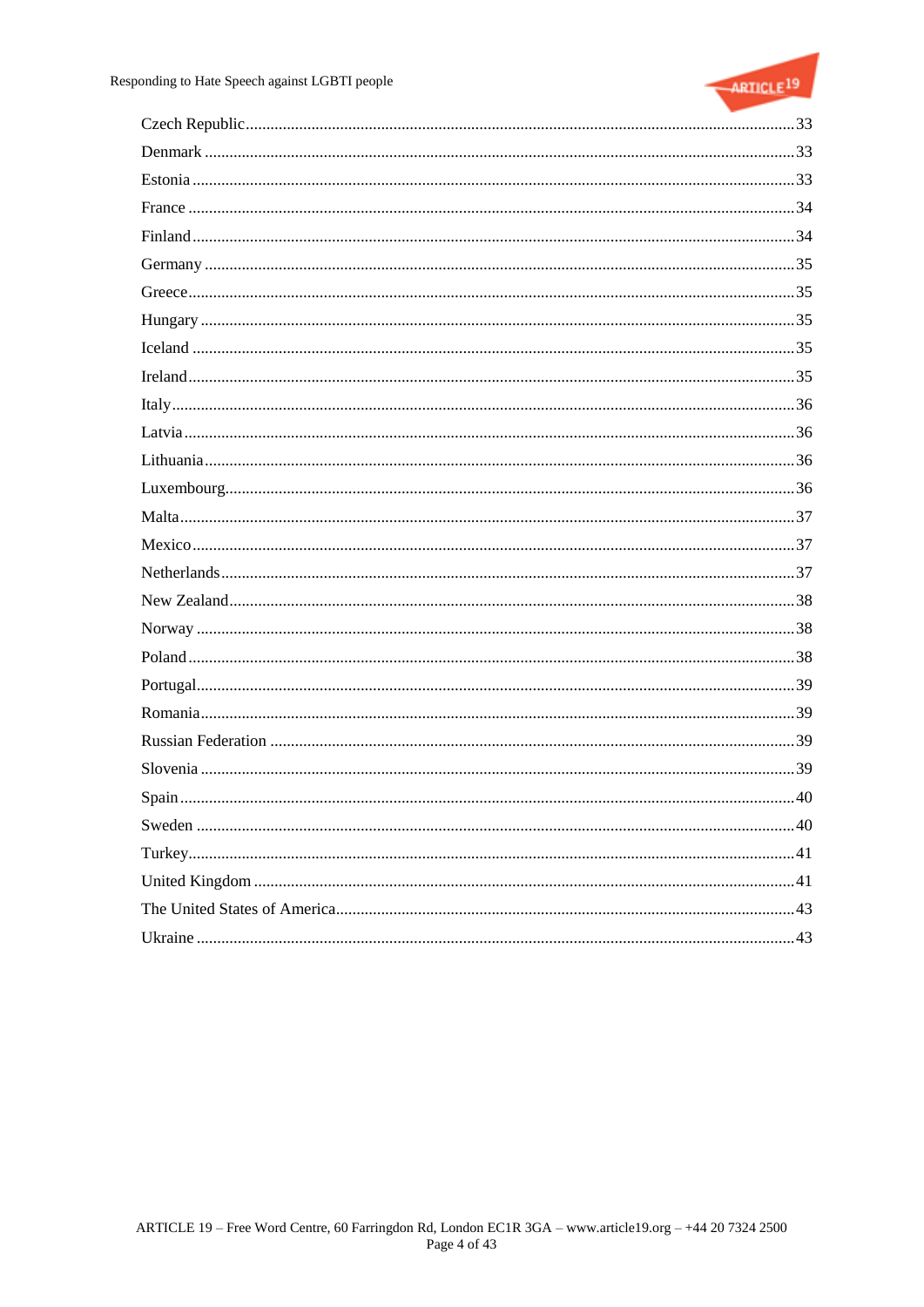

# Foreword

In the past years, we have witnessed some positive developments in the legal and political environment to combat verbal and physical violence motivated by sexual orientation and gender identity in Europe. In its Recommendation to member states on measures to combat discrimination on grounds of sexual orientation or gender identity, the Committee of Ministers of the Council of Europe stated that homophobic and transphobic hate speech "should be prohibited and publicly disavowed whenever it occurs". However, the Committee added "all measures should respect the fundamental freedom of expression in accordance with Article 10 of the Convention and the case law of the Court."

ILGA-Europe supported the realisation of the present research by ARTICLE 19, as we believe that it is necessary to explore the very sensitive articulation between the protection of freedom of speech and the necessity to tackle "hate speech".<sup>1</sup> A number of problems have to be analysed carefully. In fact, tackling hate speech cannot be done without clearly defining which types of speech should be prohibited because they really incite hostility, discrimination or violence. It must be emphasised that while legislative measures can be justified in certain cases, many other actions can have a positive impact: awareness raising, training for public officers at all levels of responsibility, media codes of conduct or deontology, positive campaigns promoting tolerance, respect and mutual engagement between communities are some example.

ARTICLE 19's work is enlightening in many respects, and will provide useful tools to achieve the right balance between different policy tools. Firstly, it delivers an in-depth analysis of the international and European legal framework for the interpretation and the regulation of "hate speech" and incitement to hostility, discrimination or violence in the case of sexual orientation and gender identity, compared to comparable forms of expression spreading other types of hatred. Secondly, it clarifies concepts by providing a typology of the different forms of "hate speech" regulated by different legal systems, on the double basis of the intention of the authors and of the actual impact of such forms of expression. Thirdly, the research provides a comparative analysis of different national and international legal systems, which includes the most recent case law developments, including the ground-breaking *Vejdeland and others v. Sweden* decision of the European Court of Human Rights.

Last but not least, it is important to keep in mind that tackling hate speech is only one of the key issues at stake in the articulation of freedom of speech and the human rights of LGBTI people. The other one obviously is the need to ensure that all LGBTI persons fully enjoy this fundamental freedom. This is a condition for their self-development as individuals and for the formation of their collective identities when relevant. Unfortunately, the protection of sexual orientation and gender identity in all forms of expression and association remains a difficult challenge in many European countries. During the development of this report, the Russian Federation adopted a federal ban on the propaganda of "non-traditional" sexual relationships, with a similar law adopted in Moldova. Similar measures are being considered in Ukraine.

Such provisions simply aim at prohibiting all statements concerning homosexuality in public, including for purposes such as cultural festivals, media reports or public health messages. More than ever, the right to be free from violence and discrimination is a priority for LGBTI people. Public authorities have a duty to protect them, as all other citizens, from escalation processes in which hate speech plays a major role.

# *Evelyne Paradis*

 $\overline{a}$ 

Executive Director, ILGA-Europe

<sup>&</sup>lt;sup>1</sup> While ILGA-Europe supported this publication, it does not necessarily reflect ILGA-Europe's position or opinion.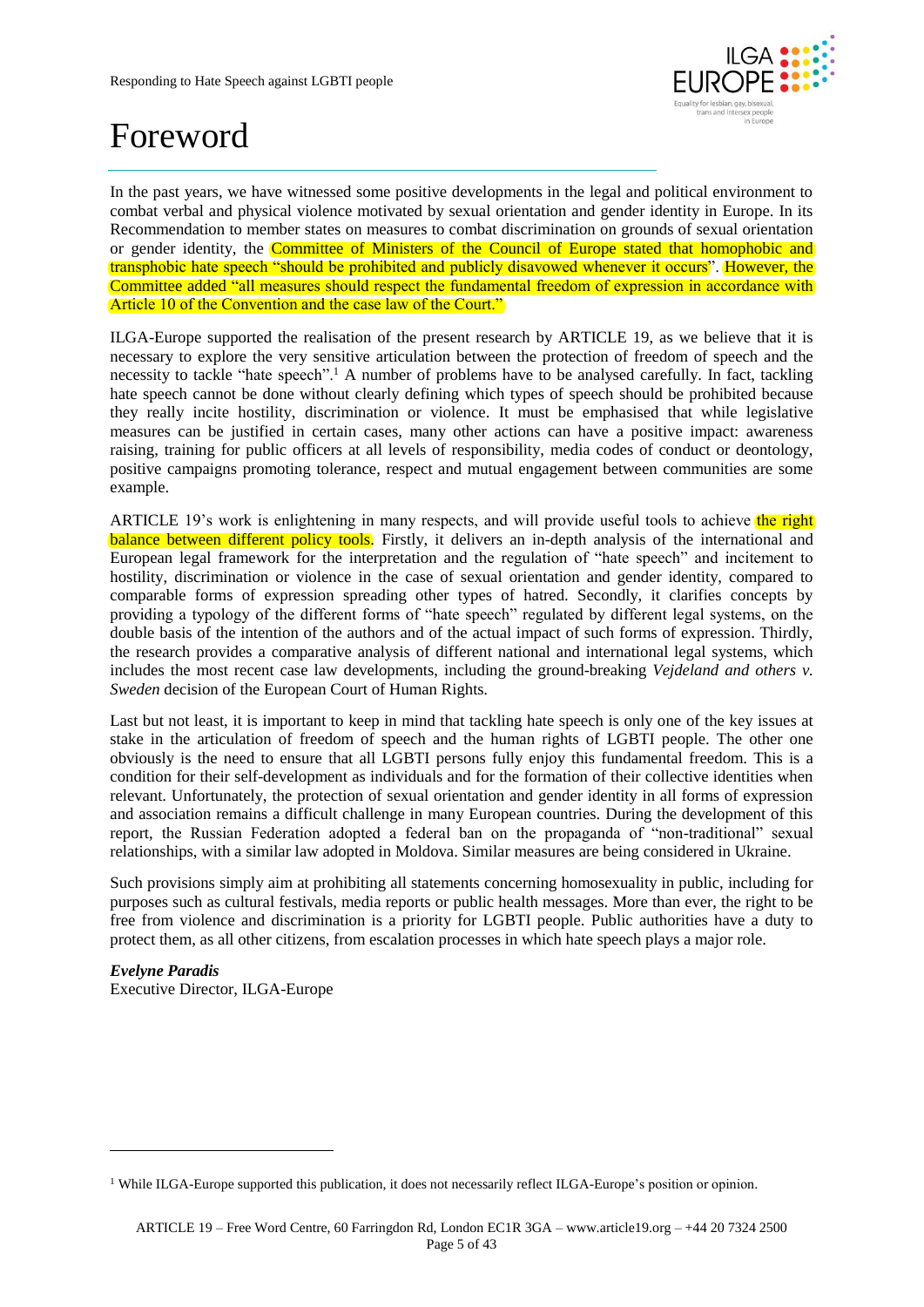

# Introduction

 $\overline{a}$ 

Human rights violations against lesbian, gay, bisexual, trans and intersex (LGBTI) people constitute a global concern. Impunity for acts of violence against LGBTI people and discriminatory legislation and State practice contribute to an environment in which LGBTI people are too frequently marginalised and silenced, in some cases through imprisonment and even execution. <sup>2</sup> Often at the heart of this prejudicial environment is the denial of LGBTI people's rights to freely express their identities and broader opinions, which secondarily deprives all people of important and diverse information. In turn, LGBTI people are deprived of their ability to assert other fundamental human rights, in particular the right to freedom of peaceful assembly and of association and democratic participation. Even where discrimination on the basis of sexual orientation and gender identity is prohibited by national law, prejudices and stereotypes related to LGBTI people significantly impede their implementation.

Discriminatory and prejudicial policies and practices against LGBTI people often reinforce contempt for sexual minorities in society and as a consequence LGBTI people are frequently targeted by "hate speech". This occurs in various contexts, including in the media, in political debates or counter-demonstrations at public LGBTI events such as pride parades. Too often, in these statements, LGBTI persons are depicted negatively, for example as "unnatural, diseased, deviant, linked to crime, immoral or socially destabilising."<sup>3</sup>

The extent to which States permit, prohibit, or sanction "hate speech" varies greatly. National laws contain vague and overbroad prohibitions, implemented inconsistently and often with counter-productive consequences. In this debate, it is important to understand the circumstances under which the International Covenant on Civil and Political Rights (the ICCPR) and other regional standards *permit* States to limit the right to freedom of expression; and to be mindful that States are only *obliged* to prohibit expression that amounts to the "advocacy of hatred" that constitutes "incitement" to discrimination, hostility or violence (Article 20(2) of the ICCPR), and to understand what this obligation entails.

At the same time, recognition by States of sexual orientation and gender identity as protected characteristics varies significantly and guidance at the international and regional levels in this regard is limited. International human rights institutions have been slow to recognise that sexual orientation and gender identity should be included among the defining characteristics of groups protected from discrimination. However, recent developments at the international and regional levels support an increasing trend among States to recognise homophobic and transphobic speech as being as serious as racial, xenophobic or anti-Semitic speech.<sup>4</sup>

Against this setting, there has been a growing demand from human rights activists as well as from policy makers and the general public to define, identify and respond to "hate speech" targeting LGBTI people in a framework conducive to the protection and promotion of the right to freedom of expression for all people. This policy paper attempts to respond to this demand. It also builds on the recent work undertaken by ARTICLE 19 on this subject; including the 2012 policy paper *Prohibiting incitement to discrimination, hostility or violence<sup>5</sup>* and the 2009 *Camden Principles on Equality and Freedom of Expression*" (the Camden Principles). 6

<sup>&</sup>lt;sup>2</sup> "Homosexual acts" remain illegal in 76 countries around the world, and individuals can be executed on the basis of their sexual orientation in 7; State Sponsored Homophobia: a world survey of laws criminalising same-sex sexual acts between consenting adults, ILGA, May 2011.

<sup>&</sup>lt;sup>3</sup> European Union Fundamental Rights Agency, Homophobia and Discrimination on Grounds of Sexual Orientation in the EU Member States: Part II – The Social Situation, 31 March 2009, at p. 11.

<sup>4</sup> See, for example the decision of the European Court of Human Rights in *Vejdeland and Others v. Sweden,* Application No. 1813/07, 9 February 2012. See, also the UN Human Rights Council of Resolution 17/19 and the Committee of Ministers for the Council of Europe of Recommendation CM/Rec (2010) 5.

<sup>5</sup> ARTICLE 19, Prohibiting incitement to discrimination, hostility or violence, 2012; available at [http://www.article19.org/data/files/medialibrary/3572/12-12-01-PO-incitement-WEB.pdf.](http://www.article19.org/data/files/medialibrary/3572/12-12-01-PO-incitement-WEB.pdf) 

<sup>6</sup> ARTICLE 19, the Camden Principles on Freedom of Expression and Equality, London, 2009; available at: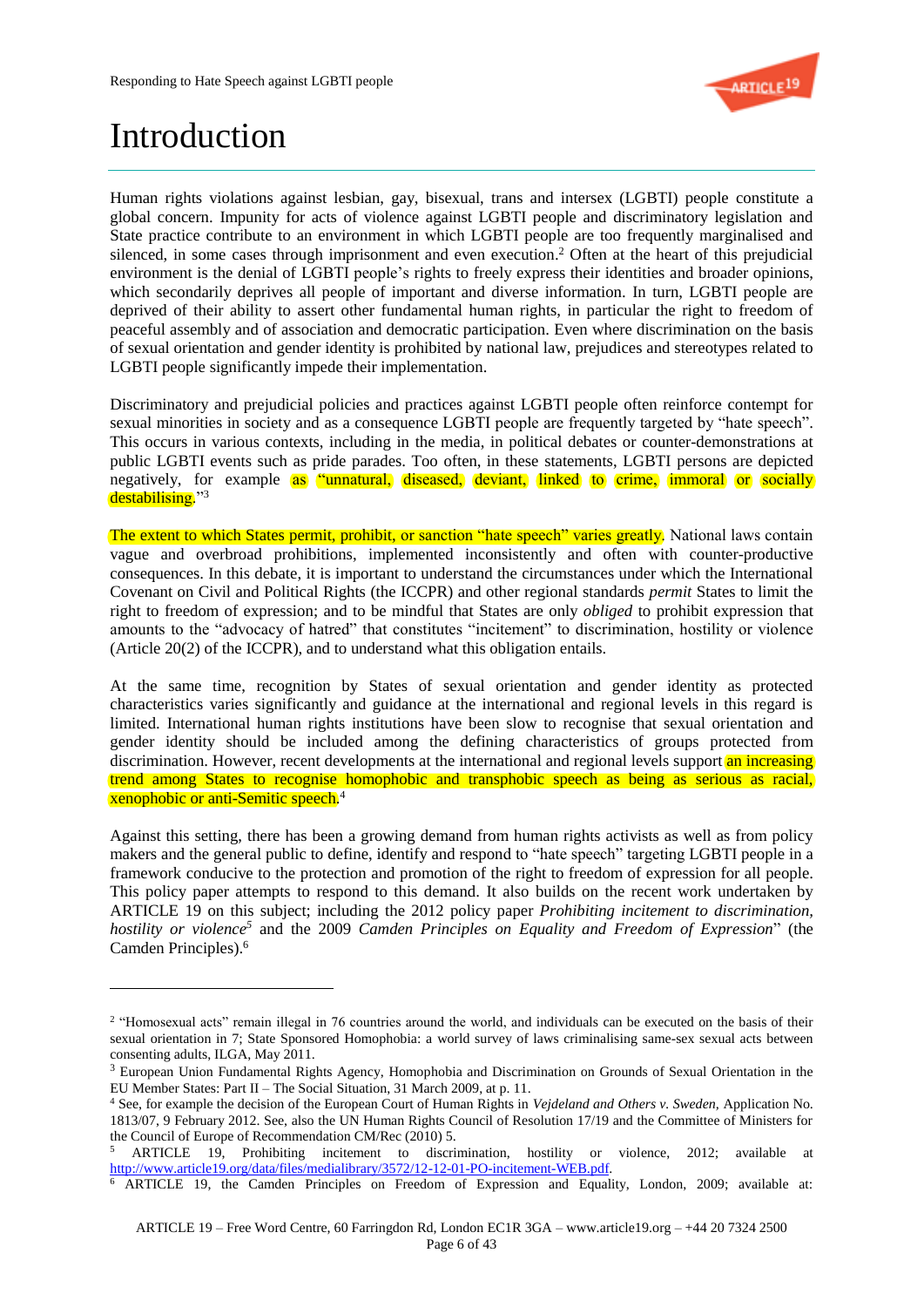

The structure of this paper is as follows. First, it provides a brief assessment of key terminology frequently confused in debates surrounding the issue of "hate speech". This is followed by an overview of international and regional human rights standards related to safeguarding the right to freedom of expression and the rights to equality and non-discrimination. Third, in light of international standards, ARTICLE 19 recommends a two-pronged response to "hate speech" against LGBTI people, which combines:

- Comprehensive positive policy measures to tackle the root causes of prejudice and intolerance against LGBTI people; and
- A coherent legal framework for prohibiting the advocacy of hatred against LGBTI people that constitutes incitement to discrimination, hostility, or violence. Since ARTICLE 19 has developed a separate policy paper on incitement generally, this section summarises the key recommendations of that paper, including the six-part test for incitement.

Annexed to this policy paper is a survey of legal responses at the national level to "hate speech", focusing on countries where sexual orientation or gender identity have been recognised as protected characteristics.

The ultimate aim of this policy paper is to help establish clear boundaries between permissible and impermissible expression, as well as robust criteria that can be used in determining this boundary. Our objective in doing so is to help ensure that all people enjoy the rights to both freedom of expression and equality.

 $\overline{a}$ 

<http://www.article19.org/data/files/pdfs/standards/the-camden-principles-on-freedom-of-expression-and-equality.pdf>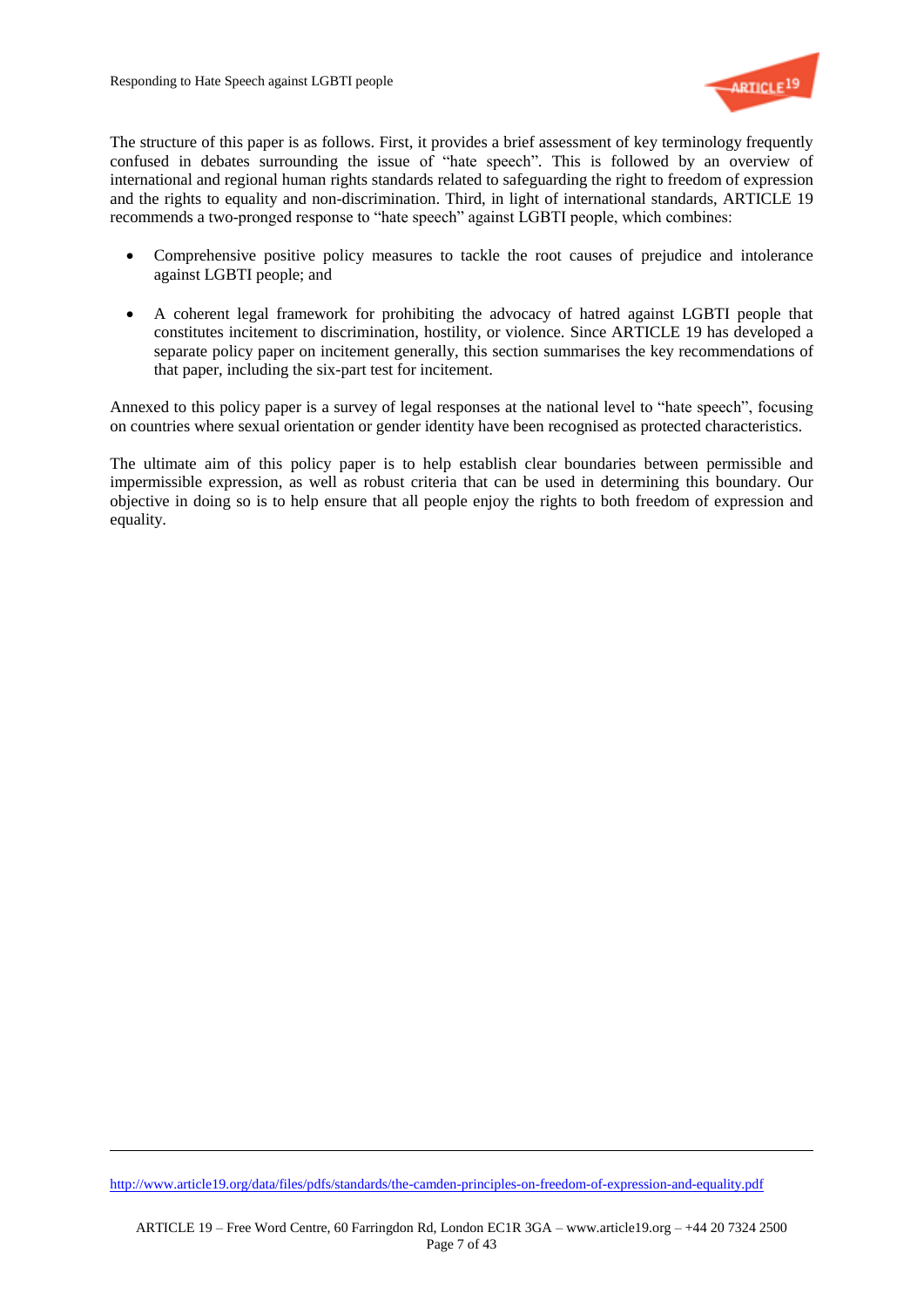

# Key terminology

"Hate speech" and "hate crimes" are terms that are often conflated and used interchangeably. While both are symptomatic of intolerance and prejudice towards groups of individuals defined by a protected characteristic, the two concepts do not raise the same concerns for the right to freedom of expression. For this reason, it is important that the terms are employed accurately in order to properly denote the state's obligation under international human rights law.

# **Defining "hate speech"**

There is no universally accepted definition of the term "hate speech" in international law. The term is usually used to refer to expression that is abusive, insulting, intimidating or harassing and/or which incites to violence, hatred or discrimination against groups identified by a specific set of characteristics. For example, the Council of Europe Committee of Ministers has indicated that the term "hate speech" includes:

[A]ll forms of expression which spread, incite, promote or justify racial hatred, xenophobia, anti-Semitism or other forms of hatred based on intolerance, including intolerance expressed by aggressive nationalism and ethnocentrism, discrimination and hostility towards minorities, migrants and people of immigrant origin.<sup>7</sup>

The lack of a uniform definition of "hate speech" is also reflected in domestic legislation. In many States, prohibitions are often formulated in impermissibly broad terms. However, as this policy paper illustrates, it is only in very narrow circumstances that States are *required* by international human rights law to prohibit the most severe forms of "hate speech" – the advocacy of hatred that constitutes incitement to hostility, discrimination or violence. Any restrictions on "hate speech", including incitement, must respect the right to freedom of expression.

# **Distinguishing "hate crime"**

The term "hate crime" refers to the commission of a criminal offence where the perpetrator targeted the victim in whole or in part out of a bias motivation.

Labelling a criminal offence as a "hate crime" serves as a vehicle for acknowledging the broader prejudicial context in which a person was victimised. This acknowledgment symbolises a rejection by society of "hate crimes", inspires confidence among marginalised individuals in the criminal justice system, and allows the victim to feel that their full experience of the crime has been recognised. In many jurisdictions, sexual orientation and gender identity are considered as protected characteristics in "hate crimes".

Although the term "hate crime" has gained international currency, the use of the emotive term "hate" may cause confusion. For example, the term can lead people to believe that any manifestation of hatred is a criminal offence. This is not the case. As the Organisation for Security and Cooperation in Europe (the OSCE) has indicated, "hate crimes" are characterised by the existence of two conjoined elements:

• A "base" criminal offence; and

 $\overline{a}$ 

The crime being committed out of a "bias motivation", which means the perpetrator chose the target of the crime based on the victim's "protected" characteristic.<sup>8</sup>

The term "bias motivated crime" therefore more accurately conveys that criminal liability is contingent on the proving of a criminal offence, and not on proving hatred. For the most part, prejudicial expression will

<sup>7</sup> Committee of Ministers Recommendation, 30 October 1997. See also, the European Court of Human Rights, *Gündüz v. Turkey*, No. 35071/97 (2004), paras. 22 and 43.

<sup>8</sup> Hate Crime Laws: a practical guide, the OSCE, 2009.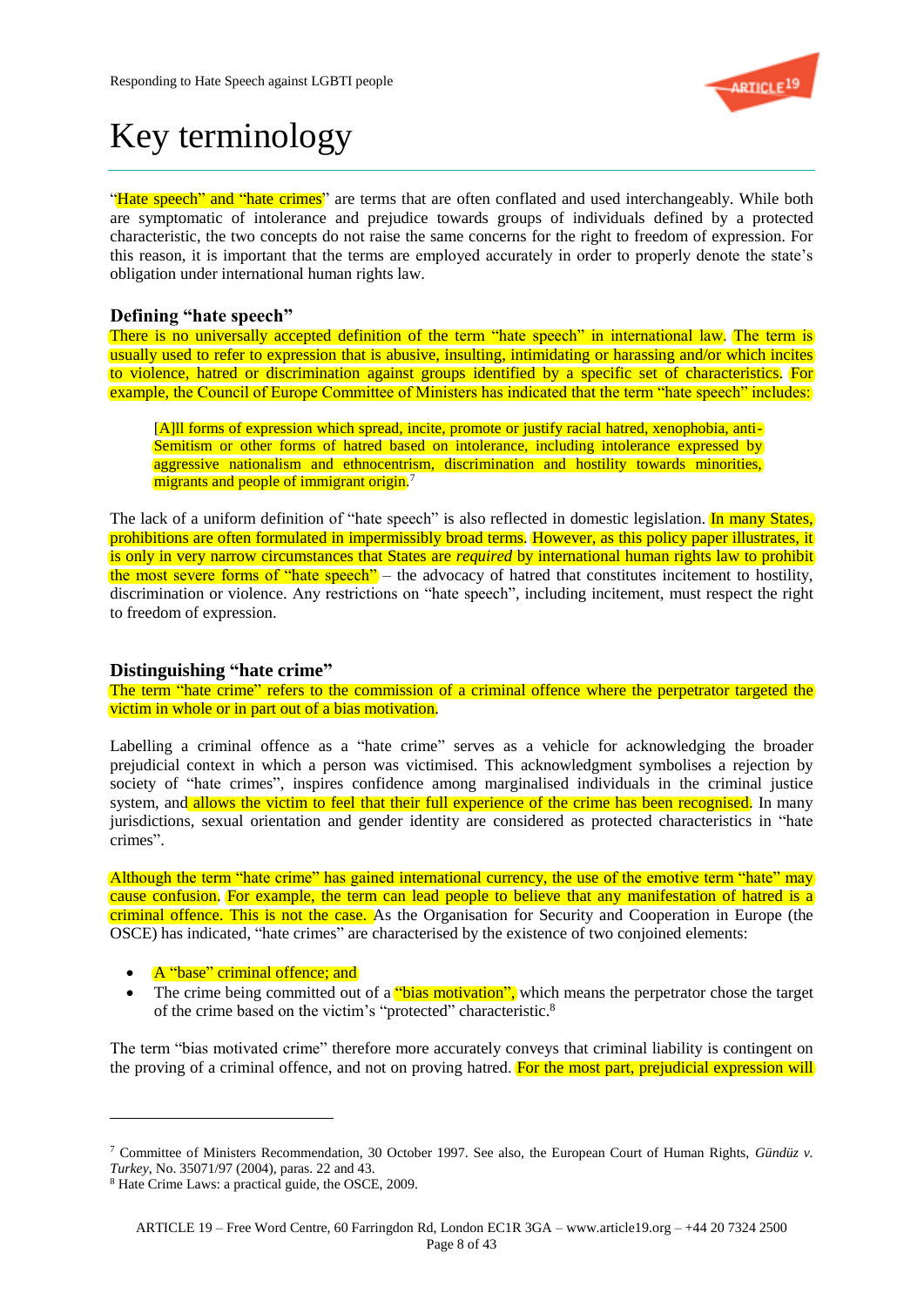

not be an element of the base criminal offence. Rather, prejudicial expression uttered immediately prior to, during, or after the commission of a criminal offence may be an *indicator of a bias motivation* and be introduced as evidence. It will not be available to the accused to raise a defence based on their right to freedom of expression.

Within this typology it is important to recognise a category where the "base criminal offence" of a bias motivated crime will be characterised by expressive conduct. For example:

- Threats of violence or threats of other criminal acts;
- Assault, where expressive conduct causes a person to fear for their immediate safety;
- Harassment, characterised by sustained verbal or non-verbal attacks or intimidation;
- Inchoate (incomplete) offences, including incitement and conspiracy to commit a future criminal offence.

In these examples, both the "base criminal offence" and the "bias motivation" will be proven by reliance on the same expressive conduct. Take the following hypothetical example:

Person A is walking in the street and is confronted by Person B, who acts in an intimidating manner and employs homophobic abuse that causes Person A to fear for their immediate safety.

In many jurisdictions, this incident would properly be investigated and prosecuted as a bias motivated crime. The offence of assault is the basis for criminal liability and is characterised by the intimidating conduct that causes person A to fear for their immediate safety. The homophobic nature of the abuse would be introduced as evidence of a bias motivation, to prove that Person B targeted Person A on account of their sexual orientation.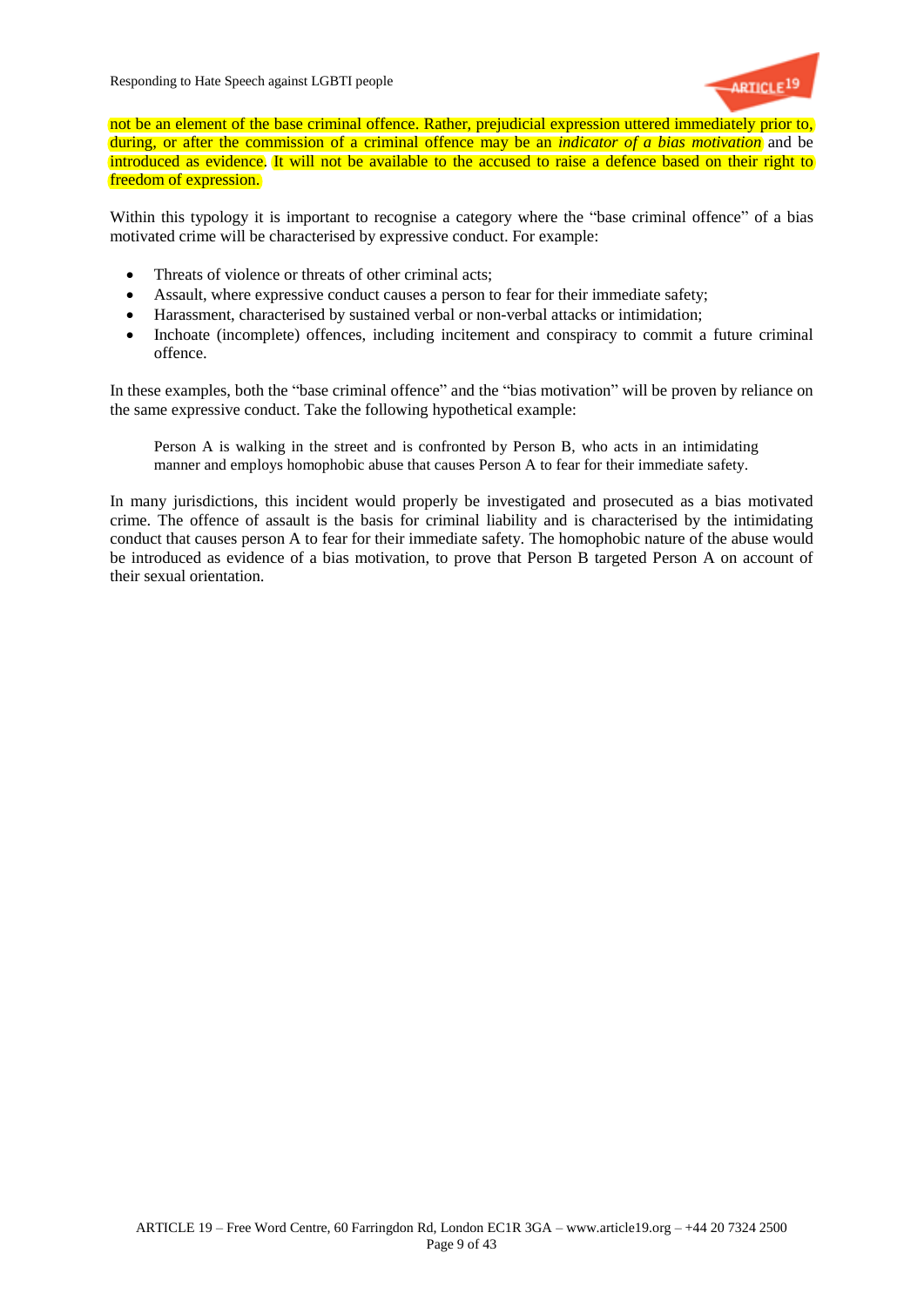

# International and regional standards on freedom of expression and human rights

This section provides an overview of applicable international and regional human rights standards and also details the positive obligation on states to prohibit the advocacy of hatred that constitutes incitement to discrimination, hostility or violence.

# **International standards**

# *Universal Declaration on Human Rights*

The Universal Declaration of Human Rights (UDHR)<sup>9</sup> sets forth in its first Article that "all human beings are born free and equal in dignity and rights." The right to freedom of expression is guaranteed in Article 19.<sup>10</sup> The right to equality is reiterated in Article 2, which provides for the equal enjoyment of the rights and freedoms contained in the declaration "without distinction of any kind" based on a non-exhaustive list of characteristics. This list may be interpreted as inclusive of protections on the basis of sexual orientation and gender identity.

The UDHR does not *require* states to prohibit any forms of expression. However, the scope of Article 19 is limited by the necessity to secure "due recognition and respect for the rights and freedoms of others" and the "duties everyone holds to the community" (Article 29) and other principles set forth in the UDHR (Article 30). <sup>11</sup> Furthermore, states are required to protect individuals from discrimination, including incitement to discrimination (Article 7).

# *International Covenant on Civil and Political Rights*

The International Covenant on Civil and Political Rights (the ICCPR), adopted by the UN General Assembly in 1976, gives legal force to many of the rights contained in the UDHR. All 167 states party to the ICCPR are required to respect its provisions and implement its framework at the national level.<sup>12</sup>

# *The right to freedom of expression and information*

l

The ICCPR guarantees the right to freedom of expression in Article 19 in similar terms as the UDHR.<sup>13</sup> In General Comment No. 34, the UN Human Rights Committee (the HR Committee), the treaty monitoring body for the ICCPR reiterated that the scope of Article 19(2) of the ICCPR "embraces even expression that

<sup>&</sup>lt;sup>9</sup> As a UN General Assembly Resolution, the UDHR is not strictly binding on states. However, many of its provisions are regarded as having acquired legal force as customary international law since its adoption in 1948; see *Filartiga v. Pena-Irala*, 630 F. 2d 876 (1980) (US Circuit Court of Appeals, 2nd circuit).

<sup>&</sup>lt;sup>10</sup> Article 19 stipulates that "everyone has the right to freedom of opinion and expression; this right includes the right to hold opinions without interference and to seek, receive, and impart information and ideas through any media and regardless of frontiers."

<sup>&</sup>lt;sup>11</sup> Article 30 of the UDHR stipulates that "nothing in this Declaration may be interpreted as implying for any State, group or person any right to engage in any activity or to perform any act aimed at the destruction of any of the rights and freedoms set forth herein."

<sup>&</sup>lt;sup>12</sup> Article 2 of the ICCPR, GA res. 2200A (XXI), 21 UN GAOR Supp. (No. 16), UN Doc. A/6316 (1966); 999 UNTS 171; 6 ILM 368 (1967)

<sup>&</sup>lt;sup>13</sup> Article 19 of the ICCPR reads as follows: "(1) Everyone shall have the right to hold opinions without interference. (2) Everyone shall have the right to freedom of expression; this right shall include freedom to seek, receive and impart information and ideas of all kinds, regardless of frontiers, either orally, in writing or in print, in the form of art or through any other media of his choice. (3) The exercise of the rights provided for in paragraph 2 of this article carries with it special duties and responsibilities. It may therefore be subject to certain restrictions, but these shall only be such as are provided by law and are necessary: (i) For respect of the rights or reputations of others; (ii) For the protection of national security or of public order, or of public health or morals.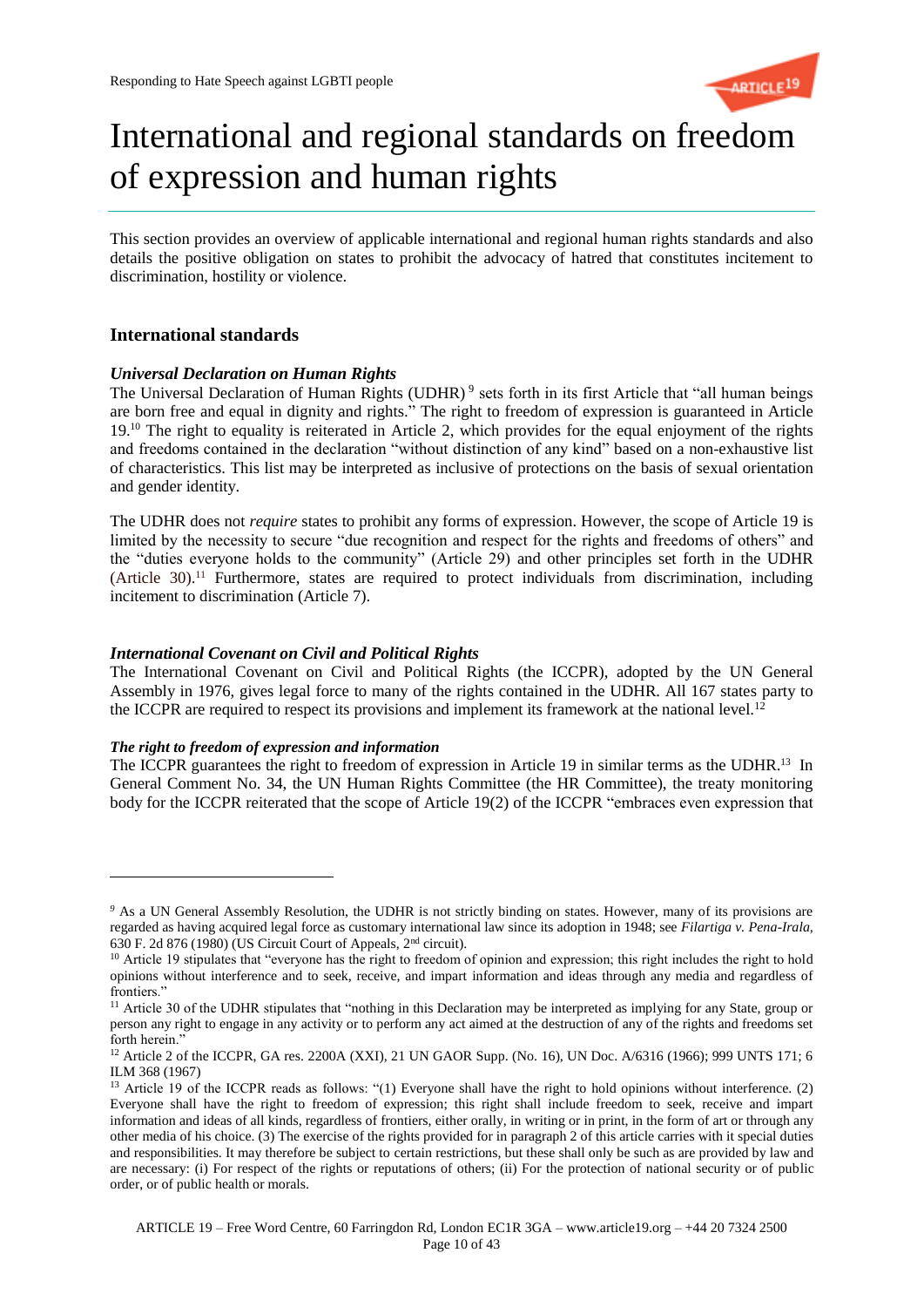

may be regarded as deeply offensive."<sup>14</sup> There is no right under the ICCPR not to be offended, even where expression is prejudicial towards a person based on a protected characteristic.

Any limitation on the right to freedom of expression must meet the following criteria:

- All limitations must be justified according to Article 19(3) of the ICCPR: Determining whether a limitation is justified is often articulated as a three-part test. The limitation must be provided by law,<sup>15</sup> pursue a legitimate aim,<sup>16</sup> and be necessary and proportionate.<sup>17</sup> Thus, any prohibition on "hate speech" must be justified according to this three-part test.
- The obligation to prohibit the advocacy of hatred that constitutes incitement: Article 20(2) of the ICCPR sets additional limitations on the right to freedom of expression and information, obliging States to prohibit by law "any advocacy of national, racial or religious hatred that constitutes incitement to discrimination, hostility or violence."

The term "prohibit by law" does not mean prohibitions in criminal law; indeed, based on the HR Committee interpretation, it only requires States to "provide appropriate sanctions" in cases of violations.<sup>18</sup> However, the HR Committee has had few opportunities to interpret Article 20(2) of the ICCPR. The three decisions it has issued relate to two communications against Canada and one against France, each of which concerned prohibitions on anti-Semitic speech. In each the HR Committee took a different approach to Article 20(2), placing a varying degree of reliance on Article 19(3) of the ICCPR.

 The relationship between Article 20(2) and Article 19(3) of the ICCPR: There is a strong coherence between Articles 20(2) and Article 19(3) of the ICCPR, as the HR Committee has highlighted.<sup>19</sup> In General Comment No. 34 the HR Committee stressed that it is only in respect of the speech indicated in Article 20(2) that States are *required* to prohibit expression. This is distinct from Article 19(3), which narrowly prescribes the circumstances under which states are *permitted* to restrict the right to freedom of expression.<sup>20</sup>

The HR Committee emphasised in *Ross v. Canada* that any restriction placed on expression pursuant to Article 20(2) of the ICCPR must also comply with the three-part test under Article 19(3) of the ICCPR.<sup>21</sup> In this respect Article 20(2) constitutes the *lex specialis*, providing an *additional* rather than a *substitutive* obligation on states by prescribing the specific response required to certain forms of expression.

l

<sup>&</sup>lt;sup>14</sup> General Comment No. 34, HR Committee, CCPR/C/GC/34, 12 September 2011, para. 11.

<sup>&</sup>lt;sup>15</sup> To satisfy this requirement, a law or regulation must be formulated precisely and enacted to enable an individual to regulate his/her conduct accordingly, see *Leonardus J.M. de Groot v. the Netherlands*, No. 578/1994, (1995)

<sup>&</sup>lt;sup>16</sup> Safeguarding "public order" or "the rights of others" are most frequently cited as the legitimate aims of legislation restricting "hate speech", including the protection of the right to life and the right to equality or non-discrimination. The term "others" in this context has been held by the HR Committee to relate to other persons individually or as members of a community (*Ross v. Canada,* CCPR/C/70/D/736/1997, 26 October 2000.

<sup>&</sup>lt;sup>17</sup> The State must demonstrate in a "specific and individualised fashion the precise nature of the threat, and the necessity and proportionality of the specific action taken, in particular by establishing a direct and immediate connection between the expression and the threat" (*Shin v. Republic of Korea*, No. 926/2000). "Necessity" requires that there must be a pressing social need for the restriction. "Proportionality" requires that a restriction on expression is not overly broad and that it is appropriate for achieving its protective function.

<sup>&</sup>lt;sup>18</sup> "For Article 20 to become fully effective, there ought to be a law making it clear that propaganda and advocacy as described therein are contrary to public policy and providing for an appropriate sanction in case of violation. The Committee, therefore, believes that States parties which have not yet done so should take the measures necessary to fulfil the obligations contained in article 20, and should themselves refrain from any such propaganda or advocacy", HRC, General Comment 11, Prohibition of propaganda for war and inciting national, racial or religious hatred (Art. 20), 29 July 1983, para. 2. <sup>19</sup> HR Committee, General Comment No. 11, *op.cit.*

<sup>20</sup> HR Committee, General Comment No. 34, 21 June 2011, CCPR/C/GC/34, para. 52.

<sup>21</sup> *Ross v. Canada*, No. 736/1997, para. 10.6: "[R]estrictions on expression which may fall within the scope of Article 20 must also be permissible under Article 19, paragraph 3, which lays down requirements for determining whether restrictions on expression are permissible."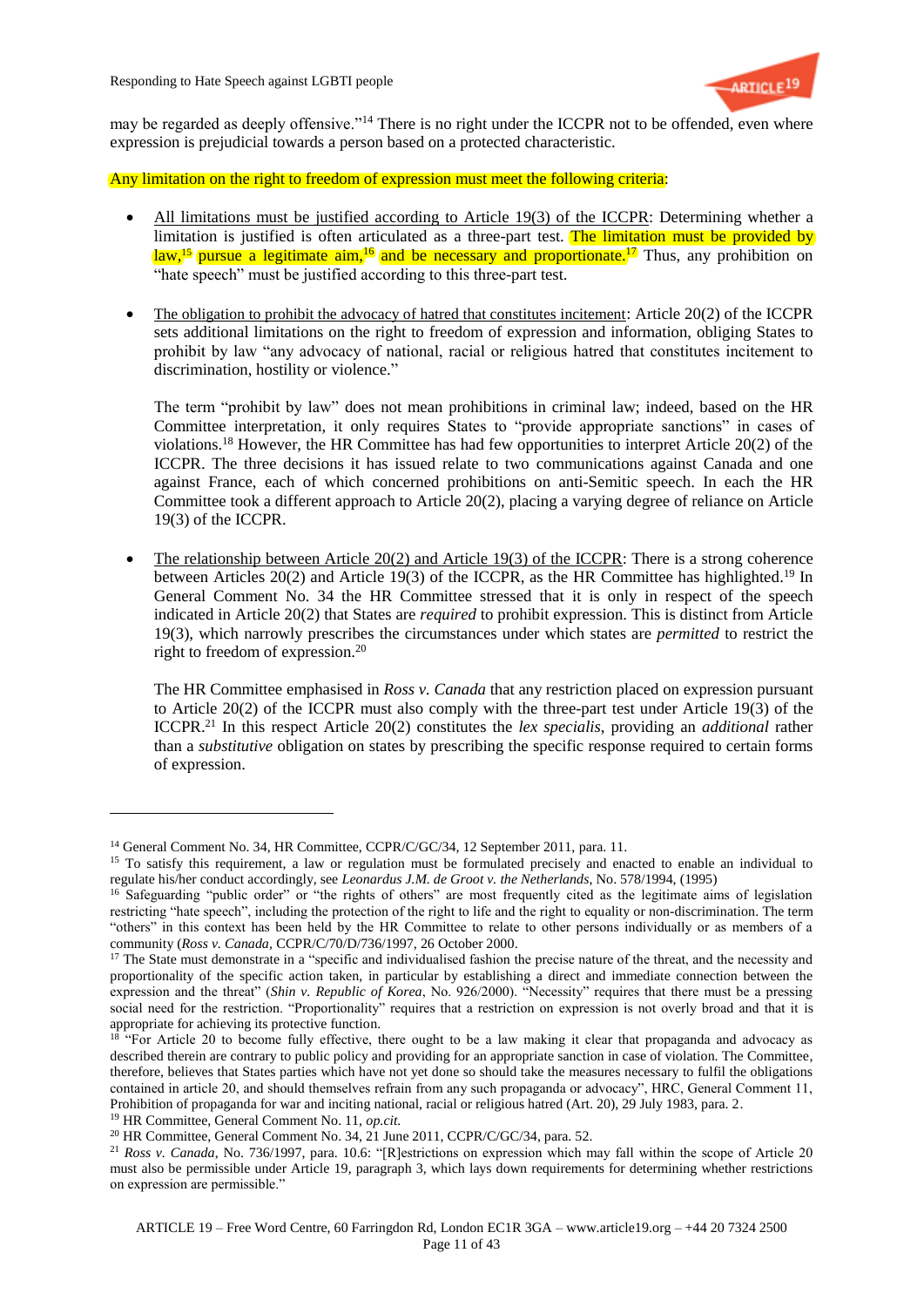

While the Article 20(2) obligation is narrow, members of the HR Committee have recognised the legitimacy of restrictions on the right to freedom of expression that serve the same purpose as the Article 20(2) prohibition but are necessarily framed in broader terms to reflect the complexity of the ways in which prejudice manifest in society.<sup>22</sup>

• Article 20(2) as inclusive of sexual orientation or gender identity: The HR Committee has not stated whether or not the protected grounds under Article 20(2) should be interpreted expansively to include sexual orientation or gender identity. The selectivity of the text may be attributed to the political context of the negotiations and the specific historical events they were responding to. However, interpreting Article 20(2) in light of developments in the HR Committee and states' understanding of non-discrimination provisions favours inclusion of these characteristics. This interpretation is supported by the HR Committee's concluding observations in respect of a number of countries.<sup>23</sup>

#### *The right to equality and non-discrimination*

 $\overline{a}$ 

Additionally, non-discrimination is guaranteed by Article  $2(1)^{24}$  and in Article 26<sup>25</sup> of the ICCPR. The HR Committee has affirmed the expansive scope of the term "discrimination" as implying "any distinction, exclusion, restriction or preference which is based on any ground such as […] sex […] or other status, and which has the purpose or effect of nullifying or impairing the recognition, enjoyment or exercise by all persons, on an equal footing, of all rights and freedoms."<sup>26</sup>

In *Toonen v. Australia* (1994) the HR Committee decided that Article 2(1) of the ICCPR protects people from discrimination on the basis of sexual orientation.<sup>27</sup> The HR Committee has since recommended in numerous concluding observations that States party to the ICCPR should "guarantee equal rights to all individuals, as established in the Covenant, regardless of their sexual orientation"<sup>28</sup> and welcomed legislation that includes sexual orientation among prohibited grounds of discrimination.<sup>29</sup>

<sup>22</sup> See *Faurisson v. France,* Concurring Opinion of Evatt, Kretzmer and Klein: "There may be circumstances in which the right of a person to be free from incitement to discrimination on grounds of race, religion or national origins cannot be fully protected by a narrow, explicit law on incitement that falls precisely within the boundaries of article 20, paragraph 2. This is the case where [...] statements that do not meet the strict legal criteria of incitement can be shown to constitute part of a pattern of incitement against a given racial, religious or national group, or where those interested in spreading hostility and hatred adopt sophisticated forms of speech that are not punishable under the law against racial incitement, even though their effect may be as pernicious as explicit incitement, if not more so." Communication No. 550/1993 (1996).

<sup>&</sup>lt;sup>23</sup> For example, in its concluding observations on Poland, the HR recommended the criminalisation of "hate speech" targeting individuals on account of their sexual orientation, and called for awareness raising activities aimed at the police force and wider public to be intensified; see HR Committee, concluding observations on Poland, CCPR/C/POL/CO/6, 17 July 2009, para. 8. Also, in its concluding observations on Russia, the Committee recommended "effective protection against violence and discrimination" on the basis of sexual orientation including through "the prohibition of discrimination on grounds of sexual orientation" but stopped short of calling for criminalisation; Concluding observations on Russia, CCPR/C/RUS/CO/6, 24 November 2009, para. 27. Both recommendations were premised on Article 2(1) and Article 26 of the ICCPR respectively.

<sup>&</sup>lt;sup>24</sup> Article 2 of the ICCPR reads: "Each State Party to the present Covenant undertakes to respect and to ensure to all individuals within its territory and subject to its jurisdiction the rights recognised in the present Covenant, without distinction of any kind, such as […] sex […] or other status."

<sup>&</sup>lt;sup>25</sup> Article 26 of the ICCPR reads: "All persons are equal before the law and are entitled without any discrimination to the equal protection of the law. In this respect, the law shall prohibit any discrimination and guarantee to all persons equal and effective protection against discrimination on any ground such as […] sex […] or other status."

<sup>26</sup> HR Committee, ICCPR General Comment No. 18: Non-discrimination, 10 November 1989, para. 7.

<sup>27</sup> *Toonen v. Australia*, Communication No. 488/199, CCPR/C/50/D/488/1992 (1994). Toonen's communication explained that Australia's laws prohibiting sexual contact between consenting adult men "created the conditions for discrimination in employment, constant stigmatisation, vilification, threats of physical violence and the violation of basic democratic rights" and contributed to a "campaign of official and unofficial hatred" against LGBT people. *Ibid*, para. 2.4 and 2.6. See also: *Young v Australia*, communication No. 941/2000; *X v. Columbia*, communication No. 1361/2005.

<sup>&</sup>lt;sup>28</sup> See concluding observations on Chile (CCPR/C/CHL/CO/5), para. 16; San Marino (CCPR/C/SMR/CO/2), para. 7; and Austria (CCPR/C/AUT/CO/4), para. 8

<sup>&</sup>lt;sup>29</sup> See concluding observations on El Salvador (CCPR/C/SLV/CO/6), para. 3 (c); Greece (CCPR/CO/83/GRC), para. 5; Finland (CCPR/CO/82/FIN), para. 3 (a); and Slovakia (CCPR/CO/78/SVK), para. 4. See also *Fedotova v. Russian Federation*, CCPR/C/106/D/1932/2010, 19 November 2012.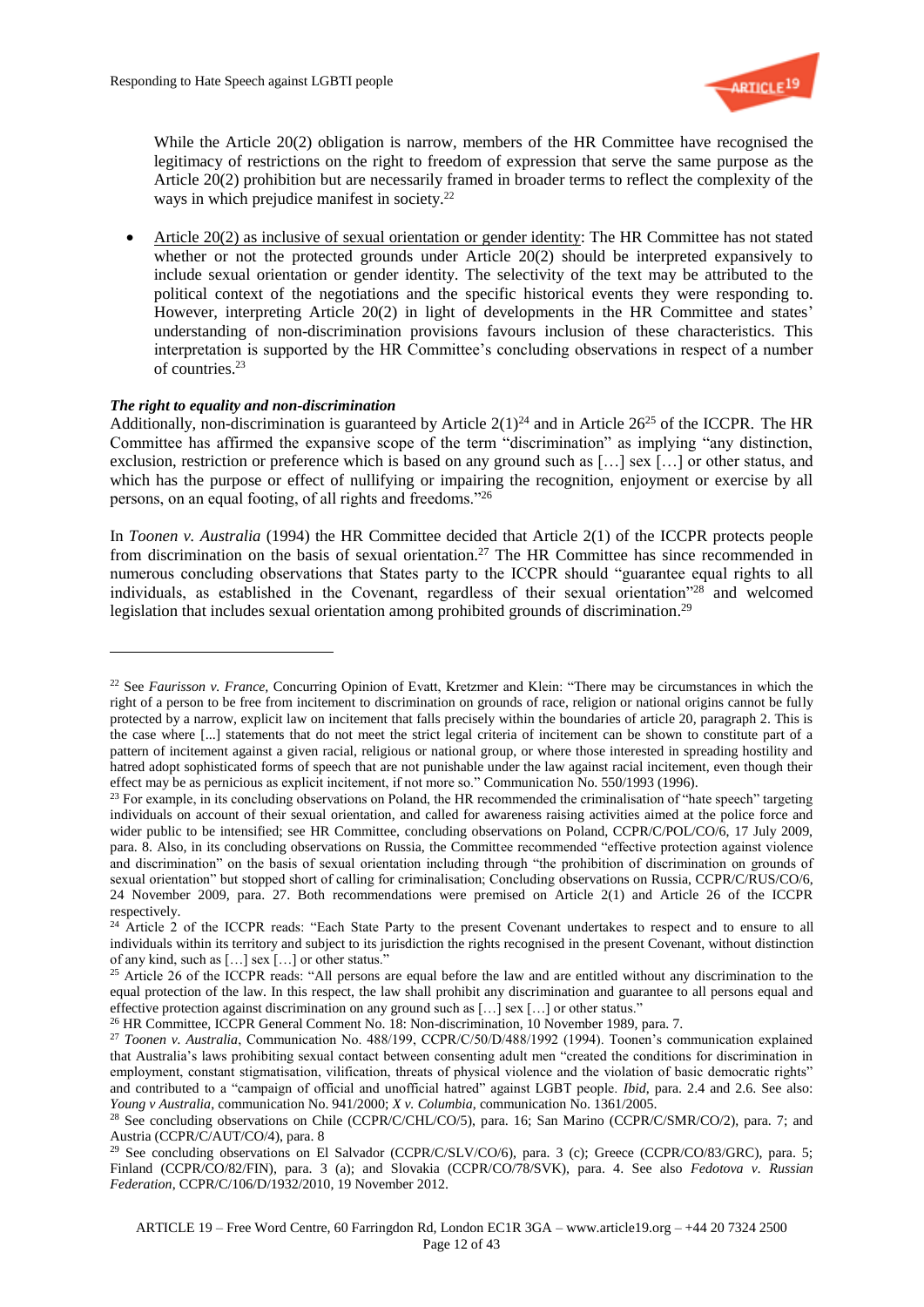

# **Other international standards**

#### *International Convention on the Elimination of all Forms of Racial Discrimination*

From a comparative perspective, the International Convention on the Elimination of all Forms of Racial Discrimination (the ICERD) – in Article 4 - contains much broader positive obligations on Member States to prohibit incitement to discrimination than those provided in Article 20(2) of the ICCPR.<sup>30</sup> However, the Committee on the Elimination of Racial Discrimination recently adopted General Recommendation No. 35 on "combating racist hate speech", which clarifies the scope of these provisions vis-à-vis the protection of the right to freedom of expression.<sup>31</sup>

There is no equivalent international treaty protecting individuals on account of their sexual orientation or gender identity.

#### *Convention Against Torture*

Article 16 of the Convention Against Torture (the CAT) requires States to undertake to *prevent* all acts of cruel, inhuman or degrading treatment or punishment, including those that do not amount to torture. General Comment No. 2 of the Committee Against Torture specifies measures to be taken for the protection of individuals and groups made vulnerable to torture by discrimination or marginalisation, including individuals characterised by their sexual orientation or "transgender identity" or "any other status or adverse distinction".<sup>32</sup>

The Committee Against Torture has recognised that "hate speech" is symptomatic of an environment of hostility in which torture and other acts of cruel, inhuman or degrading treatment or punishment are more likely to manifest. The Committee has recommended to individual States to sanction hate crimes as acts of intolerance and incitement to hatred and violence based on sexual orientation" as part of the obligation under Article 16 of the CAT.<sup>33</sup> However, the Committee has not defined "hate crimes", "intolerance", "incitement to hatred" or "hate speech", or offered guidance on the appropriate balance between the right to non-discrimination and the right to freedom of expression, leaving the nature of the legal obligation ambiguous.

#### *Soft laws*

 $\overline{a}$ 

Inter-governmental organisations have produced numerous reports, and issued resolutions and recommendations related to combating "hate speech", including speech that targets people on account of their sexual orientation or gender identity. While not legally binding, these political statements are forms of "soft law" and may be considered persuasive by courts, therefore playing an important role in contributing to the development of international human rights law. For example:

• The 2011 Resolution 17/19 of the UN Human Rights Council "on human rights, sexual orientation and gender identity" (the first resolution of its kind), expressed "grave concern" at acts of violence and discrimination on the basis of sexual orientation and gender identity.

<sup>&</sup>lt;sup>30</sup> Article 4 of the ICERD requires states to "condemn all propaganda and all organisations which are based on ideas of theories of superiority of one race or group of persons of one colour or ethnic origin, or which attempt to justify or promote racial hatred and discrimination in any form, and undertake to adopt immediate and positive measures designed to eradicate all incitement to, or acts of, such discrimination and, to this end, with due regard to the principles embodied in [the UDHR] and the rights expressly set forth in Article 5 of [the ICERD]."

<sup>&</sup>lt;sup>31</sup> Committee on the Elimination of Racial Discrimination, CERD/C/GC/35, 9 September 2013.

<sup>&</sup>lt;sup>32</sup> Committee against Torture, General Comment No.2, CAT/C/GC/2, 24 January 2008, Part V

<sup>&</sup>lt;sup>33</sup> Concluding observations on Moldova, CAT/C/MDA/CO/2, para. 27; Concluding observations on Poland, CAT/C/POL/CO/4, para. 20; and Concluding observations on Mongolia, CAT/C/MNG/CO/1, para. 25.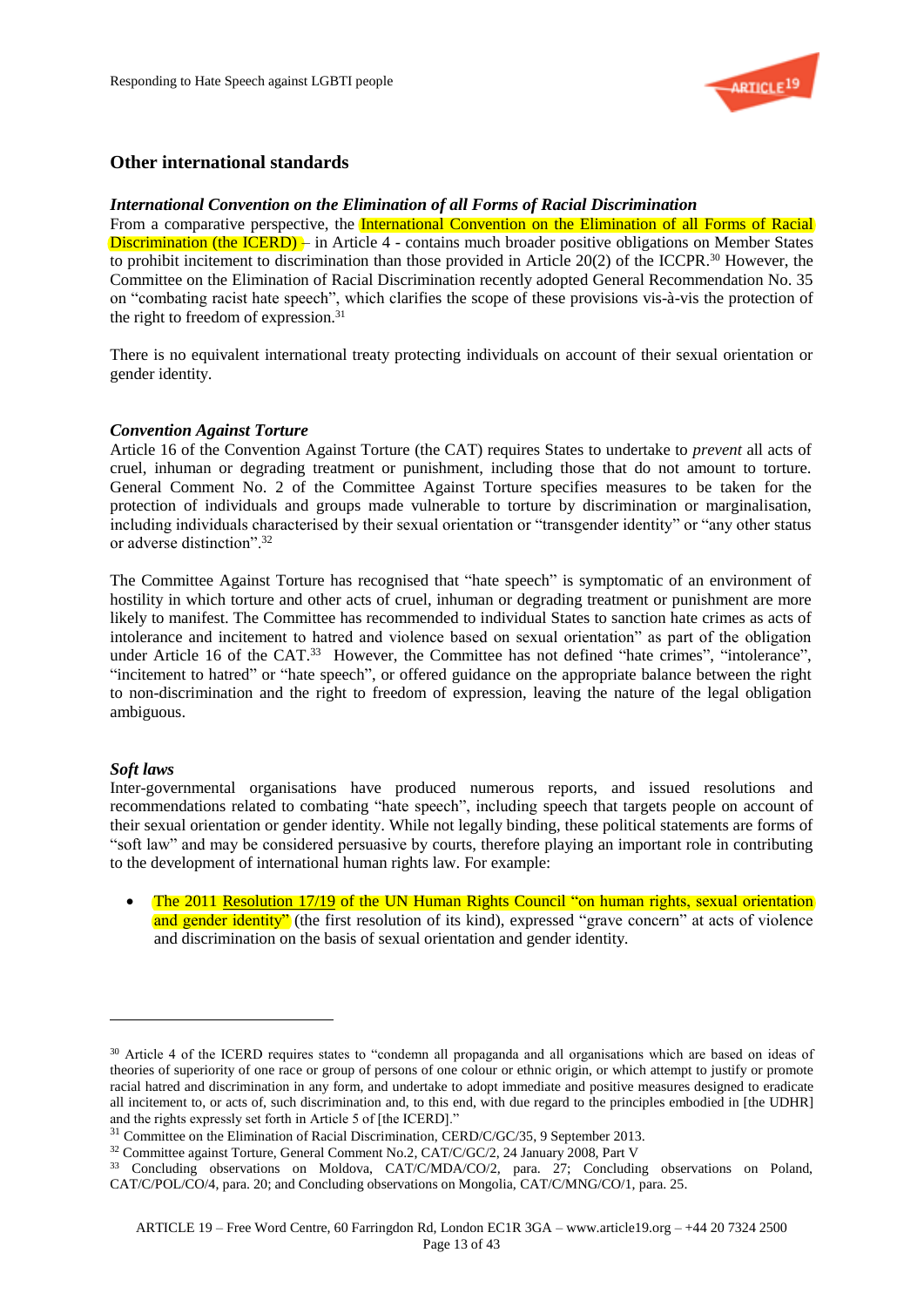

- Following Resolution 17/19, the UN High Commissioner for Human Rights released a study to document discriminatory laws and practices against individuals based on their sexual orientation and gender identity (17 November 2011).<sup>34</sup> While the report does not directly address "hate speech", it recommends that states take positive measures to combat discrimination and prejudice against LGBTI people in society, including public information campaigns and education campaigns in schools. The report also recommended that States ensure the freedom of expression, association and peaceful assembly rights of LGBT people.
- The UN Special Rapporteur on Freedom of Opinion and Expression, the OSCE Representative on Freedom of the Media, and the OAS Special Rapporteur on Freedom of Expression in their 2006 Joint Declaration stated the "very important role" of freedom of expression and a free and diverse media in "promoting tolerance, diffusing tensions and providing a forum for the peaceful resolution of differences."<sup>35</sup> The Special Mechanisms warned that "hate speech" legislation is often "abused by the powerful to limit non-traditional, dissenting, critical, or minority voices, or discussion about challenging social issues" and that the "resolution of tensions based on genuine cultural or religious differences cannot be achieved by suppressing the expression of differences but rather by debating them openly. Free speech is therefore a requirement for, and not an impediment to, tolerance."
- The Camden Principles on Freedom of Expression and Equality (the Camden Principles), a progressive interpretation of international law and standards prepared by ARTICLE 19 in consultation with high-level inter-governmental officials, civil society representatives and academic experts, elaborate on set of measures that states should adopt to jointly protect the right to freedom of expression and protection from discrimination. Recommendations in the next section of this policy document are largely based on the Camden Principles.
- The 2007 Yogyakarta Principles on the Application of International Human Rights Law in Relation to Sexual Orientation and Gender Identity (the Yogyakarta Principles) set out in clear terms the rights of LGBT people to equality and non-discrimination (Principle 2), and to freedom of expression (Principle 19).<sup>36</sup> They do not directly address the issue of "hate speech", however they call on states to take all necessary policing and other measures to prevent and provide protection from all forms of violence and harassment related to sexual orientation and gender identity; to take all necessary legislative measures to impose appropriate criminal penalties for violence, threats of violence, incitement to violence and related harassment, based on the sexual orientation or gender identity of any person or group of persons, in all spheres of life, including the family; and to undertake campaigns of awareness-raising, directed to the general public as well as to actual and potential perpetrators of violence, in order to combat the prejudices that underlie violence related to sexual orientation and gender identity.

# **Regional standards**

 $\overline{a}$ 

At the regional level, there are numerous human rights instruments that protect the right to freedom of expression and equality and that are instructive on the appropriate balance to be struck between these rights. It is noteworthy that only the American Convention on Human Rights contains a provision similar to Article 20(2) of the ICCPR. However, it is the European Court of Human Rights that has developed the most extensive jurisprudence related to "hate speech" and has explicitly recognised the legitimacy of restrictions on the right to freedom of expression to protect LGBTI people from such speech.

<sup>&</sup>lt;sup>34</sup> Report of the UN High Commissioner for Human Rights, Discriminatory Laws and Practices and Acts of Violence against Individuals Based on their Sexual Orientation and Gender Identity, A/HRC/19/41.

<sup>35</sup> International Mechanisms for Freedom of Expression, Joint Declaration of 20 December 2006.

<sup>&</sup>lt;sup>36</sup> The Yogyakarta Principles were developed by a group of experts under the auspices of the International Committee of Jurists. The Yogyakarta Principles have been endorsed by a number of countries that also use them to guide their own policy responses to incidents of violence and discrimination.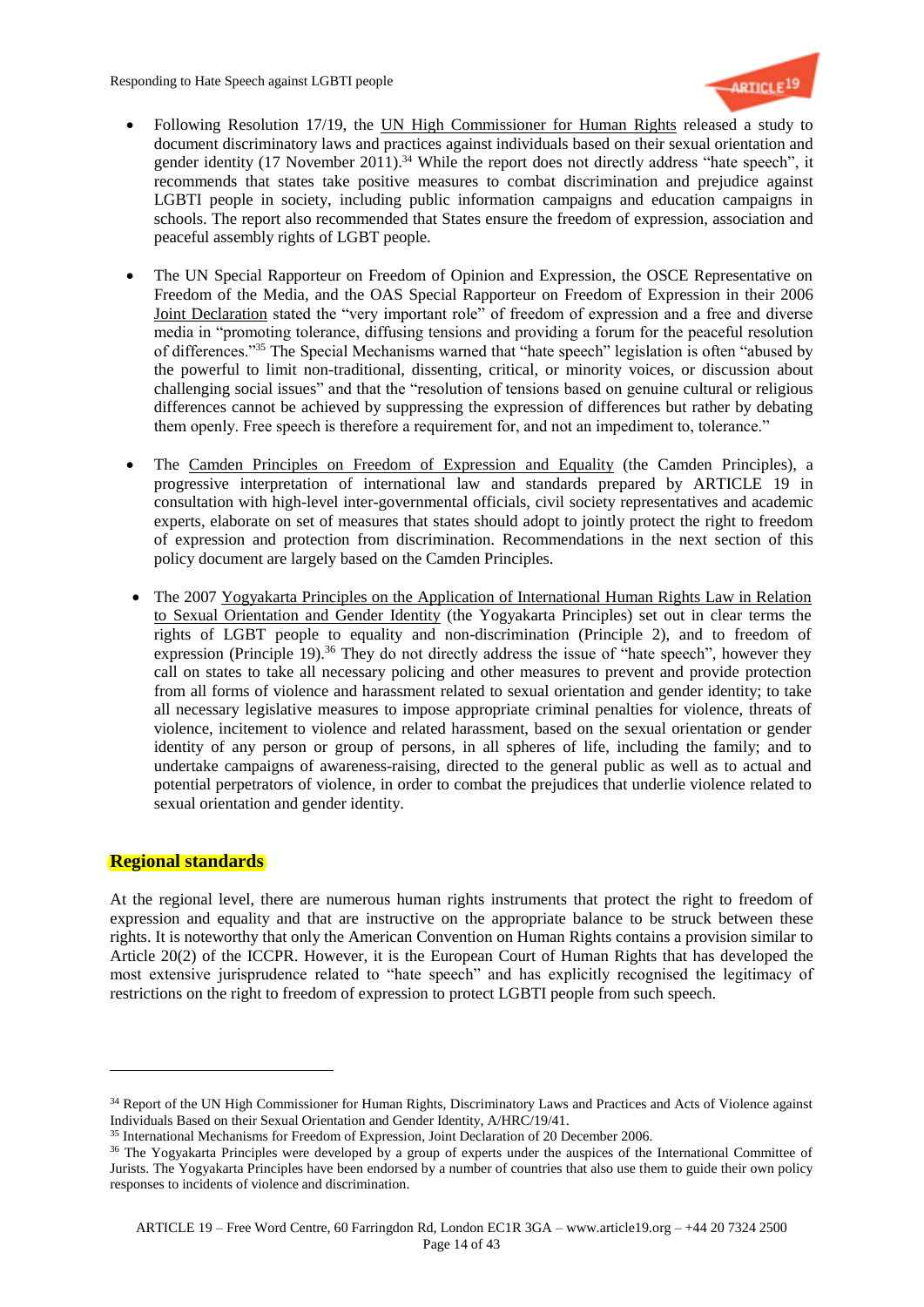

# *African Charter on Human and Peoples' Rights*

The African Charter on Human and Peoples' Rights<sup>37</sup> (the African Charter) guarantees the right to freedom of expression and information under Article 9. There is no provision within the African Charter equivalent to Article 20(2) of the ICCPR requiring States to prohibit incitement.

Article 2 of the African Charter provides for non-discrimination in the enjoyment of rights on the basis of a non-exhaustive list of protected characteristics. Article 19 of the African Charter provides that "all peoples shall be equal; they shall enjoy the same respect and shall have the same rights. Nothing shall justify the domination of a people by another." There have been no decisions by the African Commission to interpret this guarantee as protecting individuals on account of their sexual orientation or gender identity, although it would be open to such an interpretation. The case law of the African Commission on incitement to hatred and on "hate speech" more broadly is also limited.<sup>38</sup>

#### *American Convention on Human Rights*

The right to freedom of expression is guaranteed in Article 13 of the American Convention on Human Rights (the ACHR).<sup>39</sup> Article 13(5) places a positive obligation on States to make "offences punishable by law" for "the advocacy of national, racial, or religious hatred that constitute incitements to lawless violence or to any other similar action against any person or group of persons on any grounds including those of race, color, religion, language, or national origin." The right to equality and protection from discrimination are guaranteed in Articles 1(1) and Article 24 of the ACHR respectively.

The Inter-American Court of Human Rights has not had the opportunity to interpret Article 13(5) of the ACHR. It has therefore not been determined whether the protected characteristics would be interpreted as inclusive of "sexual orientation" or "gender identity." However, in the landmark case of *Caso Atala Riffo y Niñas* vs. *Chile*, the Inter-American Court of Human Rights ruled categorically that discrimination on the basis of sexual orientation and gender identity violates the right to equality and non-discrimination as contained in the ACHR.<sup>40</sup>

It should also be noted that the Permanent Council of the Organisation of American States has since 2000 been considering the need to elaborate an Inter-American convention to prevent, penalise and eradicate racism and all forms of discrimination and intolerance. The "Working Group to Prepare a Draft Inter-American Convention against Racism and All Forms of Discrimination and Intolerance" has developed a draft instrument that is still in development, although limited in scope to "racial discrimination" based on race, color, descent, or national or ethnic origin.

#### *European Convention on Human Rights*

l

The European Convention on Human Rights (the ECHR)<sup>41</sup> guarantees the right to freedom of expression in Article 10. <sup>42</sup> Protection from discrimination is prohibited in Article 14 and in Protocol No. 12. In its case

<sup>&</sup>lt;sup>37</sup> The African (Banjul) Charter on Human and Peoples Rights, adopted 27 June 1981, OAU Doc. CAB/LEG/67/3 rev. 5, 21 I.L.M. 58 (1982), entered into force 21 October 1986.

<sup>&</sup>lt;sup>38</sup> The only decision is Communication No. 249/02, Institute for Human Rights and Development in Africa (on behalf of Sierra Leonean refugees in Guinea) v. Republic of Guinea (2004) AHRLR 57 (ACHPR 2004).

<sup>39</sup> American Convention on Human Rights, Pact of San Jose, Costa Rica (B-32), adopted 22 November 1969, entered into force 18 July 1978.

<sup>40</sup> *Caso Atala Riffo y Niñas vs. Chile*, Inter-American Court of Human Rights, 24 February 2012. The Court held that "sexual orientation" and "gender identity" both fall within the specified "other social condition" under Article 1.1. The remedies awarded included requiring that Chile provide educational programmes on sexual orientation and gender identity to civil servants and judges.

<sup>&</sup>lt;sup>41</sup> Convention for the Protection of Human Rights and Fundamental Freedoms, Rome, 4 September 1950

<sup>&</sup>lt;sup>42</sup> Article 10 (1): Everyone has the right to freedom of expression. This right shall include freedom to hold opinions and to receive and impart information and ideas without interference by public authority and regardless of frontiers. This Article shall not prevent States from requiring the licensing of broadcasting, television or cinema enterprises; Article 10 (2), The exercise of these freedoms, since it carries with it duties and responsibilities, may be subject to such formalities, conditions,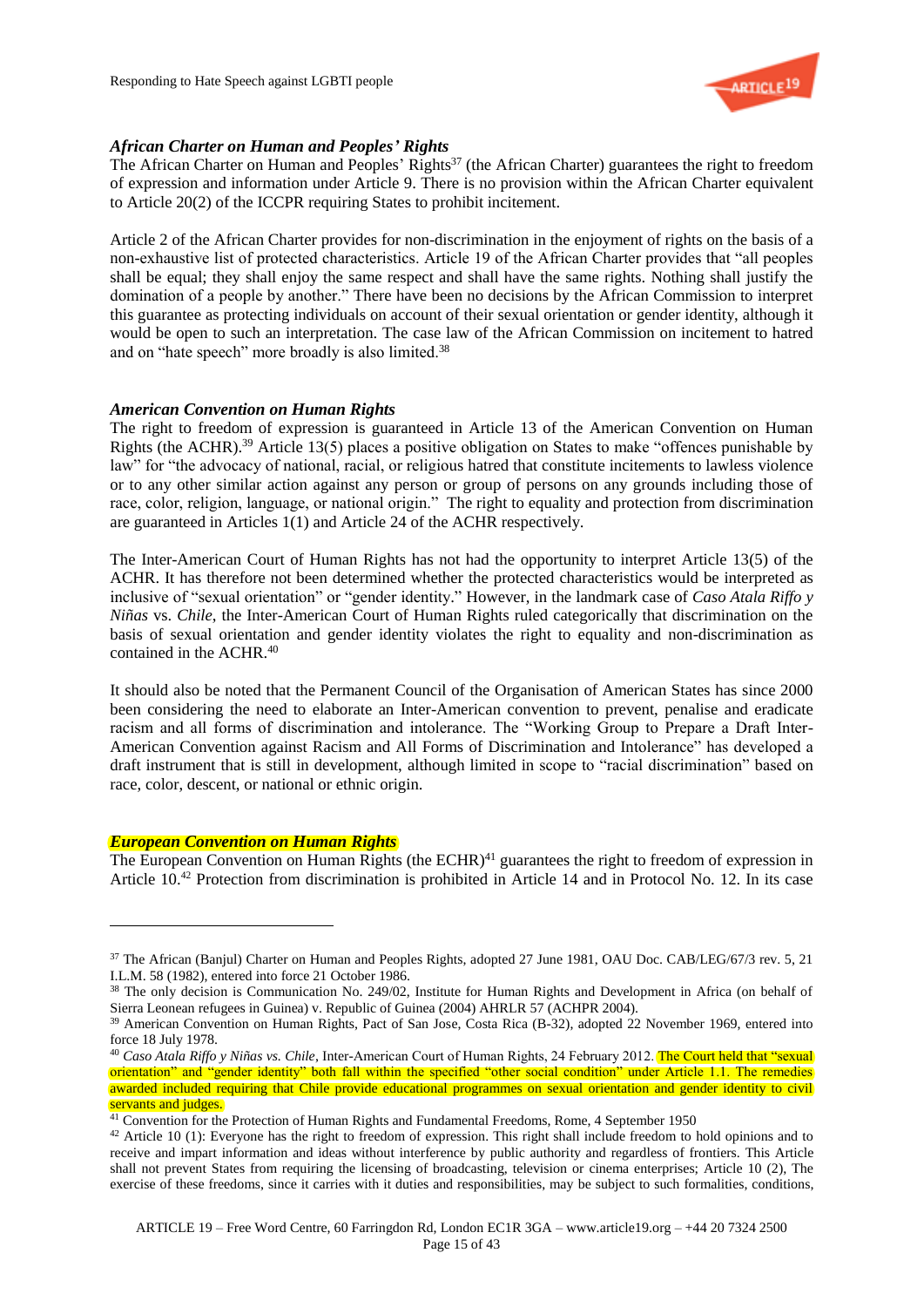

law, the European Court of Human Rights (the European Court) has recognised that the prohibition of discrimination in Article 14 includes "sexual orientation"<sup>43</sup> and "transsexuality"<sup>44</sup> among its protected characteristics.

Compared to Article 20(2) of the ICCPR, the ECHR does not place a positive obligation upon States to prohibit any expression that amounts to the advocacy of hatred that constitutes incitement to hostility, discrimination or violence. However, the European Court has recognised that certain forms of harmful expression must necessarily be restricted to uphold the objectives of the Convention as a whole.<sup>45</sup> The Court has also exercised particularly strict supervision in cases where criminal sanctions have been imposed by the State and in many instances it has found that the imposition of a criminal conviction violated the proportionality principle.<sup>46</sup> Recourse to criminal law should therefore not be seen as the default response to instances of harmful expression if less severe sanctions would achieve the same effect.

While the European Court has not concretely defined "hate speech", the term has been employed decisively to preclude reliance on Article 10.<sup>47</sup> In its case-by-case approach, the European Court of Human Rights has used alternate methodologies for determining whether restrictions on certain speech are compatible with the ECHR. However, the Court's jurisprudence is inconsistent in this respect.

- Application of Article 17 of the ECHR*:* Article 17 of the ECHR may be invoked to preclude applicants from relying on the Article 10 protection for freedom of expression to defend speech "aimed at the destruction of any of the rights and freedoms set forth [in the ECHR] or at their limitation to a greater extent than is provided for in the Convention." The European Court of Human Rights has suggested that for Article 17 to be invoked, "the aim of the offending actions must be to spread violence or hatred, to resort to illegal or undemocratic methods, to encourage the use of violence to undermine the nation's democratic and pluralistic political system, or to pursue objectives that are racist or likely to destroy the rights and freedoms of others."<sup>48</sup> It has been applied in cases concerning racist and xenophobic forms of expression,<sup>49</sup> or instances of Holocaust denial amounting to anti-Semitism.<sup>50</sup>
- Application of Article 10(2) of the ECHR**:** In a parallel series of cases, the European Court has accepted that much harmful expression falls within the scope of the protection of Article 10(1), but may be limited according to the framework provided in Article 10(2). An assessment of the jurisprudence across these cases demonstrates that attention is paid to a variety of factors, such as the purpose pursued by the speaker,<sup>51</sup> the content of the expression,<sup>52</sup> its context<sup>53</sup> or form of dissemination, and the potential impact of the expression.<sup>54</sup>

 $\overline{a}$ 

restrictions or penalties as are prescribed by law and are necessary in a democratic society, in the interests of national security, territorial integrity or public safety, for the prevention of disorder or crime, for the protection of health or morals, for the protection of the reputation or rights of others, for preventing the disclosure of information received in confidence, or for maintaining the authority and impartiality of the judiciary

<sup>43</sup> *Salgueiro da Silva Mouta v. Portugal*, Application No. 33290/96 (1999); *Dudgeon v. United Kingdom,* Application No. 7525/76 (1981); or *Smith and Grady v. the United Kingdom*, Application Nos. 33985/96 and 33986/96 (1996).

<sup>44</sup> *P.V. v. Spain,* Application No. 35159/09, 30 November 2010, para. 30; *Goodwin v. United Kingdom*, Application No. 28957/95 (2002).

<sup>&</sup>lt;sup>45</sup> In Erbakan v. Turkey, the European Court stated: "As a matter of principle it may be considered necessary in certain democratic societies to sanction or even prevent all forms of expression which spread, incite, promote or justify hatred based on intolerance (including religious intolerance), provided that any 'formalities', 'conditions', 'restrictions' or 'penalties' imposed are proportionate to the legitimate aim pursued" (emphasis added); Application No. 59405/00 (2006), para. 56. See also Gündüz v. Turkey, op.cit., para. 22.

<sup>46</sup> *Jersild v. Denmark*, App No 15890/89 (1992), para. 35.

<sup>47</sup> Gündüz v. Turkey, op.cit, para. 41.

<sup>48</sup> *Lehideux and Isorni v. France*, Application No. 24662/94, 23 September 1998, concurring opinion of Judge Jambrek, para 2.

<sup>49</sup> *Norwood v. the United Kingdom*, Application No. 23131/03, (2004); *Jersild v. Denmark*, *op.cit.*, [references to Article 17 concerned the expression of the originators of the expression in issue, and these individuals were not party to the complaint]; *Glimmerveen and Hagenback v. the Netherlands*, Application Nos. 8348/78 and 8406/78, (1979).

<sup>50</sup> *Garaudy v. France*, Application No. 65831/01 (2003); *Honsik v. Austria*, Application No. 25062/94 (1995); *Marais v. France*, Application No. 31159/96 (1996).

<sup>51</sup> Erbakan, op. cit., para. 55; Gündüz v. Turkey, op. cit., para. 37; or Pedersen and Baadsgaard v. Denmark, No. 49017/99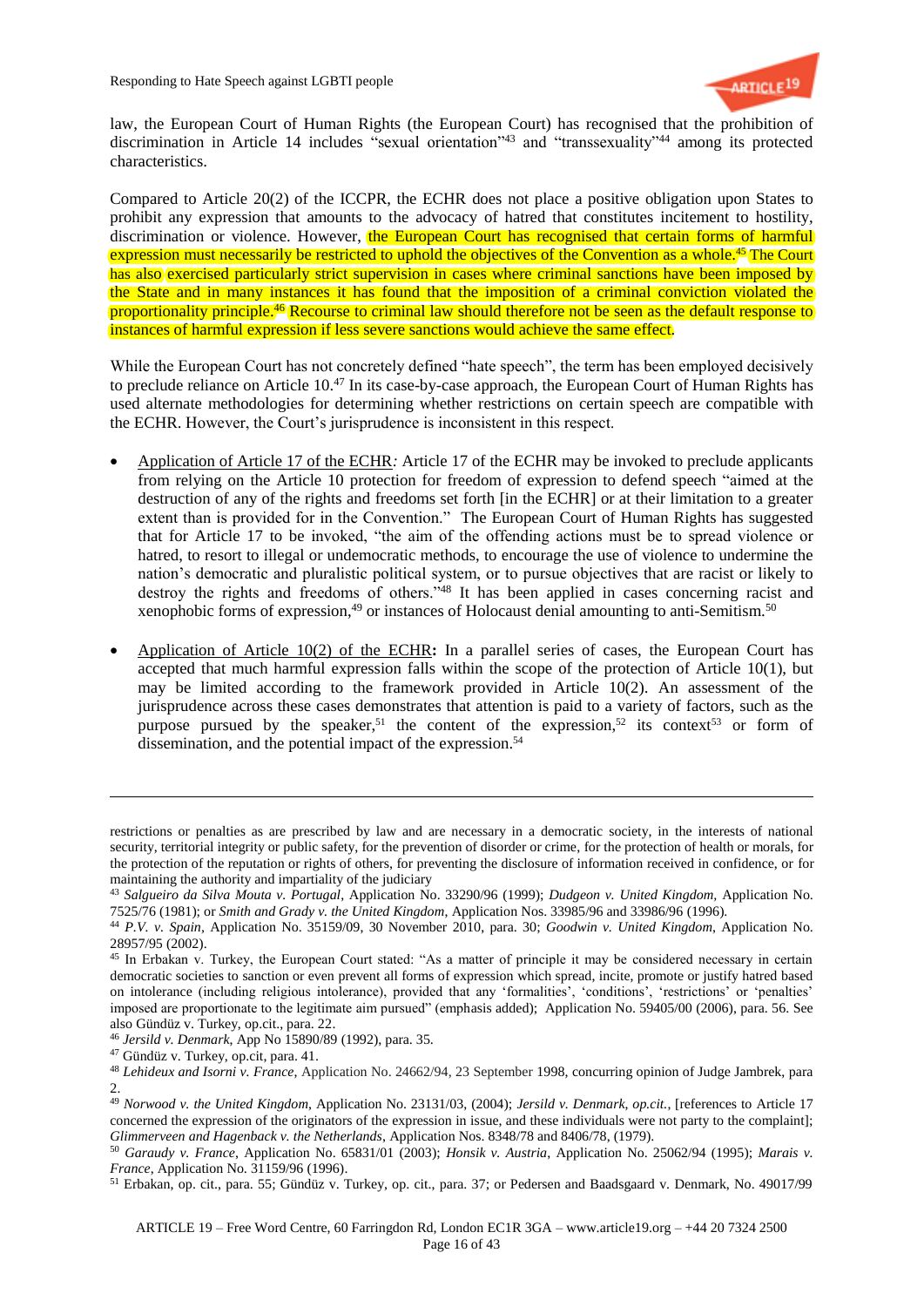

 Homophobic and transphobic speech: In the 2012 landmark case of *Vejdeland and Others v. Sweden***,**  the European Court extended its jurisprudence on "hate speech" to expression targeting individuals on account of their sexual orientation.<sup>55</sup> The applicants distributed approximately 100 leaflets in an upper-secondary school (without permission to be on premises) that called homosexuality a "deviant sexual proclivity" with "a morally destructive effect on the substance of society", alleged homosexuality was "responsible" for HIV and AIDs, and connected "the homosexual lobby" to paedophilia. The four applicants were convicted under the Swedish Penal Code for "agitation against a group" defined by their sexual orientation; three received suspended prison sentences and fines between EUR 200 and EUR 2,000, one received probation. They claimed a violation of their rights under Article 10.

The judges were unanimous in finding that there had been no violation of Article 10 of the Convention and were unequivocal that "discrimination based on sexual orientation is as serious as discrimination based on 'race, origin, or colour.<sup>1156</sup> The European Court agreed that Swedish court had correctly considered the content of the expression (that it was "unnecessarily offensive" and "serious and prejudicial") and the context of the expression (the leaflets were distributed by persons without permission to be on the premises to the school lockers of young people at an "impressionable" and sensitive age" who were denied the opportunity to reject them). The Court also noted that the applicants had only been fined and had not been sentenced to serve prison terms. The Court's judgment was accompanied by three concurring opinions, each differing in the approach taken to finding no violation of the ECHR, revealing a lack of coherence in the European Court's approach to "hate speech."

The concurrence of Judge Yudkivska, joined by Judge Villiger, lamented that the majority had "missed an opportunity to consolidate an approach to hate speech against homosexuals." They found the expression to fall within definition of "hate speech", and concluded that reliance on Article 10 was precluded by the application of Article 17.

Judge Spielmann and Judge Nussberger, in a joined concurrence, argued that labelling the content of the leaflets as "serious and prejudicial" was "insufficient" without a closer analysis of the aim of the expression. They found contradiction in the Court's acceptance that the expression was intended to contribute to a public interest debate (the objectivity of education in Swedish public schools) but was at the same time "unnecessarily offensive"; this undermined the principle that the right to freedom of expression encompasses information or ideas "that offend, shock or disturb the State or any sector of the population." They argued that a more "robust justification" should have been sought to connect the infringement of the right to freedom of expression with the legitimate aim of protecting the rights of others.

In the same vein, Judge Zupancic warned against "over-estimating the importance of what is being said" and instead argued that the focus should have been entirely on the context of the expression. He argued that if the same words contained in the leaflets distributed at the school in this case were instead contained in a public newspaper, then they would "probably not be a matter for criminal prosecution and condemnation." Judges Spielmann and Nussberger agreed that the context in which the leaflets were distributed should have been accorded decisive weight and noted that the "real

 $\overline{a}$ 

<sup>53</sup> *Erbakan*, *op. cit.*, para. 64; *Jersild*, *op. cit.*, para. 31; *Sürek v. Turkey*, No. 26682/95 (1999), para. 63; or *Seurot v. France*, No. 57383/00 (2004).

<sup>(2006),</sup> para. 76.

<sup>52</sup> *Incal v. Turkey*, No. 22678/93 (1998), para. 51; *Féret v. Belgium*, Application No. 36109/02 (2009), para. 73.

<sup>54</sup> In relation to broadcast media, see *Jersild*, *op. cit.*, paras 31 and 34 or *Gündüz*, *op. cit.*, para 49. In relation to artistic expression, see *Karatas v. Turkey*, Application No. 23168/94 (1999) para. 29; or *Vereinigung Bildender Künstler v. Austria*, Application No. 68354/01 (2007), para. 33.

<sup>55</sup> *Vejdeland and Others v. Sweden*, Application No. 1813/07 (2012).

<sup>56</sup> *Ibid.,* para. 55.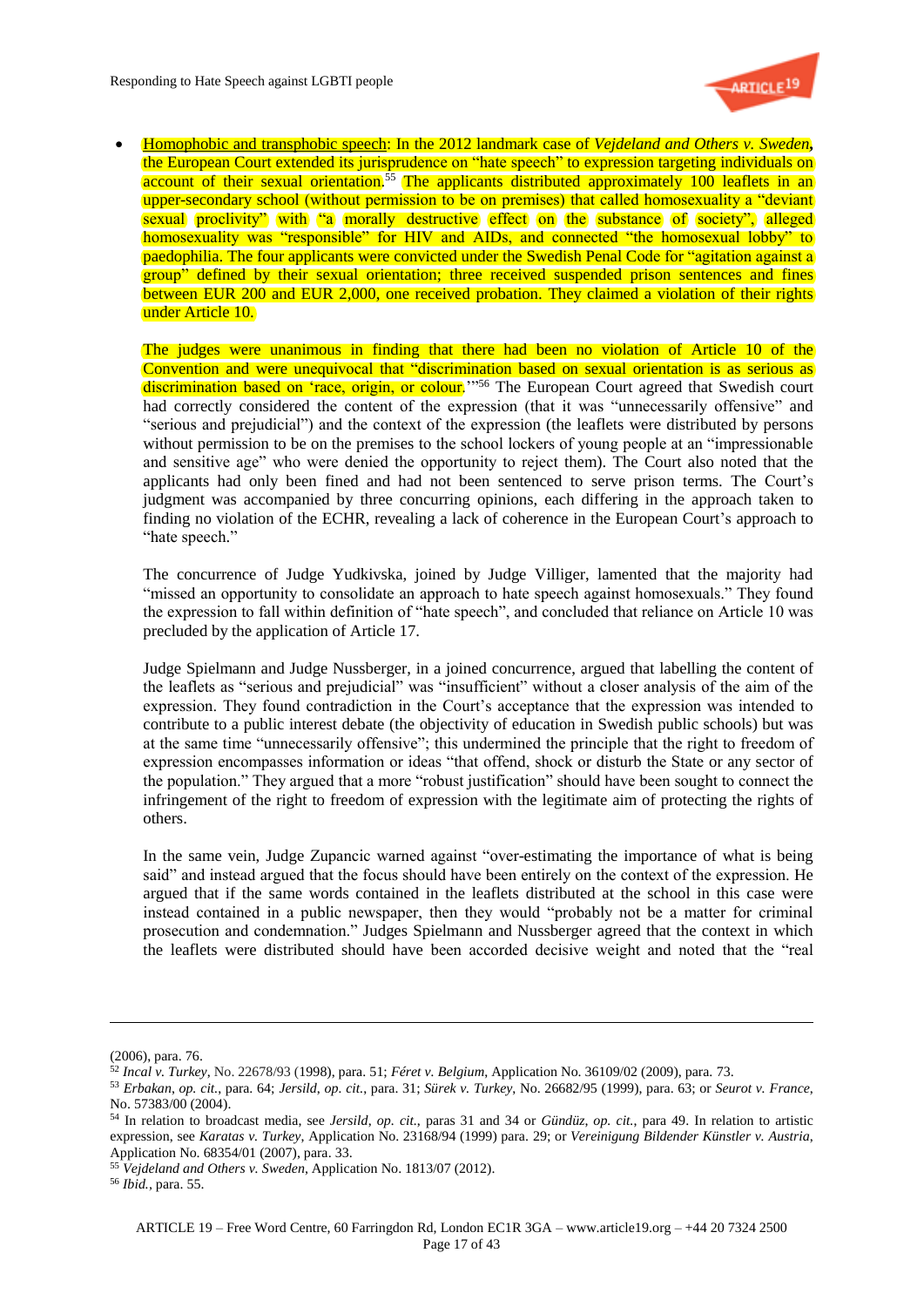

problem of homophobic and transphobic bullying and discrimination in educational settings" "may justify a restriction of freedom of expression."

### *Other European regional standards*

#### **The Council of Europe**

The Parliamentary Assembly of the Council of Europe has called upon its member states to take "positive measures to combat homophobic attitudes, particularly in schools, the medical profession, the armed forces, the police, the judiciary and the Bar, as well as in sport, by means of basic and further education and training." <sup>57</sup> It has also recommended members states to include sexual orientation among the prohibited grounds of discrimination in their domestic legislation. 58

Other specific standards of the Council of Europe include:

 Recommendation No. R (97) on "hate speech" set out seven key principles to guide Member States in combating "hate speech" through a "comprehensive approach."<sup>59</sup> The explanatory memorandum to the Recommendation explains that "legal measures alone will not be sufficient to combat this evil ['hate speech']" and broader "policy measures" are needed.<sup>60</sup> In addition to positive policy measures, the Recommendation calls for States to adopt a legal framework consisting of administrative, civil and criminal law measures, enabling administrative and judicial authorities to "reconcile in each case respect for freedom of expression with respect for human dignity and the protection of the reputation or the rights of others.<sup>361</sup> At the same time, the explanatory memorandum warned of the "real danger" that criminal prosecutions for "hate speech" may be counter-productive to promoting tolerance and respect for the rights of others; proponents of "hate speech" may exploit their prosecutions to present themselves as "martyrs" or "victims", or frame unsuccessful prosecutions as a vindication of their prejudicial views. In this regard, it is worth noting the adoption by the Committee of Ministers of the Charter on Education for Democratic Citizenship, which emphasises the role of education in combating violence, discrimination and intolerance. $62$ 

Importantly, the Recommendation also places significant emphasis on the importance of protecting and promoting the right to freedom of expression.<sup>63</sup> The Recommendation requires member states, public authorities, and public institutions and their officials to refrain from a broader category of "hate speech" than that which is prohibited generally. This includes expression that "may reasonably be understood as hate speech, or as speech likely to produce the effect of legitimising, spreading or promoting racial hatred, xenophobia, anti-Semitism or other forms of discrimination or hatred based on intolerance." Furthermore, such statements should be prohibited and publicly disavowed whenever they occur.<sup>64</sup> The Recommendation also emphasises the positive role for the media in tackling discrimination and intolerance.<sup>65</sup>

 $\overline{a}$ 

<sup>57</sup> Parliamentary Assembly Recommendation 1474 (2000) on the Situation of lesbians and gays in Council of Europe Member States

<sup>58</sup> See e.g. Parliamentary Assembly Recommendation 924 on discrimination against homosexuals, 1 October 1981; Parliamentary Assembly Recommendation 1117 on the condition of transsexuals, 29 September 1989.

<sup>59</sup> Recommendation No. R (97) 20 of the Council of Europe Committee of Ministers to Member States on "Hate Speech," 30 October 1997.

<sup>60</sup> Explanatory Memorandum to Recommendation No. R 97) (20), at Para. 16.

<sup>61</sup> Recommendation No. R (97) 20, *Ibid.,* Principle 2.

 $62$  Recommendation CM/Rec(2010)7 adopted by the Committee of Ministers of the Council of Europe on 11 May 2010.

<sup>63</sup> Recommendation No. R (97) 20, *Ibid.* Principle 3 recommends that any interference with the right must be narrowly circumscribed and applied "in a lawful and non-arbitrary manner on the basis of objective criteria." Moreover, any limitation of, or interference with, freedom of expression must be subject to independent judicial control, particularly where the right must be reconciled with respect for human dignity and the protection of the reputation or the rights of others. <sup>64</sup> *Ibid.,* Principle 1.

<sup>65</sup> *Ibid.,* Principle 6. See also, Recommendation No. R (97) 21 of the Committee of Ministers on the Media and the Promotion of a Culture of Tolerance.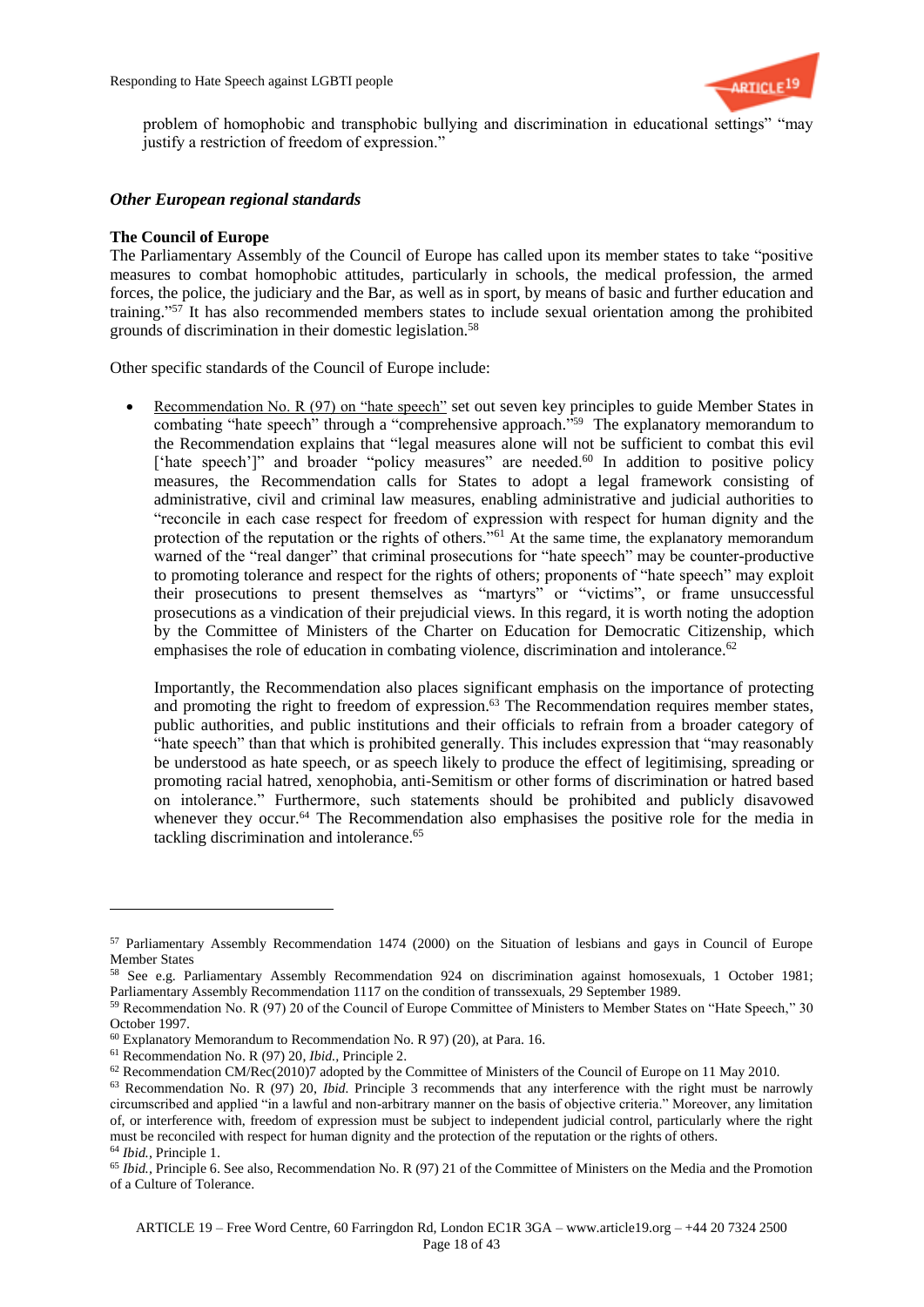

- Recommendation CM/Rec(2010)  $5^{66}$  extended the principles of Recommendation No. R (97) 20 to "hate speech" against LGBT people" and outlines state obligations in this respect.<sup>67</sup> Its definition of "hate speech" is broader than the definition adopted in the previous Recommendation and includes expression that "may be reasonably understood as likely to" produce (rather than actually produce) the proscribed outcomes. The Recommendation also emphasises that alternate responses, including the "promotion of tolerance" in the public sphere, should be considered in additional to any prohibitive measures.
- The Additional Protocol to the Convention on Cybercrime relates to the prosecution of acts of racist and xenophobic nature through computer systems.<sup>68</sup> The Additional Protocol only commits states parties to criminalise the distribution of racist and xenophobic material, insults and the denial, minimisation or justification of genocide or crimes against humanity. However, It only applies to the promotion or inciting of hatred, discrimination or violence, against any individual or group of individuals, based on race, colour, descent or national or ethnic origin, as well as religion if used as a pretext for any of these factors. It does not include sexual orientation or gender identity as protected characteristics.

# **European Union**

l

The European Parliament has called upon Member States "to ensure that LGBT people are protected from homophobic hate speech and violence", including by: firmly condemning homophobic "hate speech" or incitement to hatred and violence; through educational measures, such as campaigns against homophobia in schools, in universities and in the media; as well as through administrative, judicial and legislative means.<sup>69</sup> Moreover, the European Parliament has specifically criticised Poland, singling out public homophobic statements by the 'Party of the League of Polish Families', the Deputy Prime Minister, and the Minister for Education. The European Parliament called upon the Polish authorities to take measures against declarations of "hate speech" against LGBT people by public leaders, and warns that failure to do so may be perceived as a violation of Article 6 of the Treaty establishing the European Union.<sup>70</sup>

The EU has issued no binding legal instrument aimed at countering the expression of "hate speech" against LGBTI people. However, from a comparative perspective, the Council framework decision **"**on combating certain forms and expressions of racism and xenophobia by means of criminal law" (2008/913/JHA) requires states to sanction racism and xenophobia through effective, proportionate and dissuasive criminal penalties. It establishes four categories of incitement to violence or hatred offences that States must criminalise, as well as obligations to criminalise the instigation, aiding and abetting of those offences with penalties of up to 3 years imprisonment. States are afforded the discretion of choosing to punish only conduct which is carried out in "a manner likely to disturb public order" or "which is threatening, abusive, or insulting." The framework decision therefore foresees states criminalising expression beneath this threshold, which would seemingly be at odds with the European Court's jurisprudence outlined above. The obligation to criminalise expression under the framework decision is much broader than the obligation to prohibit certain forms of expression under Article 20(2) of the ICCPR, since the proscribed outcome of the framework decision is "hatred", rather than "discrimination, hostility or violence". ARTICLE 19 finds that

<sup>66</sup> Recommendation CM/Rec (2010) 5 "on measures to combat discrimination on the grounds of sexual orientation or gender identity".

 $67$  It recommends, that " $(6)$ . Member states should take appropriate measures to combat all forms of expression, including in the media and on the Internet, which may be reasonably understood as likely to produce the effect of inciting, spreading or promoting hatred or other forms of discrimination against lesbian, gay, bisexual and transgender persons. Such "hate speech" should be prohibited and publicly disavowed whenever it occurs. All measures should respect the fundamental right to freedom of expression in accordance with Article 10 of the Convention and the case law of the Court. (7). Member states should raise awareness among public authorities and public institutions at all levels of their responsibility to refrain from statements, in particular to the media, which may reasonably be understood as legitimising such hatred or discrimination. (8). Public officials and other state representatives should be encouraged to promote tolerance and respect for the human rights of lesbian, gay, bisexual and transgender persons whenever they engage in a dialogue with key representatives of the civil society, including media and sports organisations, political organisations and religious communities.

<sup>68</sup> Adopted on 28 January 2003 and entered into force on 1 March 2006.

<sup>69</sup> European Parliament resolution on homophobia in Europe, 18 January 2006, P6\_TA(2006)0018.

 $70$  European Parliament resolution on homophobia in Europe, 26 April 2007, P6 TA(2007)0167.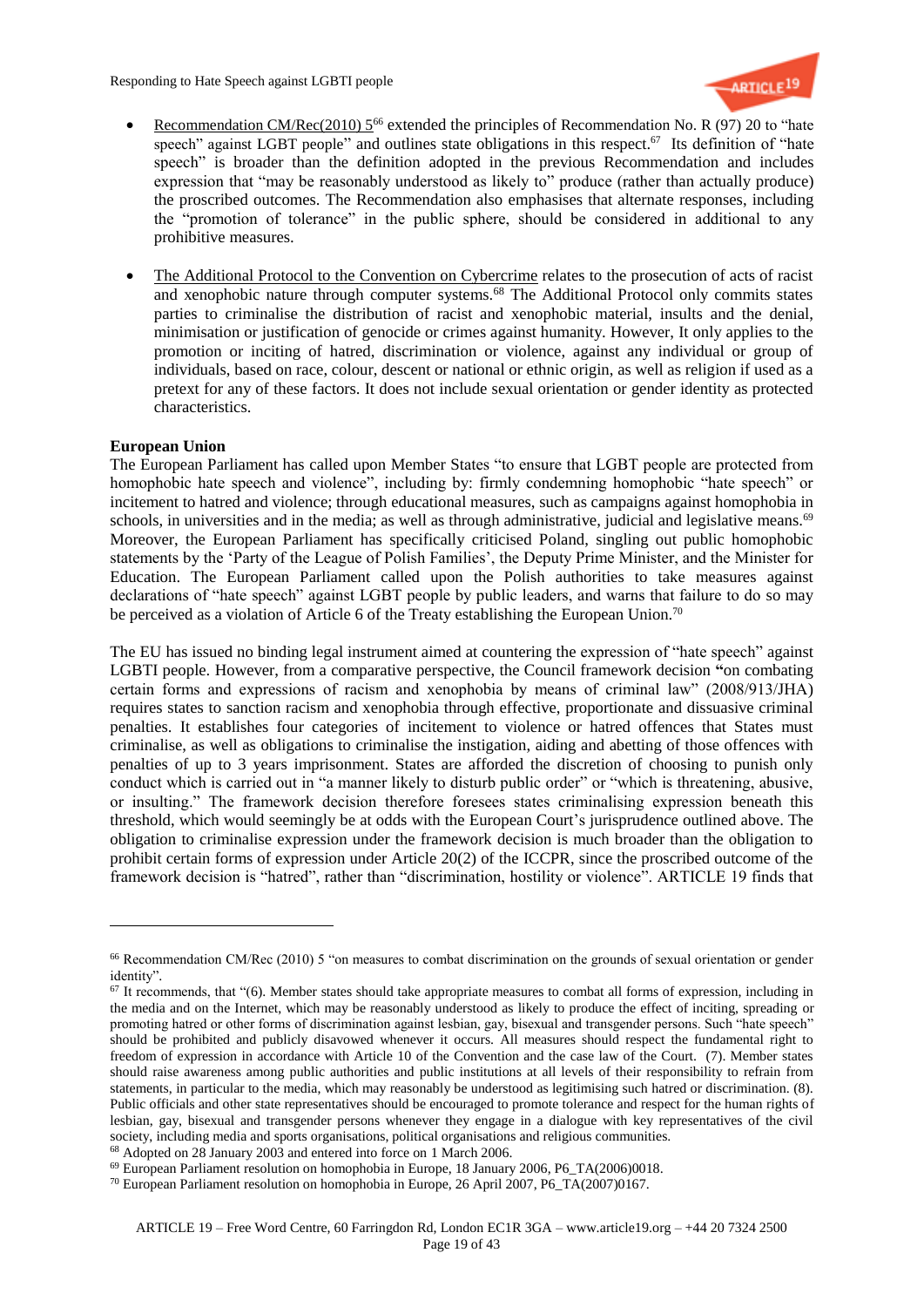

the limitations on the right to freedom of expression required by the framework decision, in particular the provision of custodial penalties, do not comply with Article 19(3) of the ICCPR.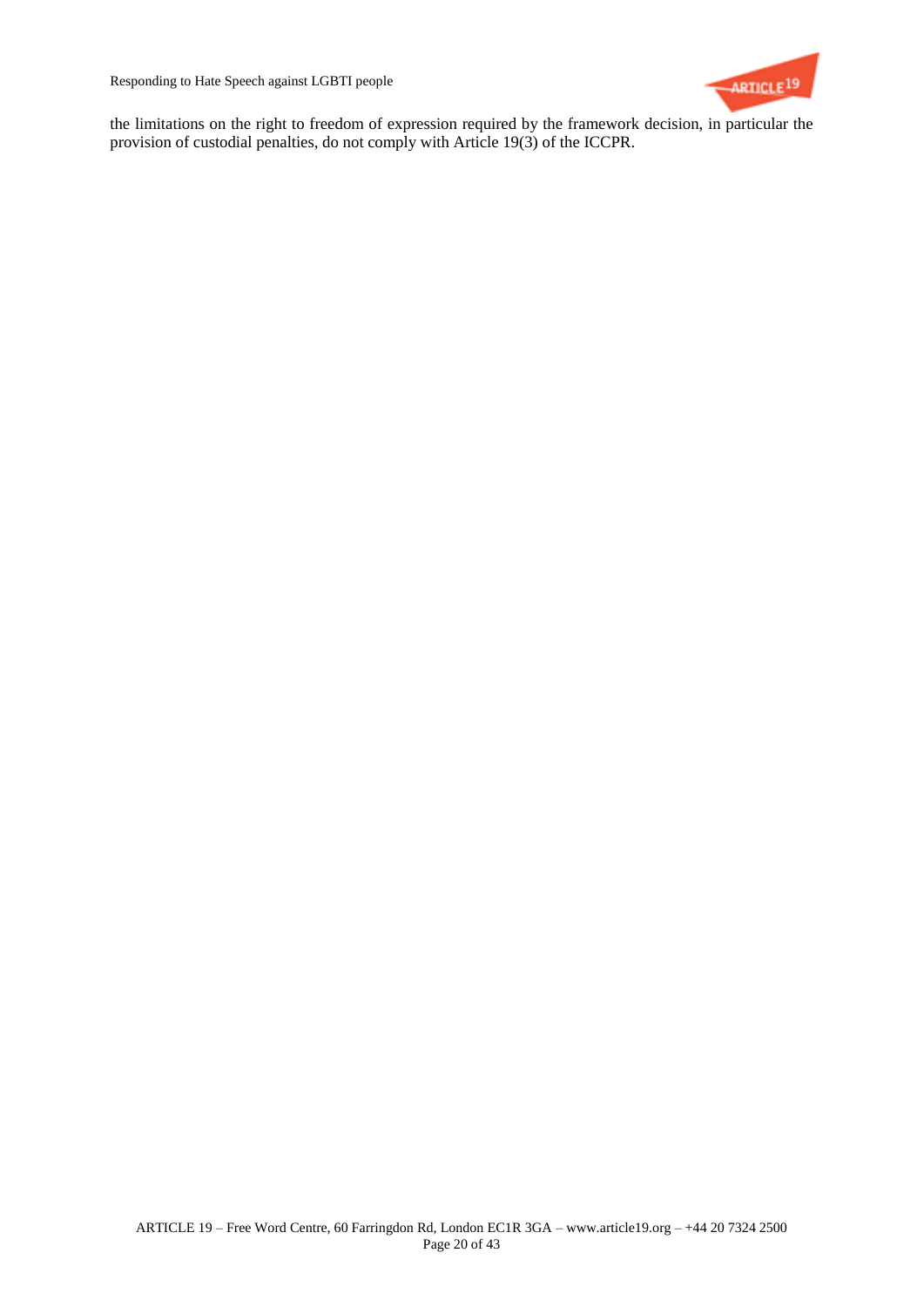

# Recommended responses

ARTICLE 19 believes that States are obliged to introduce a variety of measures to tackle "hate speech" against LGBTI people and to challenge the prejudice and intolerance that such expression is symptomatic of. In this section, ARTICLE 19 outlines what would be the most appropriate response to concerns for tackling prejudice and intolerance while also complying with international human rights standards on the right to freedom of expression and information.

ARTICLE 19 proposes that this response be premised on a combination of two measures:

- Comprehensive **positive policy measures** to tackle the root causes of prejudice and intolerance against LGBTI people*.* 71
- A coherent legal framework for **prohibiting** the advocacy of hatred against LGBTI people that constitutes **incitement to discrimination, hostility, or violence** that meets international standards in this area.

Underpinning these recommendations is the belief that the resolution of tensions and intolerance in a society on issues related to sexual orientation and gender identity cannot be achieved by suppressing the expression of differences but rather by debating them openly.

# **Positive policy measures**

ARTICLE 19 recommends that states should primarily employ a range of positive measures –including in the fields of media regulation, education, social security, health care, access to goods and services, immigration, crime, sport and culture - for tackling prejudice and discrimination without recourse to punitive sanctions. The recommendations in this section are not intended to be exhaustive or representative of all positive practices in the field, but instead indicate some possibilities that States should consider.

It must be noted that all such measures must be based on a firm commitment by public officials to respect the principles of equality, tolerance and diversity related to sexual orientation and gender identity. The promotion of dialogue and the fostering of political participation from all quarters of society in the development and implementation of any public policy is also key to ensuring its effectiveness.

# *Building institutional knowledge*

ARTICLE 19 recommends that states create **independent equality institutions**, with proper financial support, with mandates to develop data collection mechanisms and to promote empirical and other **research on discrimination** on various grounds, including sexual orientation and gender identity. Any comprehensive policy for tackling inequality, discrimination and other forms of prejudice against LGBTI people should be evidence-based. Information collected by equality institutions is important for identifying policy priorities, identifying key actors as well as obstacles, and for monitoring and evaluating the effectiveness of policy.

Civil society organisations can and should be encouraged to play an active role in relation to monitoring incidents of intolerance and prejudice and providing data to equality bodies.

# *Public education and information campaigns*

 $\overline{a}$ 

Public information and education campaigns are essential to combating negative stereotypes of, and

<sup>71</sup>These recommendations are largely derived from those contained in *The Camden Principles*, *op.cit.*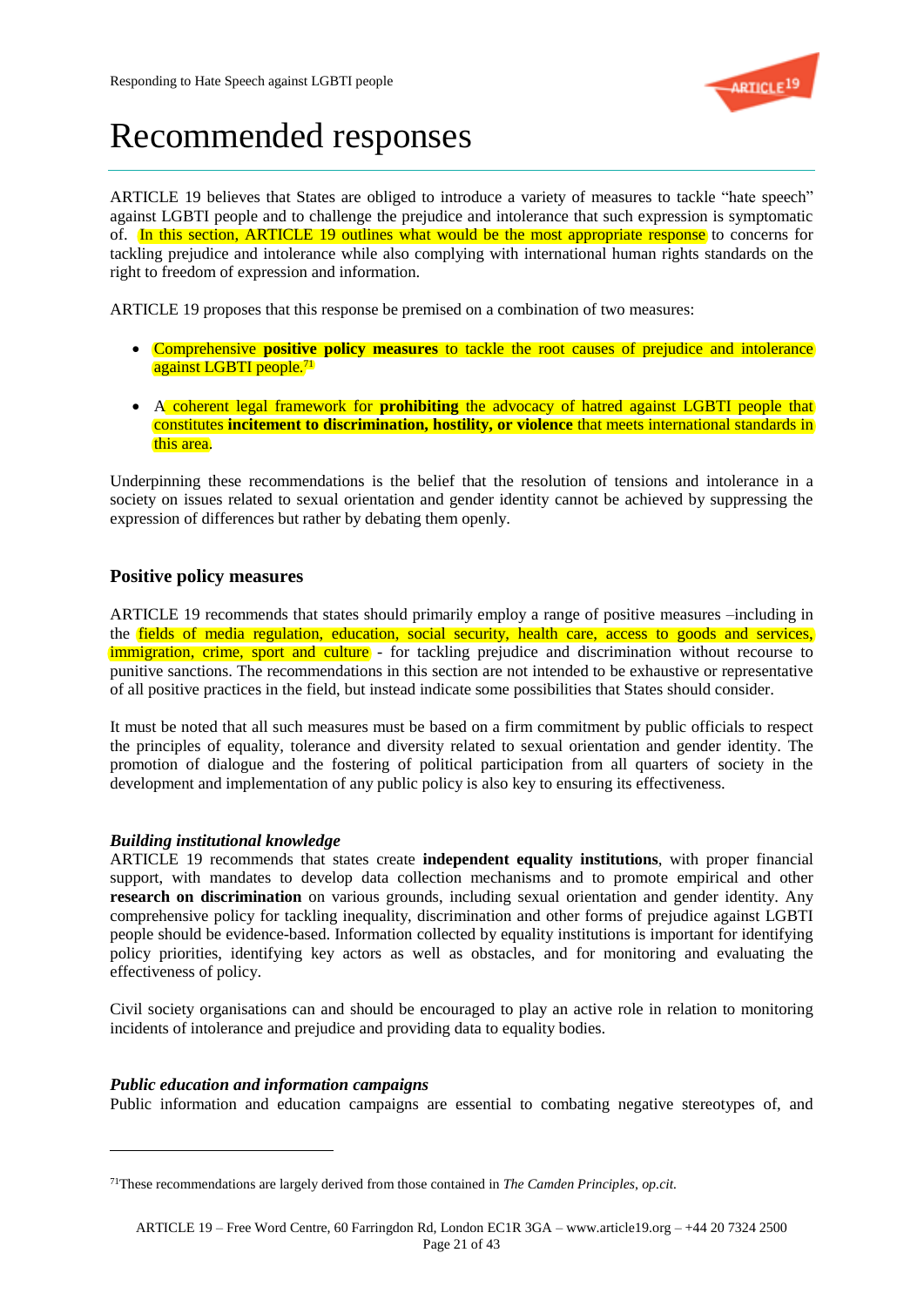

discrimination against, LGBTI people and fostering safe environments for LGBTI people in the society. Equipped with information, people may identify and confidently challenge manifestations of intolerance in their day-to-day interactions.

In particular, public information and education campaigns should be integrated into primary, secondary and tertiary **education**, and complemented with concrete **anti-bullying policies**, including the provision of support services for victims of bullying, including peer-led initiatives.

Civil society organisations can and should be encouraged to play a central role in leading or collaborating with States on public information campaigns. Positive examples of such campaigns include the "safe schools coalition" in Australia; the "belong to" campaign in Ireland; and the Stonewall "education for all" campaign in the United Kingdom.<sup>72</sup> These campaigns target youth both in schools and outside of schools, in particular through use of Internet-based tools.

In relation to the arena of **sport**, the "You Can Play" project in Canada is dedicated to providing positive messages from athletes, coaches and fans to counteract the prevalence of discrimination and slurs against LGBT people in this field.<sup>73</sup> The United Kingdom based "Stand Up Foundation", led by former rugby union international Ben Cohen, is committed to raise awareness of the long-term, damaging effects of bullying against LGBT youth.<sup>74</sup>

A number of recent initiatives aimed at challenging manifestations of intolerance and prejudice against LGBTI people **on-line** are noteworthy. The "no homophobes" "social mirror" project is an innovative tool, pioneered by the Institute for Sexual Minority Studies and Services and the University of Alberta, to highlight the prevalence of derogatory language against LGBTI people on Twitter and to call on individuals to challenge so-called casual homophobia.<sup>75</sup> The Council of Europe youth sector project, "young people combating hate speech online", has also produced a mapping study of civil society organisations working to tackle hate speech online generally.<sup>76</sup>

# *Equality training*

 $\overline{a}$ 

States should provide trainings for **public officials** and other public figures on the right of LGBTI people to equality and non-discrimination, particularly where discrimination is institutionalised and has a history of going unchallenged. Areas of priority in this respect should include schools and other educational settings, the medical profession, the armed forces, the police, the judiciary, legal services, political associations or religious institutions.

Further, **politicians** and other influential people in society should be instructed on the importance of avoiding statements that might promote discrimination or undermine equality, and should take advantage of their positions to promote understanding, including by contesting, where appropriate, discriminatory statements or behaviour. Ethical codes and "no discrimination" policies adopted by political parties should also be considered.

#### *Mobilisation of influential actors and institutional alliances*

Enhancing public understanding around issues of sexual orientation and gender identity and tackling intolerance and prejudice towards LGBTI people requires the fostering of dialogue and engagement between government, civil society, and society at large. Key actors should attempt to forge **alliances to** 

<sup>72</sup> The Safe Schools Coalition, see: [http://safeschoolscoalitionvictoria.org.au/;](http://safeschoolscoalitionvictoria.org.au/) The Belong To campaign, see: <http://www.belongto.org/>; the Stonewall "education for all" campaign, see: [http://www.stonewall.org.uk/at\\_school/.](http://www.stonewall.org.uk/at_school/) <sup>73</sup> The "You Can Play Project", see[: http://youcanplayproject.org/;](http://youcanplayproject.org/)

<sup>74</sup> The "Stand Up Foundation", see:<http://www.standupfoundation.com/>

<sup>75</sup> "No Homophobes Dot Com", see[: www.nohomophobes.com](http://www.nohomophobes.com/)

<sup>&</sup>lt;sup>76</sup> Starting points for combating hate speech online: three studies about online hate speech and ways to address it, Council of Europe Youth Department, 2012; see: [http://act4hre.coe.int/eng/News-Archive/Starting-points-for-Combating-Hate-Speech-](http://act4hre.coe.int/eng/News-Archive/Starting-points-for-Combating-Hate-Speech-Online)**[Online](http://act4hre.coe.int/eng/News-Archive/Starting-points-for-Combating-Hate-Speech-Online)**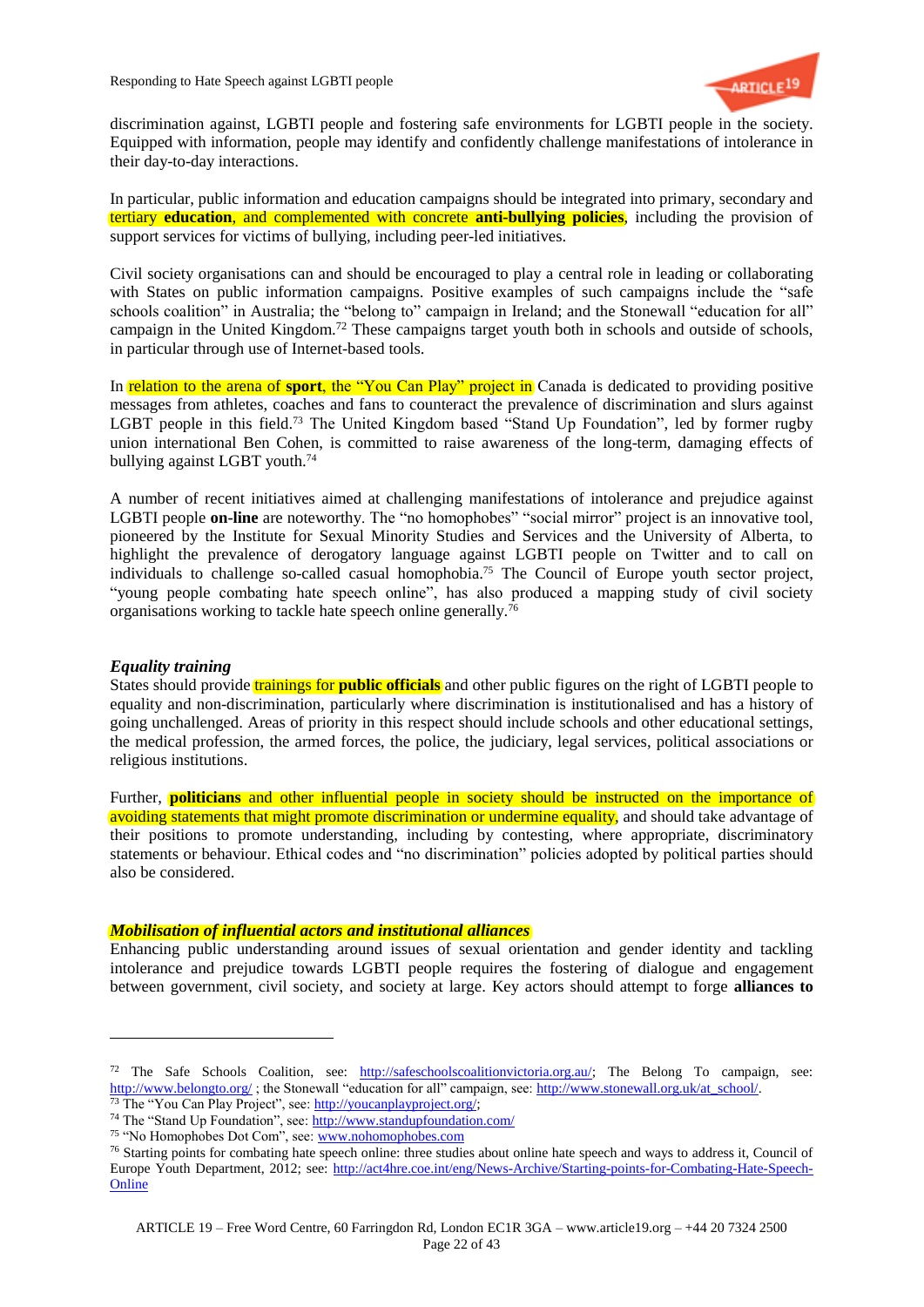

**collaborate** on tackling manifestations of intolerance and prejudice in society – in particular seeking the support of non-government organisations, equality bodies, religious institutions, police, policymakers and international organisations to collaborate on tackling manifestations of intolerance and prejudice in society.

A positive example includes the "Living History Forum" in Sweden, which initiated alliances between employer associations, trade unions, LGBT organisations, and municipalities, as well as the creation of ombudsman against sexual orientation discrimination.<sup>77</sup>

# *Role of an independent, pluralistic, and self-regulated media*

Any policy measures directed at the media should respect the fundamental principle that any form of media regulation should be undertaken by bodies independent of political influence, which are publicly accountable and operate transparently. Editorial independence and media plurality should not be compromised, as these are essential to the functioning of a democratic society.

In respect of broadcast media, any regulatory framework should promote the right of LGBTI people to freely access and use media and information and communications technologies for the production and circulation of their own content and for the reception of content produced by others.

All forms of mass media should recognise that they have a **moral and social responsibility** to promote equality and non-discrimination, including based on sexual orientation and gender identity. In respect of their own constitutions, mass media entities should take steps to:

- Ensure that their workforces are diverse and representative of society as a whole;
- Address as far as possible issues of concern to all groups in society, including LGBTI people;
- Seek a multiplicity of sources and voices within the LGBTI community, rather than representing LGBTI people as a monolithic bloc;
- Adhere to high standards of information provision that meet recognised professional and ethical standards;
- Professional codes of conduct for the media and journalists should reflect equality principles and effective steps should be taken to promulgate and implement such codes.

In relation to the combating of discrimination, media entities should consider:<sup>78</sup>

- Taking care to report in context and in a factual and sensitive manner, while ensuring that acts of discrimination are brought to the attention of the public;
- Being alert to the danger of discrimination or negative stereotypes of LGBTI people being furthered by the media;
- Avoiding unnecessary references to sexual orientation or gender identity that may promote intolerance;
- Raising awareness of the harm caused by discrimination and negative stereotyping of LGBTI people;
- Reporting on different groups or communities and giving their members an opportunity to speak and to be heard in a way that promotes a better understanding of them, while at the same time reflecting the perspectives of those groups or communities.

# *Strengthened anti-discrimination legislation and implementation*

 $\overline{a}$ 

Many states have taken positive efforts to strengthen the **implementation of anti-discrimination legislation** through both the civil and administrative laws, but also through non-legal mechanisms such as

<sup>77</sup> See, for example, "the many faces of intolerance" report, the Living History Forum, 2010; available at: <http://www.levandehistoria.se/node/4667>

 $\frac{78}{18}$  From a comparative perspective, the ARTICLE 19 publication "Getting the facts right: reporting ethnicity and religion" analyses the role of the media in responsibly reporting on ethnicity and religion; available at: <http://www.article19.org/data/files/medialibrary/3093/7d0676b-793d318.pdf>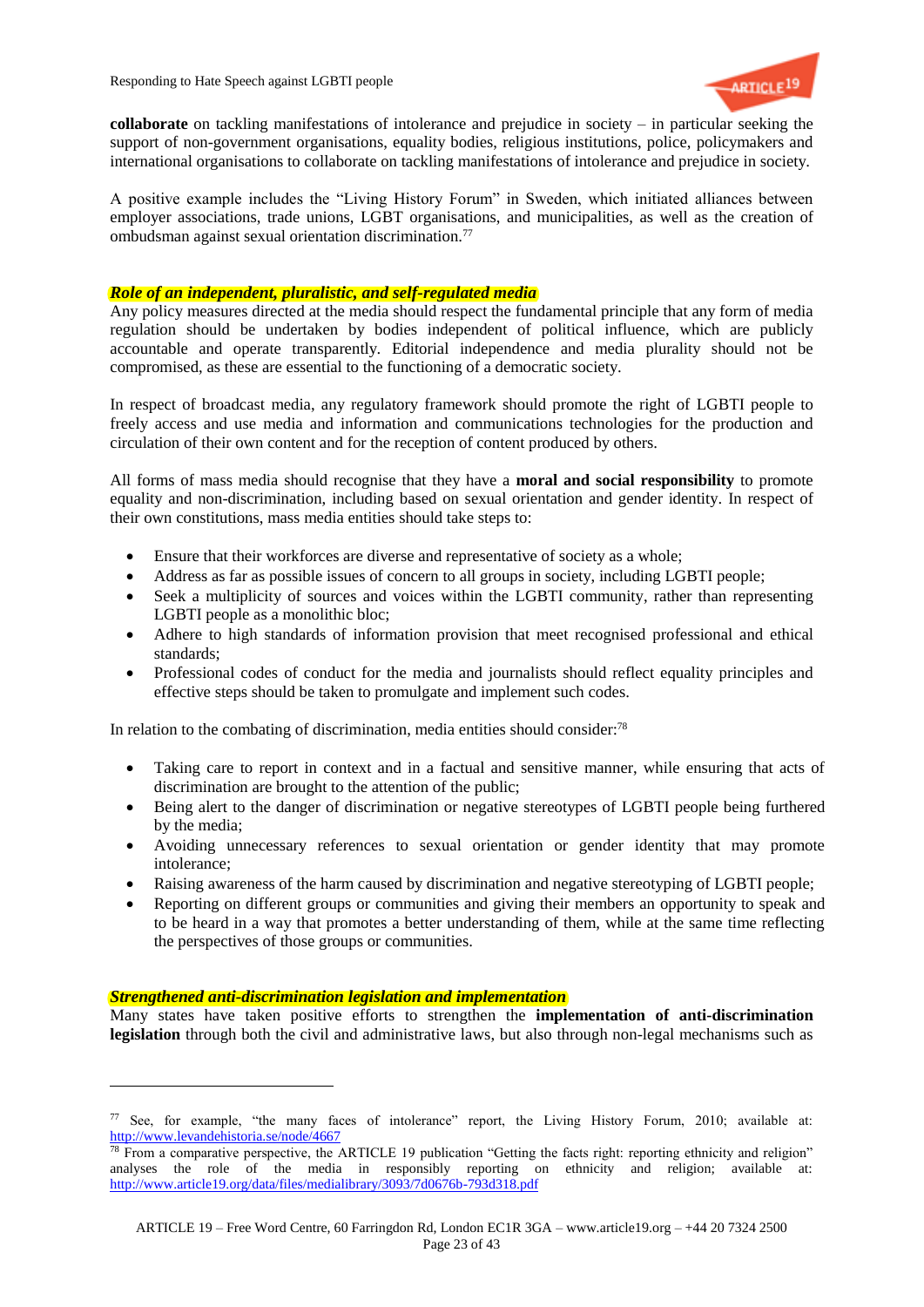

mediation and alternative dispute resolution provided through equality institutions. As with any public action, these initiatives must be properly framed according to international human rights law.

ARTICLE 19 notes that it is often in the absence of robust anti-discrimination frameworks that recourse is made to the criminal law, even though criminal measures are not the most effective forum for resolving incidents of discrimination.

The UK Equality Act 2010 is an example of a legislative measure that was taken to strengthen and harmonise existing equality legislation, previously spread across numerous statutes and statutory instruments, into a single comprehensive piece of legislation. The Equality Act 2010 includes protected characteristics such as "gender reassignment", "sex", and "sexual orientation" and the innovation of a broad public sector duty to promote equality on the basis of these characteristics (sections 49 – 157).

# **Prohibition of incitement to hostility, discrimination or violence**

Article 20(2) of the ICCPR obliges States to prohibit the advocacy of hatred that constitutes incitement to discrimination, hostility, or violence (the prohibition of incitement), which should be understood as a distinguishably severe form of "hate speech". Interpretation of these obligations is a complex issue that has recently been the subject of extensive examination by international fora.<sup>79</sup> To contribute to this process, ARTICLE 19 developed a specific policy on the prohibition of incitement that elaborates on the interpretation of Article 20(2) of the ICCPR in much greater detail.<sup>80</sup> This section summarises the key recommendations in this respect and how these should be applied in the context of incitement based on sexual orientation and gender identity.

#### *Definition of key terms*

l

ARTICLE 19 recommends that States should adopt uniform and clear definitions of key terms of Article 20(2) of the ICCPR, specifically: "hatred"; "discrimination;" "violence", and "hostility" and to ensure that interpretation given to these terms by domestic courts is consistent with international standards.

Previously, ARTICLE 19 recommended that the definition of these terms should be as follows:<sup>81</sup>

- Hatred is a state of mind characterised as "intense and irrational emotions of opprobrium, enmity and detestation towards the target group."
- Discrimination shall be understood as "any distinction, exclusion, restriction or preference based on race, gender, ethnicity, religion or belief, disability, age, sexual orientation, language political or other opinion, national or social origin, nationality, property, birth or other status, colour which has the purpose or effect of nullifying or impairing the recognition, enjoyment or exercise, on an equal footing, of human rights and fundamental freedoms in the political, economic, social, cultural or any other field of public life."
- Violence shall be understood as "the intentional use of physical force or power against another person, or against a group or community that either results in or has a high likelihood of resulting in injury, death, psychological harm, mal-development, or deprivation."
- Hostility shall be understood as "a manifested action of an extreme state of mind." Although the term implies a state of mind, an action is required. Hence, hostility can be defined as the manifestation of

<sup>80</sup> Prohibiting incitement to discrimination, hostility or violence, *op.cit.* 

 $79$  In 2011-2012, the Office of the UN High Commissioner for Human Rights organised several workshops on the prohibition of incitement to national, racial and religious hatred organised in various regions of the world. See [http://www.ohchr.org/EN/Issues/FreedomOpinion/Articles19-20/Pages/Index.aspx.](http://www.ohchr.org/EN/Issues/FreedomOpinion/Articles19-20/Pages/Index.aspx) The process culminated in the 2012 Rabat Plan of Action on the prohibition of advocacy of national, racial or religious hatred that constitutes incitement to discrimination, hostility or violence that recommends the adoption of comprehensive anti-discrimination national legislations with preventive and punitive action to effectively combat incitement to hatred, as well as the empowerment of minorities and vulnerable groups. The Rabat Plan of Action; available at [http://www.ohchr.org/Documents/Issues/Opinion/SeminarRabat/Rabat\\_draft\\_outcome.pdf.](http://www.ohchr.org/Documents/Issues/Opinion/SeminarRabat/Rabat_draft_outcome.pdf)

<sup>81</sup> Prohibiting incitement to discrimination, hostility or violence, *op.cit*.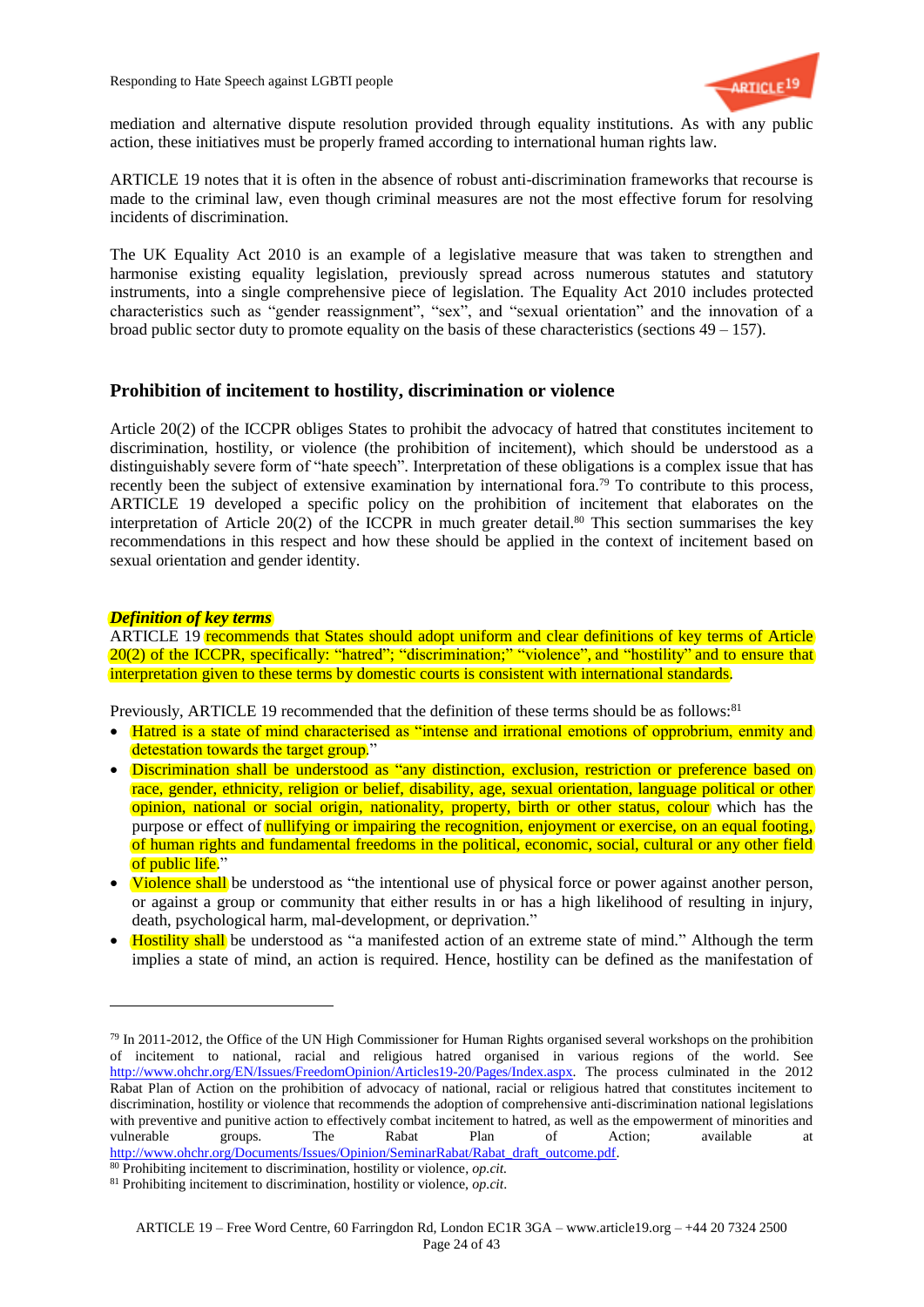

hatred – that is the manifestation of "intense and irrational emotions of opprobrium enmity and detestation towards the target group."

#### *Protected characteristics should include sexual orientation and gender identity*

Article 20(2) of the ICCPR only lists three characteristics which states are required to protect from incitement – nationality, race, and religion. The HR Committee has not yet addressed the question of whether this list should be interpreted as non-exhaustive.

However, ARTICLE 19 recommends that this list should be read in light of Article 2(1) and Article 26 of the ICCPR and therefore should be interpreted to require States to prohibit incitement on the basis of "sexual orientation" and "gender identity." This interpretation would comply with the evolution of developments in human rights protections since the adoption of the ICCPR in 1977.<sup>82</sup> ARTICLE 19 has also pointed out that the ICCPR was adopted before equality movements around the world made significant progress in promoting and securing human rights for all. However, it has since come to be interpreted and understood as supporting the principle of equality on a larger scale, applying to other grounds not expressly included in the treaty text, including sexual orientation and gender identity. It would also be in line with the object and purpose of international human rights law that must be interpreted "in the light of present-day conditions", rather than being viewed as contracts with concrete terms defined by the norms that were prevailing at the moment of their drafting or ratification.<sup>83</sup> ARTICLE 19 has also argued that the realisation of human rights should not be constrained by an overly formalistic commitment to the original wording of any instrument, or even to the intent of the drafters, if that interpretation would unnecessarily narrow the enjoyment of rights and freedoms.

Hence, ARTICLE 19 strongly supports an interpretation of Article 20(2) of the ICCPR that provides a framework for the prohibition of incitement on all the protected grounds recognised under international human rights law, including sexual orientation or gender identity.

#### *Incitement requires intent*

 $\overline{a}$ 

The intent of the speaker to incite others to commit acts of discrimination, hostility or violence should be considered a crucial and distinguishing element of incitement as prohibited by Article 20(2) of the ICCPR. Importantly, the element of intent distinguishes incitement from other forms of expression that may offend, shock or disturb but are nevertheless protected under Article 19(2) of the ICCPR.

ARTICLE 19 recommends that domestic legislation should always explicitly state that the crime of incitement is an *intentional* crime<sup>84</sup> and not a crime that can be committed with recklessness or negligence.<sup>85</sup> With no uniform definition of intent in international law or across domestic laws,<sup>86</sup> ARTICLE 19 proposes that any definition of intent should include the following aspects:

- The volition (purposely striving) to engage in advocacy to hatred;
- The volition (purposely striving) to target a protected group on the basis of prohibitive grounds;
- Having knowledge of the likely consequences of his or her action in the ordinary course of events.

 $82$  The ICCPR was adopted before equality movements around the world made significant progress in promoting and securing human rights for all. However, it has since come to be interpreted and understood as supporting the principle of equality on a larger scale, applying to other grounds not expressly included in the treaty text, including sexual orientation, gender identity, and disability.

<sup>83</sup> In the context of the ICCPR, see: Manfred Nowak, UN Covenant on Civil and Political Rights, CCPR Commentary, 2<sup>nd</sup> revised edition, at page 628. In the context of the ECHR, see: *Tyrer v. the United Kingdom*, A 26 (1978).

<sup>&</sup>lt;sup>84</sup> In some jurisdictions, also acting "wilfully" or "purposefully."

<sup>&</sup>lt;sup>85</sup> ARTICLE 19 notes that the legislation of many States already recognises intent or intention as one of the defining elements of incitement, for example, the UK, Ireland, Canada, Cyprus, Ireland, Malta, and Portugal.

<sup>86</sup> No international treaty body or mechanism has adopted a definition of "intent" for the purpose of prohibition on incitement. A common approach within international criminal law and domestic criminal law is to ensure liability for offences where the speaker acted with knowledge and with the intention of causing the objective elements of a crime.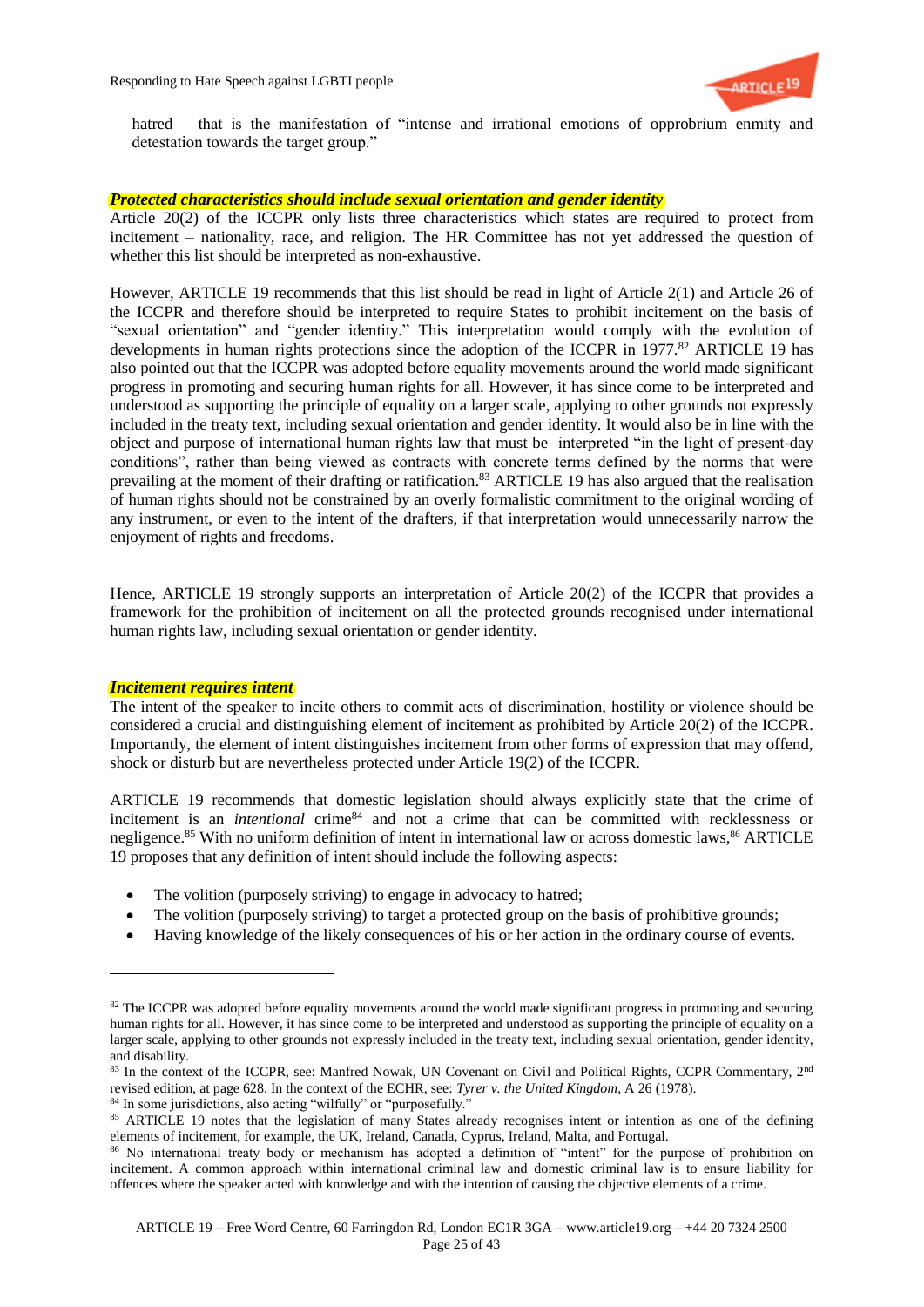

### *The prohibition of incitement should not be limited to criminal sanctions*

Since Article 20(2) of the ICCPR requires States to *prohibit* incitement but not to *criminalise* it, ARTICLE 19 recommends that States apply a variety of legal means to respond to it, including civil, administrative and other measures. The criminal law penalties should be limited to the most severe forms of incitement and "as a last resort measures to be applied in strictly justifiable situations, when no other means appears capable of achieving the desired protection of individual rights in the public interest."<sup>87</sup>

States should also provide a range of remedies to victims, such as civil tort claims, the right of correction and the right to reply that are often better suited as a response to incitement.<sup>88</sup> Importantly, they also presuppose the involvement and participation of victims and make provision for specific redress to them.

#### *Specific recommendations for domestic legislation*

 $\overline{a}$ 

In order to comply with requirements of Article 20(2), ARTICLE 19 recommends that:

- Domestic legislation should include specific and clear reference to "incitement to discrimination, hostility or violence" with references to Article 20(2) of the ICCPR and avoid broader or less specific language.
- The prohibition of incitement should conform to the three-part test of legality, proportionality and necessity under Article 19(3). This means that any prohibitions are provided for by law; pursue a legitimate aim; and be necessary in a democratic society, i.e. they must meet a pressing social need and meet the requirement of proportionality.

#### *All incitement cases should be strictly assessed under a six-part test*

ARTICLE 19 recommends that all incitement cases – including those on the grounds of sexual orientation and gender identity - should be assessed under a "six part" incitement test, taking into consideration the following criteria:

 **Context of the expression:** the analysis would put the expression within the social and political context prevalent at the time it was made and/or disseminated.<sup>89</sup> Such analysis would consider issues such as the existence of conflicts in society, the existence and history of institutionalised discrimination, the legal framework, and the media landscape. For example, in cases of incitement on the grounds of sexual orientation and gender identity, this analysis could take into consideration outbreaks of violence against LGBTI people, regular and frequently negative media reports and the lack of access to alternative sources of information, structural inequalities and discrimination against LGBTI people, the lack of anti-discrimination legislation, or the lack of broad condemnation against hateful statements. An important aspect of the context would be the degree to which opposing or alternative ideas are present and available.

<sup>87</sup> Venice Commission, Report on the Relationship Between Freedom of Expression and Freedom of Religion, 17-18 October 2008; available at [http://www.venice.coe.int/docs/2008/CDL-AD\(2008\)026-e.pdf.](http://www.venice.coe.int/docs/2008/CDL-AD(2008)026-e.pdf)

<sup>&</sup>lt;sup>88</sup> For example, it has been documented that in Brazil, criminal law has not been efficient due to institutional bias among law enforcement agencies, while sanctions have been levied in civil proceedings. See, Tanya Hernandez, Hate Speech and the Language of Racism in Latin America, 32 U. Pa. J. Int'l L. 805 2010-2011*.* 

<sup>89</sup> As noted by Toby Mendel, "it is extremely difficult to draw any general conclusions from the case law about what sorts of contexts are more likely to promote the proscribed result, although common sense may supply some useful conclusions. Indeed, it sometimes seems as though international courts rely on a sample of contextual factors to support their decisions rather than applying a form of objective reasoning to deduce their decisions from the context. Perhaps the impossibly broad set of factors that constitute context make this inevitable". Toby Mendel, *Study on International Standards Relating to Incitement to Genocide or Racial Hatred* (2006).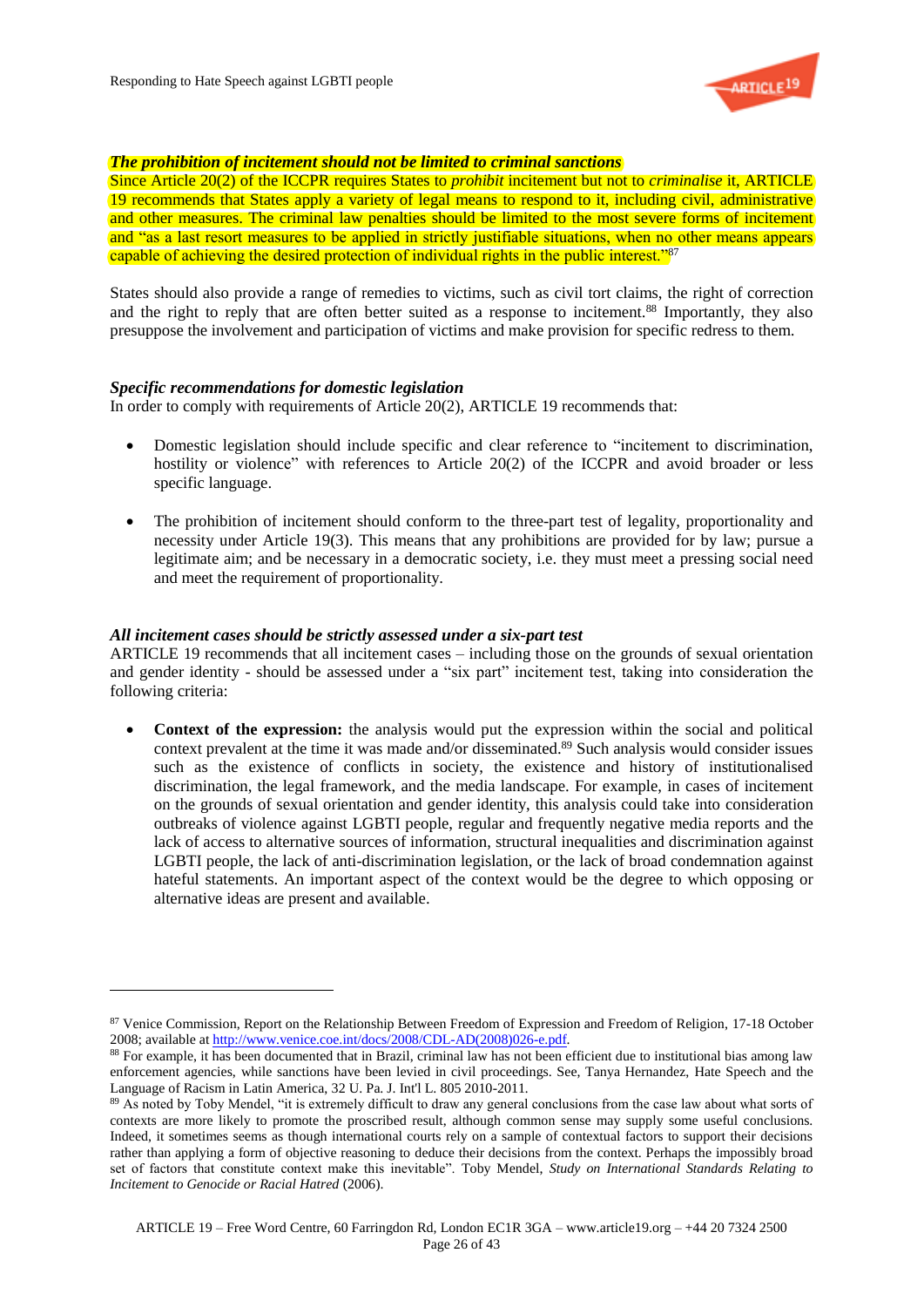

- **The speaker:** the analysis should examine the position of the speaker and his or her authority or influence over the audience. Special considerations should be made when the speaker was a politician or a prominent member of a political party and public officials or persons of similar status (e.g. teachers or religious leaders) due to the stronger attention and influence they exert over the others. This analysis should also examine the relationship of the audience to the speaker, and issues such as the degree of vulnerability and fear of the various communities, including those targeted by the speaker, or whether the audience is characterised by excessive respect for authority.<sup>90</sup>
- **Intent:** as noted above, ARTICLE 19 recommends that any prohibition of incitement should require the intent of the speaker to incite others to hostility, discrimination or violence. Determining the intent in actual circumstances, in the absence of a guilty plea, is a complex matter and the international and comparative jurisprudence indicates that intent is usually derived from an assessment of the case and its circumstances as a whole.<sup>91</sup> Intent can be determined from aspects such as the language used by the speaker, the scale and repetition of the particular communication or objectives pursued by the speaker (e.g. incitement may not apply to cases where a person seeks to inform the public about a matter of general interest for reasons such as the dissemination of news, historical research or attempts to expose the wrongdoings of government in the interests of public accountability).
- **Content of the expression:** the analysis of the content will typically include examination of what was said, the form and the style of the expression, whether the expression contained direct calls for discrimination or violence, the nature of the arguments deployed or the balance struck between the arguments. This analysis should also look at the targeted audience (those that the speech was intending to incite), how the targeted group are described, and the form of the expression. It should also be noted that under international standards, it has been recognised that certain forms of expression provide "little scope for restrictions of freedom of expression;"<sup>92</sup> in particular artistic expression, public interest discourse, academic discourse and research and statements of facts and value judgements.
- **Extent and magnitude of the expression**: the analysis should examine the public nature of the expression,<sup>93</sup> the means of the expression and the intensity or magnitude of the expression in terms of its frequency or volume (e.g. one leaflet as opposed to broadcasting in the mainstream media, or singular dissemination as opposed to repeated dissemination). If the expression was disseminated through media, consideration should be given to media freedom, in compliance with international standards.<sup>94</sup>
- **Likelihood of harm occurring, including its imminence**: in order to qualify as incitement, it must be established that there was a probability of harm occurring as a result of the expression. It should be noted that a number of domestic laws (as also demonstrated by the overview in the Appendix) have established the occurrence of violence as an aggravating circumstance in criminal cases. However, ARTICLE 19 notes that incitement, by definition, is an inchoate crime and the action advocated in the expression need not occur. However, courts should determine whether there was a reasonable probability that the speech would succeed in inciting the audience into committing the

 $\overline{a}$ 

<sup>90</sup> See: Susan Benesh, Dangerous Speech: A Proposal To Tackle Violence, 2011.

<sup>91</sup> See, e.g. *Jersild*, *op. cit.*, para. 31.

<sup>92</sup> *Erbakan*, *op. cit*, para. 68.

<sup>93</sup> ARTICLE 19 suggest that this should include looking at issues such as whether the statement or communication was circulated in a restricted environment or whether it was widely accessible to the general public; whether it was made in a closed place accessible by ticket or in an exposed and public area; whether the communication was directed at a non-specific audience (the general public); or whether the speech was directed to a number of individuals in a public place, and whether the speech was directed to members of the general public.

<sup>94</sup> As the European Court noted, "while the press must not overstep the boundaries set, *inter alia*, for the protection of the vital interests of the State, [...] it is nevertheless incumbent on it to impart information and ideas on political issues, including divisive ones. Not only does the press have the task of imparting such information and ideas: the public also has a right to receive them. The freedom to receive information or ideas provides the public with one of the best means of discovering and forming an opinion on the ideas and attitudes of their leaders." See *Halis Doğan v. Turkey.* no. 71984/01 (2006).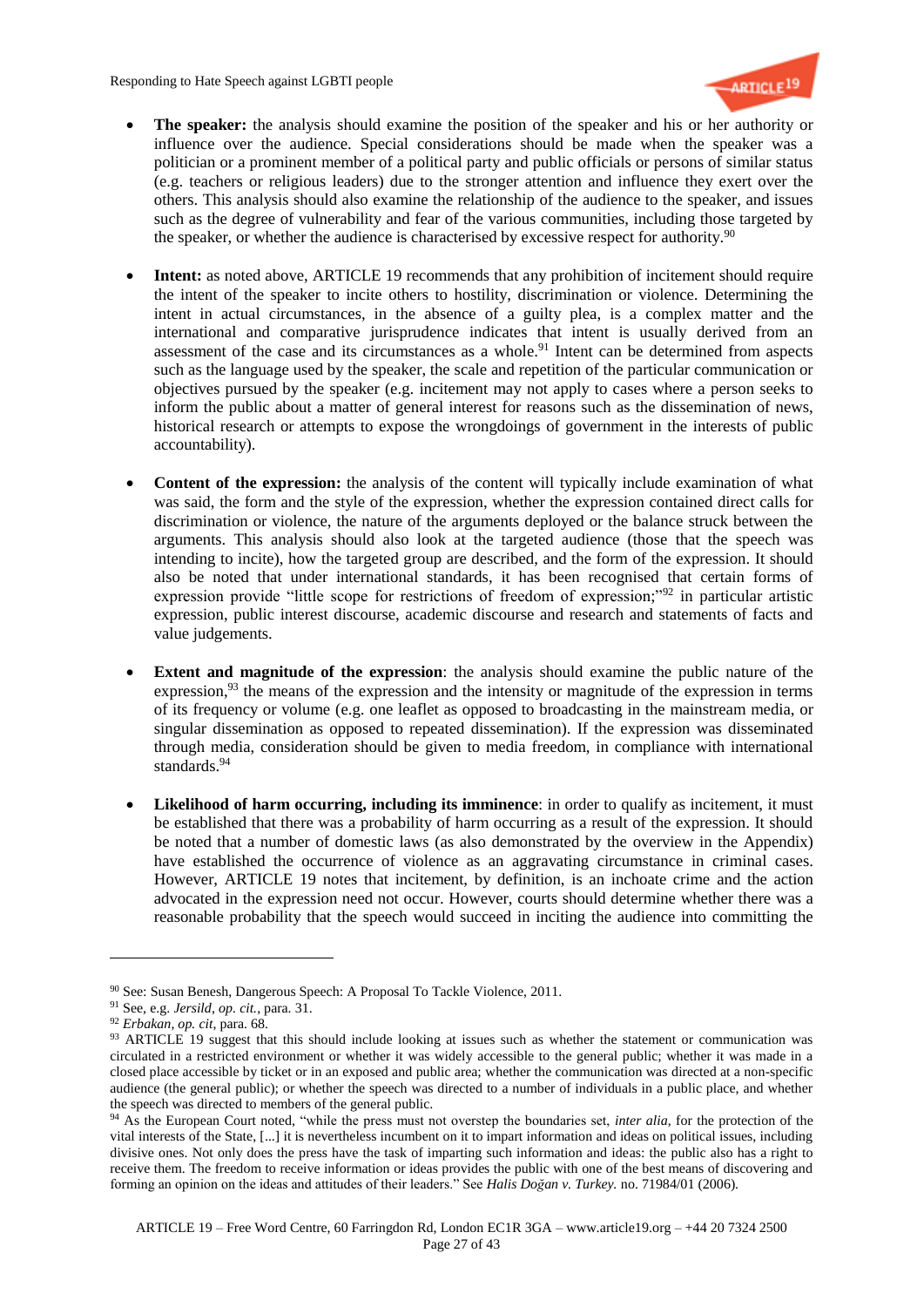

harm advocated.<sup>95</sup> The considerations must be also given to "whether the ordinary, reasonable viewer would understand from the public act that he or she is being incited to hatred."<sup>96</sup> ARTICLE 19 also argues that the possibility of such harm should be imminent: it should be made sure that the length of time that has passed between the speech and the time when the intended acts could take place is not be so long that the speaker could not reasonably be held responsible for the eventual result.

# *Sanctions for incitement should not be limited to criminal law penalties*

ARTICLE 19 believes that the sanctions for incitement should principally be contained within civil and administrative law and criminal penalties should be imposed only in the most serious cases.

- **Civil law sanctions**<sup>97</sup> should be a part of a comprehensive anti-discrimination framework that should include: protection against discrimination on grounds of sexual orientation and gender identity, including in employment and training, education, social protection, membership of organisations and access to goods and services; definitions of direct and indirect discrimination and harassment; requirements for positive action to ensure full equality in practice; the right to complain through a judicial or administrative procedure, with appropriate penalties for those who discriminate; limited exceptions to the principle of equal treatment (where a difference in treatment on the respective ground is a genuine occupational requirement), and a shared burden of proof in civil and administrative cases. In regard to the burden of proof, victims must provide evidence of alleged discrimination and defendants must prove that there has been no breach of the principle of equal treatment. The remedies for victims should include compensation in the form of pecuniary and non-pecuniary damages,<sup>98</sup> and the right of correction and reply.<sup>99</sup> States should also allow NGOs to bring civil claims in relevant cases and should provide for the possibility of bringing class actions in discrimination cases. This is especially important in cases concerning vulnerable groups, including LGBTI people, where individual victims are often reluctant to initiate cases for fear of reprisals or further victimisation.
- **Administrative sanctions** should also be considered, in particular to enforce rules established by communication, media and press councils, consumer protection authorities, or any other regulatory bodies. Consideration should also be given to establishing formal codes of conduct and employment rules for certain actors, including for politicians, public officials, and civil servants (such as teachers). These measures should support the principle that public officials at all levels should, as far as possible, avoid making statements that promote discrimination or undermine equality and intercultural understanding. Sanctions may be in the form of an order to: issue a public apology (although this should not automatically preclude culpability or other sanctions); issue a correction; provide a right of reply; allocate broadcasting time to advertise the outcome of an administrative decision, or the imposition of fines.

 $\overline{a}$ 

<sup>&</sup>lt;sup>95</sup> ARTICLE 19 suggest that this examination should look at issues such as whether the speech is understood by its audience to be a call to acts of discrimination, violence or hostility; whether the speaker is able to influence the audience; whether the audience had the means to resort to the advocated action, and commit acts of discrimination, violence or hostility, or whether the targeted victim group suffered or recently been the target of discrimination, violence or hostility. C.f. Susan Benesh, *op.cit*.

<sup>96</sup> *Ekermawi v Network Ten Pty Ltd*, [2008] NSWADT 334, 18 November 2008, 16 December 2008.

 $97$  The proposal is based on requirements set by the Racial Equality Directive (2000/43/EC) against discrimination on grounds of race and ethnic origin; available at [http://eur](http://eur-lex.europa.eu/LexUriServ/LexUriServ.do?uri=CELEX:32000L0043:en:HTML)[lex.europa.eu/LexUriServ/LexUriServ.do?uri=CELEX:32000L0043:en:HTML.](http://eur-lex.europa.eu/LexUriServ/LexUriServ.do?uri=CELEX:32000L0043:en:HTML)

<sup>98</sup> Council of Europe Committee of Ministers Recommendation No. R 97 (20) on 'hate speech', Principle 2. The awards of damages should be proportional and carefully and strictly justified and motivated so that they do not have a collateral chilling effect on the freedom of expression.

<sup>99</sup> *Ibid.,* Principle 2. Also, Camden Principles, *op.cit.*, Principle 7.The right of reply gives any person the right to have a mass media outlet disseminate his or her response where the publication or broadcast by that media outlet of incorrect or misleading facts has infringed a recognised right of that person, and where a correction cannot reasonably be expected to redress the wrong. This remedy also has the result of encouraging further dialogue, rather than restricting it.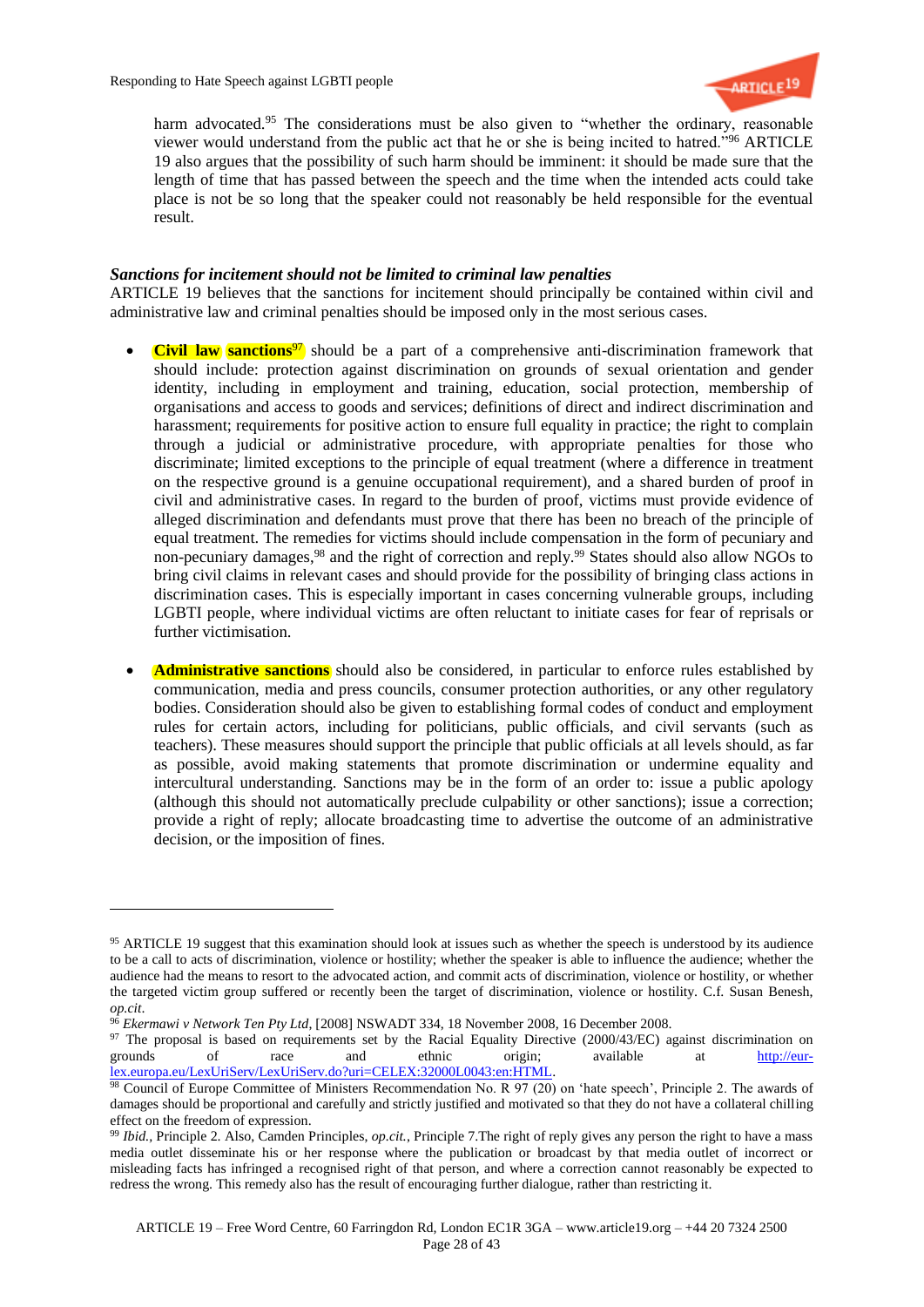$\overline{a}$ 



 Recourse to the **criminal law** should be avoided if less severe sanctions would achieve the intended effect. Moreover, the experience of many jurisdictions demonstrates that civil and administrative sanctions are better suited as a response to the harm caused by incitement.<sup>100</sup> It is also important that courts, law enforcement authorities and public bodies should consider the perspective of victims in criminal law proceedings to strengthen the pursuit of justice in respective cases. They should also attempt to involve them in the proceedings through other channels, for example, by inviting third party interventions in the form of amicus briefs by representatives of groups concerned by the case.

<sup>&</sup>lt;sup>100</sup> For example, in Brazil, it has been documented that, criminal law has not been efficient due to institutional bias among law enforcement agencies, while sanctions have been levied effectively in civil proceedings. See, Tanya Hernandez, *Hate Speech and the Language of Racism in Latin America,* 32 U. Pa. J. Int'l L. 805 2010-2011*.*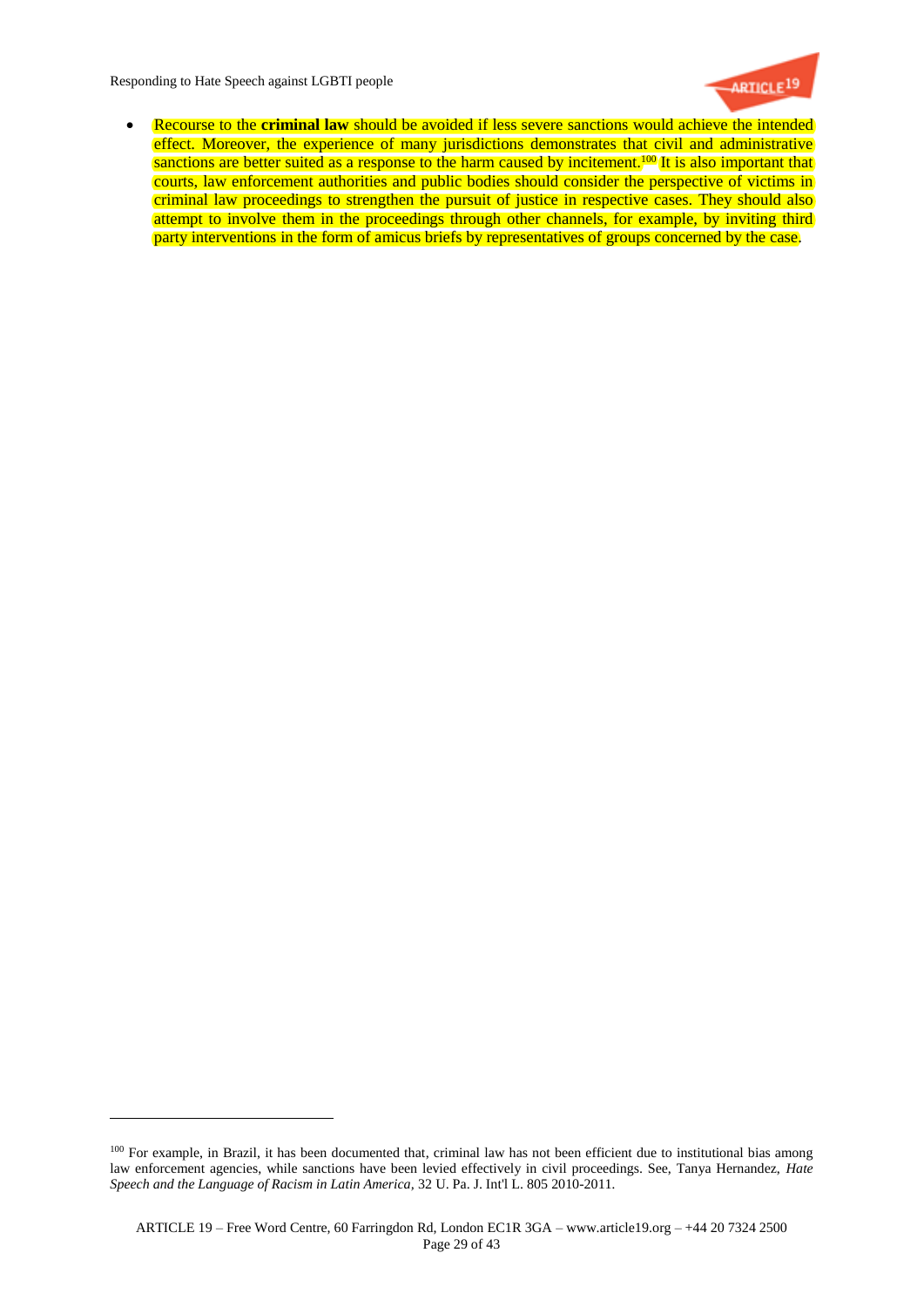

# Conclusion

ARTICLE 19 hopes that this policy paper clarifies the international standards pertaining to "hate speech" that targets LGBTI people on account of their sexual orientation or gender identity. We also hope that that the recommendations contained in this section will help both activists and policy makers in understanding key considerations when determining prohibitions against such expression.

In particular, the six-part test for determining incitement should give States the means of avoiding vague and overly broad prohibitions on incitement when legislating, and to avoid inconsistent and restricted interpretations frequently given to those laws by the judiciary and law enforcement authorities. We believe that this test will help States review cases and determine whether particular speech reaches the threshold of incitement to hostility, discrimination or violence.

Where a coherent legal framework for prohibiting incitement, including appropriate civil and administrative sanctions, is accompanied with the development of a variety of positive policy measures, States are able to ensure that all people everywhere are able to enjoy both the right to freedom of expression and the right to equality, including LGBTI people.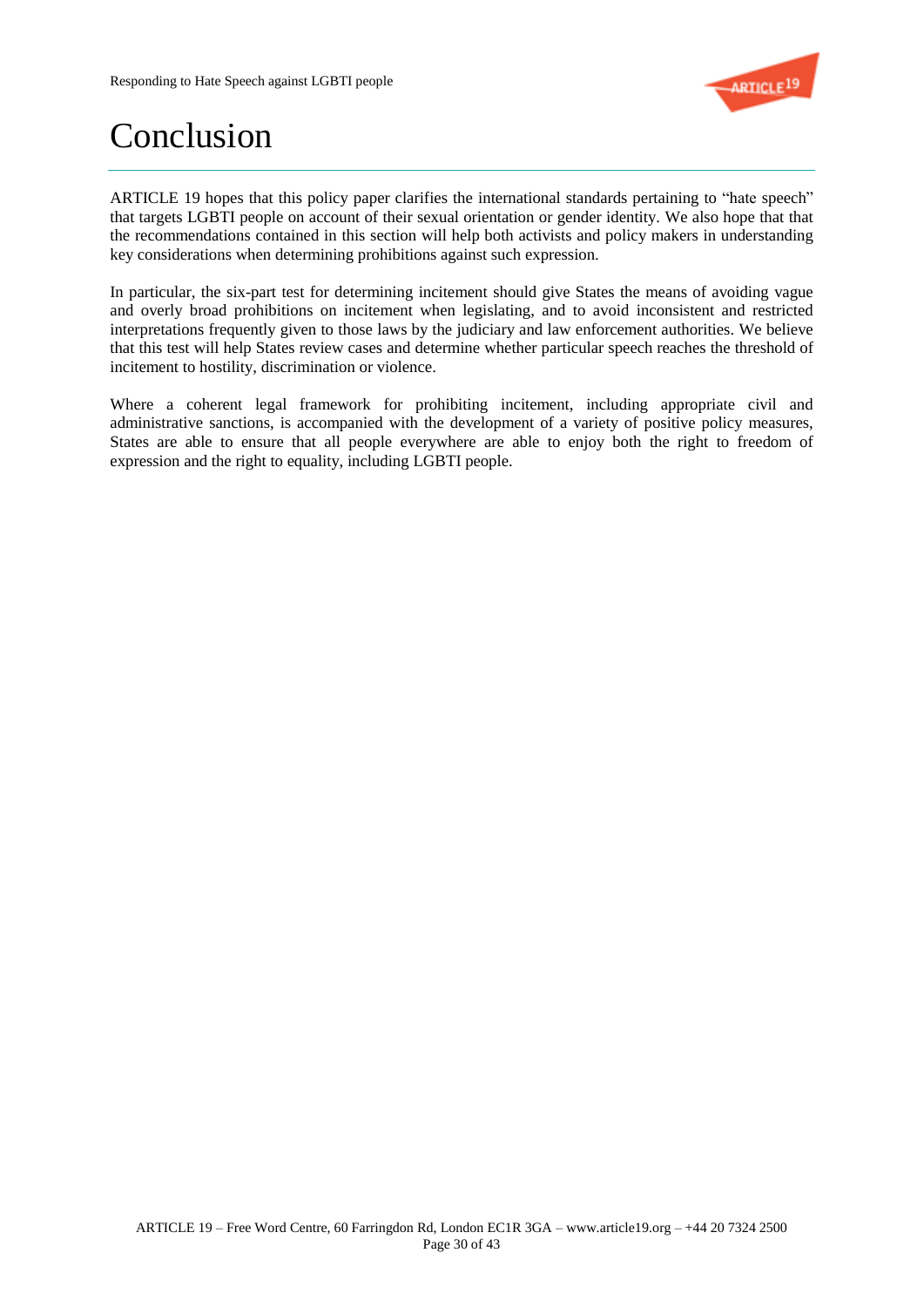

# Annex: Domestic prohibitions of "hate speech"

This section identifies jurisdictions that prohibit incitement to hostility, discrimination and violence as well as broader prohibitions of "hate speech," with emphasis given to those jurisdictions that recognise sexual orientation or gender identity as protected characteristics in these laws. This survey is intended to be illustrative rather than comprehensive; preference is given to criminal provisions that require proof of incitement, although the majority of these prohibitions are drawn in broader terms than Article 20(2) of the ICCPR and do not necessarily comply with Article 19(3) of the ICCPR. Examples of civil and administrative measures are also included.

The survey demonstrates the significant divergence between States in the extent to which they permit, prohibit, or criminalise certain expression and the protected characteristics that they recognise. This highlights the differences in constitutional and philosophical approaches that each country has taken to protecting and promoting the right to freedom of expression and the right to equality, and provides some indication as to the difficulty of achieving international consensus on best practices in this area.

#### *Australia*

There are no federal criminal prohibitions on "hate speech" against LGBTI people in Australia.

At the State level, New South Wales, Queensland, the Australian Capital Territory and Tasmania prohibit "vilification" and include sexual orientation or gender identity as protected characteristics. For example, the Anti-Discrimination Act (1977) of New South Wales makes "vilification" a criminal offence on the grounds of one's homosexuality,<sup>101</sup> HIV or AIDS status,<sup>102</sup> or transgendered status.<sup>103</sup> "Vilification" is defined as any public act that could incite or encourage hatred, serious contempt, or severe ridicule towards people who are either of a protected status or perceived to be of that protected status. Aggravated offences exist under each provision for threatening physical harm or for inciting others to commit physical harm towards persons or property.

Exemptions from criminal liability exist for: fair reporting by the media of someone else's act of vilification unless they add extra vilifying material or commentary; acts that are done "reasonably and in good faith," for academic, artistic, scientific, research or other purposes in the "public interest"; and for privileged material such as statements made in parliament.

The Australian Commercial TV Industry Code of Practice (2010) provides that, in broadcasting news and current affairs programs, licensees "must not portray any person or group of persons in a negative light by placing gratuitous emphasis on [...] gender [...] or sexual preference."

#### *Austria*

 $\overline{a}$ 

Section 283(1) of the Criminal Code, as amended, prohibits a person to solicit or excite "in a manner suited to jeopardise public order" "violence against a church or religious denomination or any other group of persons defined according to criteria of race, colour of skin, language, religion or ideology, nationality, descent or national or ethnic origin, sex, a disability, age or sexual orientation, or against any person belonging to such a group, explicitly on account of his/her belonging to such a group." Custodial sentences of up to two years are available.

Moreover, under Section 283(2), "agitation" against a group as defined in Section 283(1) is punishable if it is in a manner perceivable to the general public, as is verbal harassment that "infringes human dignity" and "tries to disparage them."

<sup>101</sup> Anti-Discrimination Act 1977, at Part 4A, Division 5, 49ZS, 49ZT, and 49ZTA.

<sup>102</sup> *Ibid.*, At Part 4F, 49ZXA, 49ZXB, 49ZXC.

<sup>103</sup> *Ibid.*, At Part 3A, Division 5, 38R, 38S, 38T.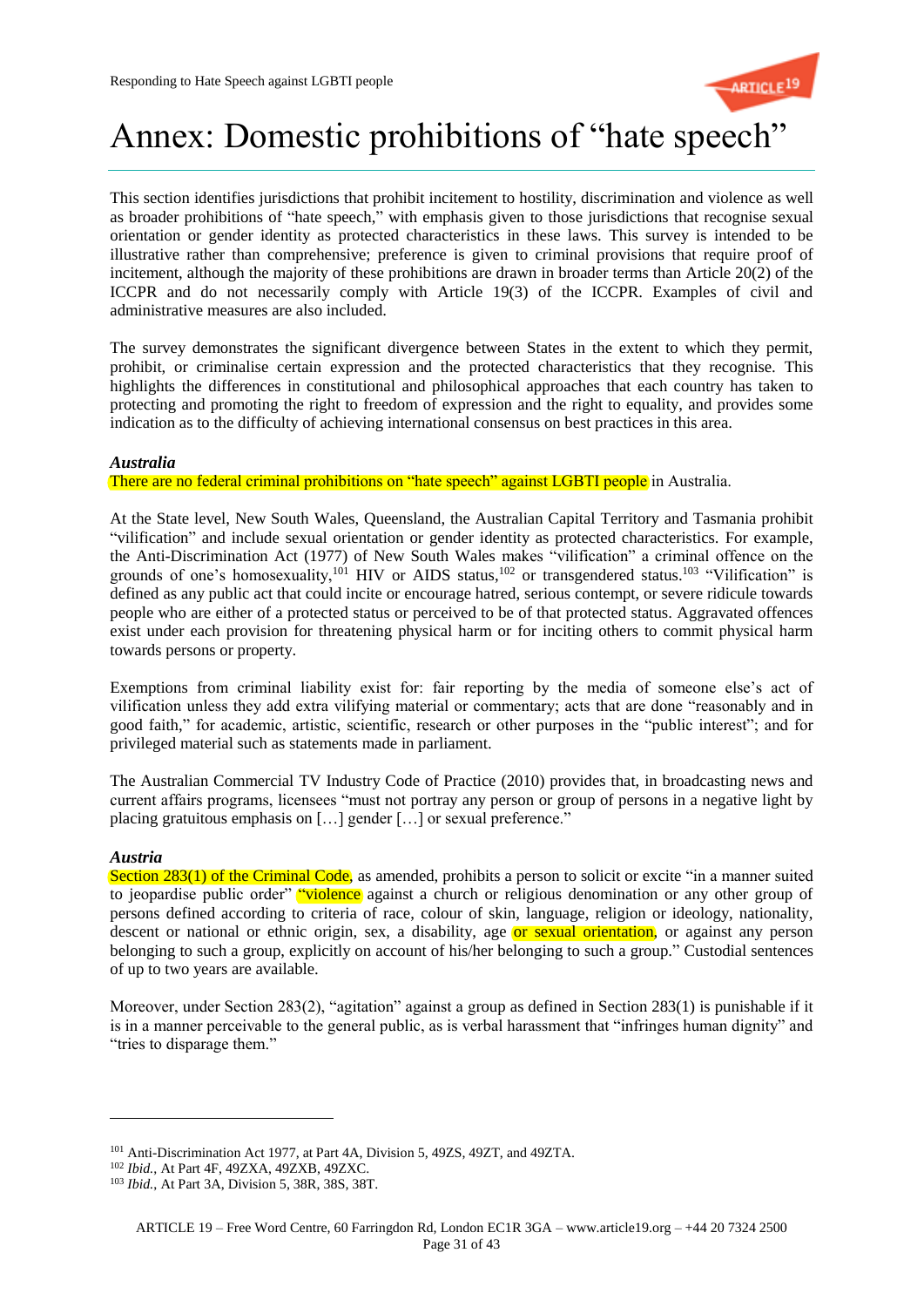

Section 1330 of the Civil Code contains the action of "insult" for expression that violates human dignity by verbal abuse, hurt or mockery. ARTICLE 19 is not aware of any cases where this provision has been used to protect individuals from insult on account of their sexual orientation or gender identity.

In relation to the media, s10(2) of the Austrian Broadcasting Corporation (ORF) Act stipulates under the heading of "Programme Principles" that broadcasts must not incite to hatred based on race, sex, age, disability, religion or nationality. A similar provision is contained in s30(2) of the Audiovisual Media Act. Neither act has been updated to include sexual orientation or gender identity as protected characteristics.

# *Belgium*

Article 22(1) and (2) of the Anti-Discrimination Act (2007) criminalises "incitement to hatred, discrimination and violence" against an individual on grounds of sexual orientation. Article 22 (3) and (4) criminalise public "incitement to hatred, discrimination, violence and segregation" against a group, a community or its members. Sentences of imprisonment of one month to one year and a fine of  $\epsilon$ 50 to €1000 are available. Article 150 of the Belgian Constitution provides heightened protection to written and published materials, requiring press crimes to be tried by jury. An exception exists for press crimes "motivated by racism or xenophobia" but not for homophobia or transphobia.

The Constitutional Court ruled in 2004 in case no. 157/2004 that "incitement" presupposes actively "urging", "stimulating" or "instigating" third parties to undertake certain actions or to adopt a particular conduct (of hatred). This must be accompanied by "special intent", so the proponent of the expression must consciously intend that their words incite or provoke hatred, discrimination, violence or segregation.

On 11 April 1991, the Correctional Court of Brussels enumerated the following list of factors for considering when the threshold of incitement is reached: "a conscious and deliberate desire" to incite hatred, violence or discrimination; a provocative tone; the absence of nuances or distinctions in a statement containing an amalgam of ideas; the intent to show contempt; a wounding or offensive statement of a nature "to provoke a passionate reaction of aggression" against the persons targeted by the statement; conduct that "stimulates or promotes the resort to acts of violence"; organised acts; and "manifest absence of regret or reform."

On 4 June 2008, the Criminal Court (Indictment Division) at Nivelle acquitted Raadkamer Nijve of incitement. Nijve was Archbishop at the time, and allegedly stated in an interview with a magazine that homosexuals were "abnormal". The Court accepted that the words used were offensive, but did not amount to incitement to hatred or discrimination.

In January 2010, the Court of First Instance of Arlon found that insults against a same-sex couple in the street amounted to incitement to hatred. The defendant was convicted and ordered to pay a fine and compensation.<sup>104</sup>

# *Brazil*

Article 20(2) of Law 7.716/1989 prohibits the "practice, inducement or incitement to discrimination committed through media vehicles" based on numerous protect characteristics but does not expressly include sexual orientation or gender identity. Imprisonment of up to five years is available as a penalty. Attempts to add sexual orientation to this provision (Bill of Law PLC 122/2006) have faced strong opposition from members of Congress.

# *Bulgaria*

 $\overline{a}$ 

The Bulgarian Criminal Code makes it an offence to incite hatred on the grounds ofnationality, race, and religion or to incite discrimination on the basis of race. Article 162 of the Criminal Code provides up to three years of imprisonment and a public reprimand for a person "who propagates or incites racial animosity or hatred or racial discrimination." Article 164 provides similar punishment in addition to compulsory work for a person who propagates religious hatred. ARTICLE 19 is not aware that these

<sup>104</sup> Belgium/Tribunal de premiere instance d'Arlon – criminal court, decision of 11 January 2010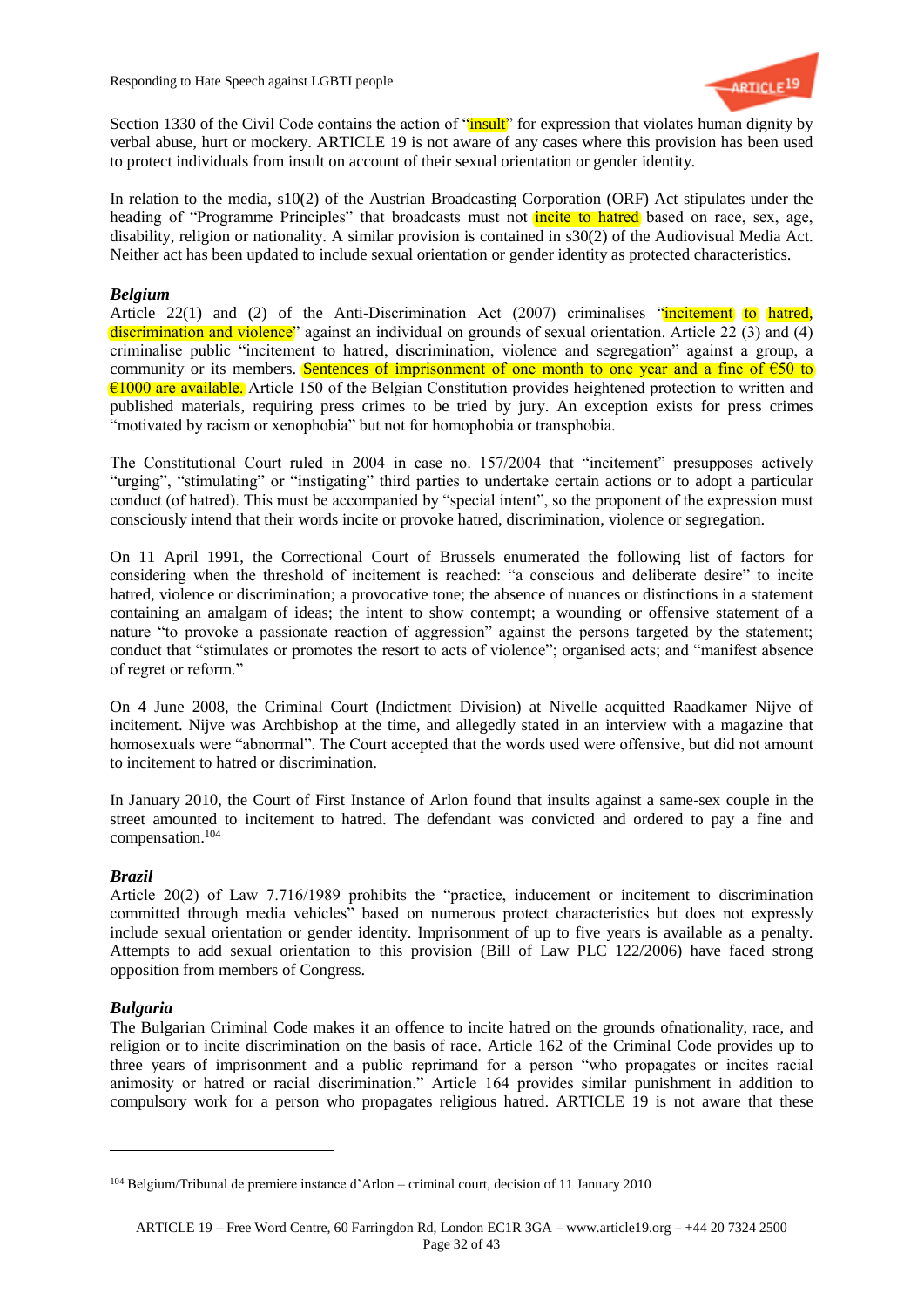

provisions have been interpreted to protect individuals on the basis of their sexual orientation or gender identity.

Under the civil law, Article 5 of the Prevention Against Discrimination Act prohibits harassment, explicitly including sexual orientation as a prohibited ground. Harassment is defined as "unwanted conduct [on grounds of sexual orientation] expressed physically, verbally or in any other manner, having the purpose or effect of violating the dignity of a person and of creating a hostile, offensive or intimidating environment". Incitement is also explicitly recognised as a form of discrimination, defined as the "direct and deliberate encouragement, instruction, exertion of pressure or persuasion of someone to commit discrimination", where the inciting party is in a position to influence the incited one.

# *Canada*

Article 319(1) of the Criminal Code makes it an offence to incite hatred in a public place against an "identifiable group" where such hatred is likely to lead to a breach of the peace. Article 319(2) makes it an offence to wilfully promote hatred against an "identifiable group", irrespective of whether that expression was in public or was likely to lead to a breach of the peace. An "identifiable group" includes groups defined by their sexual orientation but not by their gender identity.

Section 319 of the Criminal Code provides exemptions to criminal liability for: (a) true statements; (b) good faith statements expressed or attempted to establish by argument an opinion on a religious subject; (c) statements relevant to any subject of public interest, the discussion of which was for the public benefit and reasonably believed as true; (d) for pointing out in good faith for the purpose of removal matters producing or tending to produce feelings of hatred towards an identifiable group.

#### *Colombia*

The Anti-discrimination Law (Law 1482/2011), inserted to the Penal Code the offence of promoting or inciting "acts, conduct or behavior constituting harassment, aimed at physical or moral harm to a person, group of persons, community or people, because of their […] sex or sexual orientation". Custodial sentences of between twelve and thirty-six months are available, in addition to fines of between ten and fifteen times the monthly minimum wage. Where the offence is committed through the mass media, aggravated penalties are available.

# *Czech Republic*

The Criminal Code (2010) provides for the following offences: "hatred against a group of people or to restrict their rights and freedoms" (Article 356); "apartheid and discrimination against a group of people" (Article 402); foundation, propagation and support of a movement aimed at oppressing of rights and freedoms of a person (Article 403); and declaration of support of a movement aimed at oppression of rights and freedoms of a person (Article 404). The Criminal Code also prohibits "public defamation of the nation, race, ethnic or other group" (Article 355) and aggravated penalties are provided in case this is done through "print, film, radio, television, the Internet or other similarly effective means." ARTICLE 19 is not aware that these provisions have been interpreted to protect individuals and groups characterised by their sexual orientation or gender identity.

#### *Denmark*

Section  $266(b)(1)$  of the Criminal Code makes it a criminal offence to "publicly or with the intention of wider dissemination, make a statement or impart other information by which a group of people are threatened, scorned or degraded on account of their race, colour, national or ethnic origin, religion, or sexual orientation." Custodial sentences of up to two years and fines are available as penalties.

#### *Estonia*

Article 12 of the Constitution provides that "the incitement of national, racial, religious or political hatred, violence or discrimination shall, by law, be prohibited and punishable. The incitement of hatred, violence or discrimination between social strata shall, by law, also be prohibited and punishable." Section 151 of the Penal Code, within a division on "offences against equality", criminalises "activities which publicly incite to hatred, violence or discrimination on the basis of […] sexual orientation […] if this results in danger to the life, health or property of a person."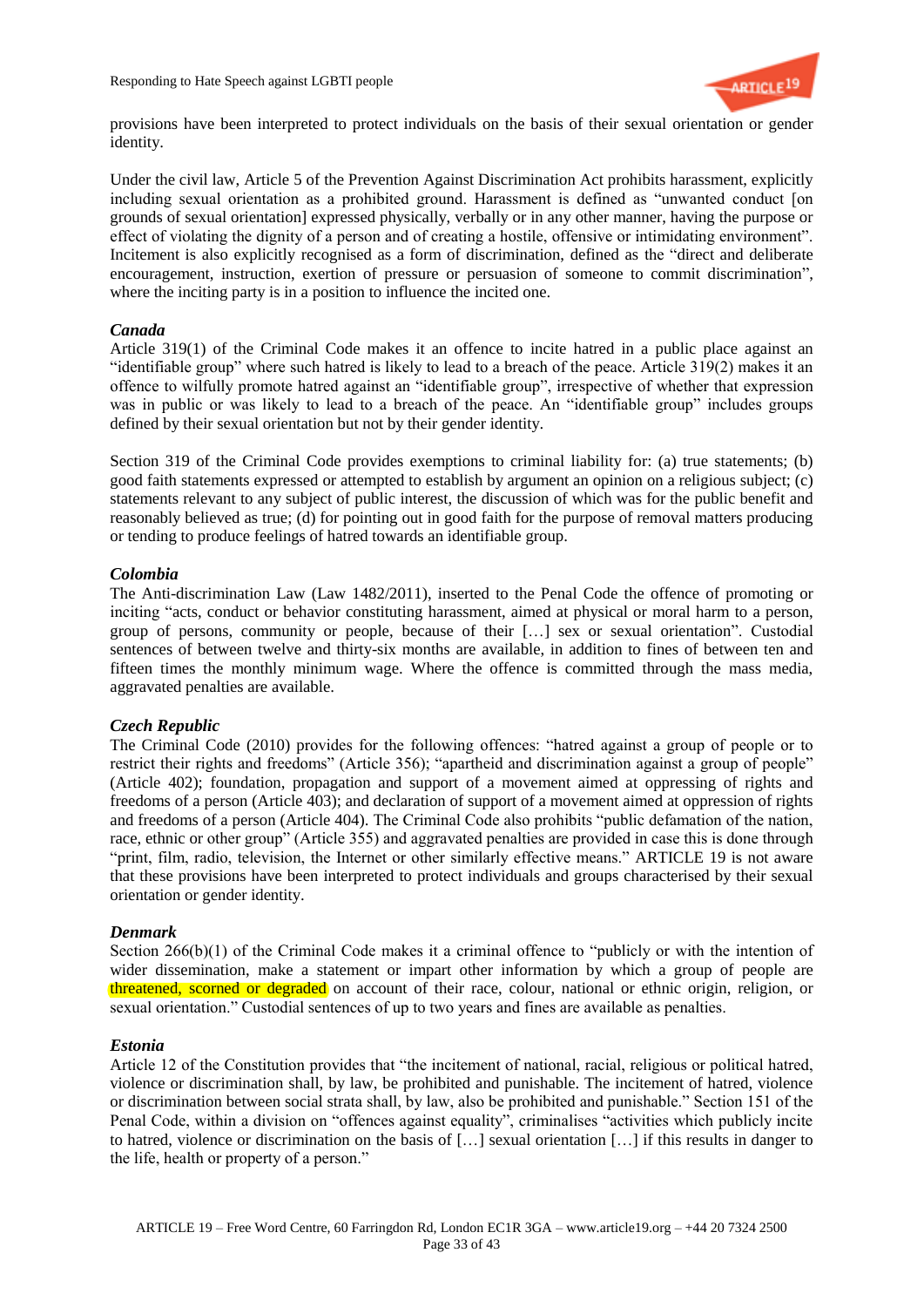

# *France*

Law no. 2001-1066 amended Articles 225-1 and 225-2 of the Penal Code on "punishable discrimination" to include sexual orientation as a prohibited ground of discrimination.

Article 225-1 defines types of discrimination against natural persons and Article 225-2 specifies the conditions in which discrimination constitutes a criminal offence. Law no. 2004 – 1486 (at Title III, Article 20) adds discriminatory statements of a homophobic nature to the list of prohibited provocations to discrimination. Article 21 of Title III also prohibits homophobic slander and libel. Prison sentences of up to three years and a fine up to  $\epsilon$ 45,000 are available under the law for criminal discrimination.

The 2004 reforms also amended Article 222-18-1 of the Penal Code on "threats" to include real or perceived sexual orientation as a protected characteristic. Threats may be punished with between two and seven years imprisonment and fines of between €30,000 and €100,000 according to the category of threat.

In July 2012, the Parliament adopted a law on combating sexual harassment, in which an amendment was introduced to add "sexual identity" to the protected discrimination grounds and to the bias motivations recognised as aggravating circumstances in the French criminal code, including in the above-mentioned articles. The government clarified in an instruction that "sexual identity" included all "transsexual and transgender people".

On 12 November 2008, the Cour de Cassation, in Case No. 07-83398, overturned the conviction of a French politician for homophobic statements made to newspaper *La Voix du Nord* on the basis that the restriction on freedom of expression violated his rights under Article 10 of the ECHR. His statements included the assertion that "homosexuality was inferior to heterosexuality, and could be dangerous for humanity." He had been ordered to pay  $\epsilon$ 11500 in fines, damages to associations constituted as civil parties, and costs for publishing the court's verdict in numerous publications.

In relation to incitement to discrimination more generally, the Criminal Division of the Court of Cassation has held that the following incidents met the threshold of incitement:

- 7 January 1995: the publication of an article which included a drawing that showed young blacks and North Africans brandishing knives and clubs, with the caption: "Insecurity is often caused by ethnic gangs (of blacks and North Africans)."
- 21 May 1996: the publication of an article entitled "plural society", which, citing the President of the Republic as having said that "the French nation has a profound sense of the value of having immigrants among us, where they work and work well", related various incidents involving persons from Africa or the gypsy community having committed criminal offences, without making further comment. It was held that the article would like "encourage reactions of rejection" in the reader.
- 24 June 1997: an election pamphlet making a commitment to fight immigration fiercely, called for the "invaders" to be driven out immediately, denouncing French officials as accomplices or collaborators with the "occupants of our land", and demanding the expulsion of foreign pupils who were disrespectful and "harmful to the education of French youth."

In October 2012, the government adopted an *Action Programme against Violence and Discrimination Based on Sexual Orientation and Gender Identity*. The Programme includes four main priorities: combating homophobic and transphobic violence, the development of inclusive dedicated programmes and curricula in the education system, initiatives to tackle discrimination, and governmental action at European and international level to promote the rights of LGBT people.

# *Finland*

Chapter 11, Section 10 of the Penal Code makes "incitement against a population group" an offence. Any individual who "spreads statements or other information among the public where a certain race, a national, ethnic or religious group or comparable group is threatened, defamed or insulted" may be sentenced to a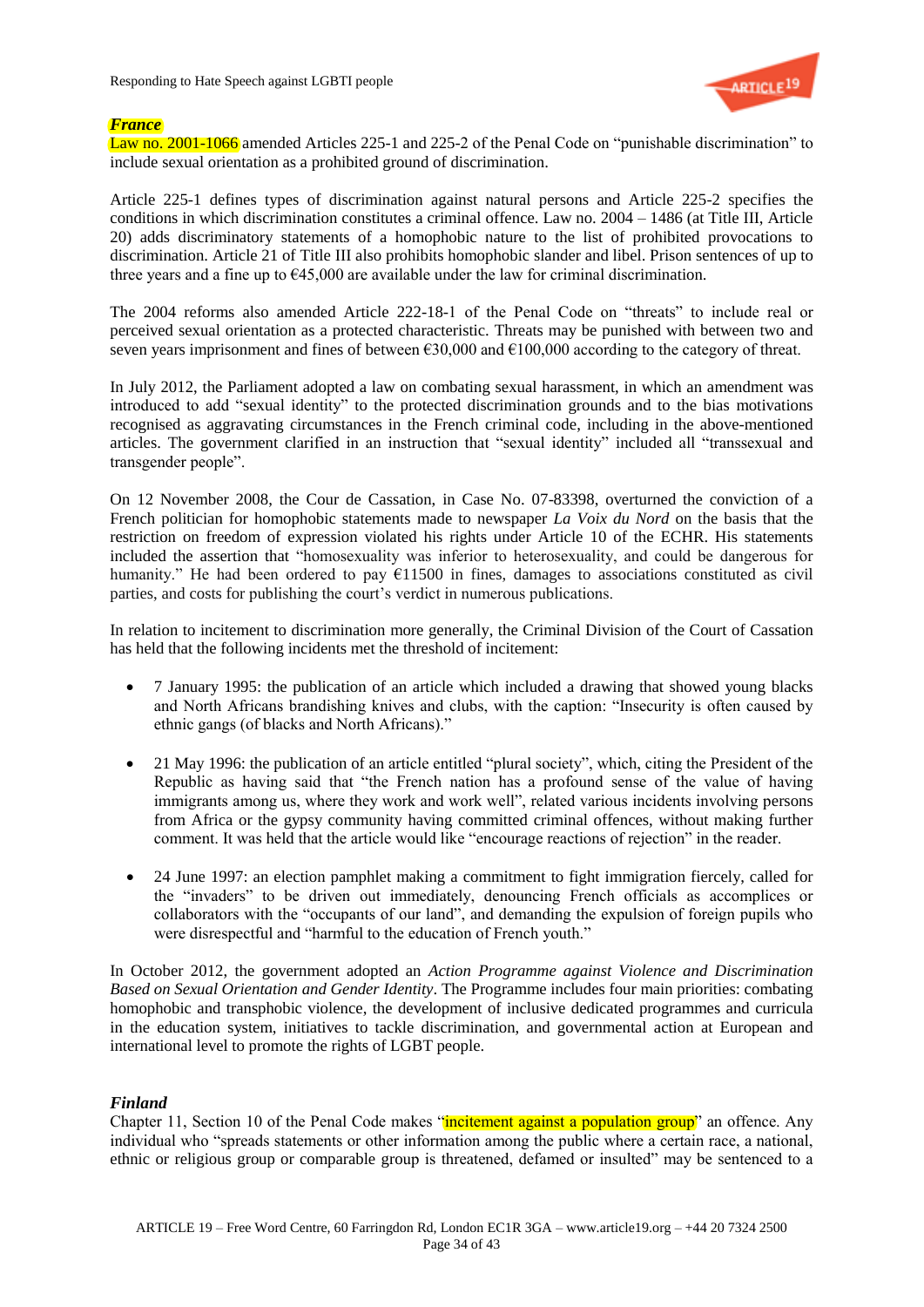

fine or to imprisonment for up to two years. In June 2011, sexual orientation was added to the list of protected characteristics.

Within the civil law, the Equal Treatment Act, restricted to the fields of education and employment, prohibits "harassment" as a form of discrimination at Section 6 and provides civil remedies. Harassment defined as the "deliberate or de facto infringement of the dignity and integrity of a person or group of people by the creation of an intimidating, hostile, degrading, humiliating or offensive environment."

#### *Germany*

Article 130 of the Criminal Code defines the offence of "incitement" against "part of the population." This has been interpreted as including a part of the population defined by a common sexual orientation. Under paragraph (1), the acts of "incitement to hatred", "appeals to violent or wanton measures against parts of the population", and "attacks on the human dignity of others through abusive language, malicious contempt or vilification" are criminalised to the extent that they threaten a disturbance of the "public peace". Custodial sentences of between three months and five years are available as penalties. Under paragraph (2) the same penalties are available for expression contained in print, publication or picture.

#### *Greece*

Law 927/1979 (FEK A 139, 28/06/1979) provides imprisonment up to two years in addition to or instead of fines for "hate speech" based on racial origin or nationality. A 1984 reform added religion to the list of protected grounds. Neither sexual orientation nor gender identity is expressly protected by the provision.

# *Hungary*

Article 296 of the Criminal Code provides that it is an offence for "a person who in front of a wider public, stirs up hatred against […] the Hungarian nation or a national, ethnic, racial, religious group or certain groups of the society." Sanctions of up to three years imprisonment are available under the provision. "Stirring up hatred" is understood as having a particularly high threshold, being that it must prompt "direct and immediate violent action." ARTICLE 19 is not aware that Article 296 has been interpreted to include protections for groups defined by their sexual orientation or gender identity.

Under the civil law, the Equal Treatment Act (2003) makes "harassment" a cause of action where premised on sex, ethnic origin, or sexual orientation. Harassment includes conducts of sexual or another nature related to protected grounds with the purpose or effect of violating human dignity and creating an intimidating, hostile, degrading, humiliating or offensive environment.

In December 2009, during a TV programme panel on "LGBT persons" comments were made that such people were "decaying and destroying society" and that they could not "coexist with the civilisation of white Christians." The Hungarian Radio and Television Commission found that this was capable of stirring up hatred against LGBT people and violating their human rights. The TV station was ordered to broadcast the Commission's main findings in a thirty-minute slot.<sup>105</sup>

# *Iceland*

Section 223a of the Criminal Code makes it an offence for any person, by mockery, slander, insult, threat, or other means, to publicly attack a person or a group of persons on the grounds of their sexual orientation.

# *Ireland*

 $\overline{a}$ 

The Prohibition of Incitement to Hatred Act 1989, at Section 2, prohibits words, behaviour or written material in a place other than a private residence which are "threatening, abusive or insulting and are intended or, having regard to all the circumstances, are likely to stir up hatred" against "a group of persons in the State or elsewhere on account of their […] sexual orientation." Section 3 makes it an offence to broadcast an item involving "threatening, abuse or insulting visual images or sounds". Section 4 makes the preparation and possession of material likely to stir up hatred an offence.

<sup>105</sup> Hungary/Orszagos Radio es Televisio Testulet (ORTT)/No. 2005/2009 (XII.16), 16 December 2009.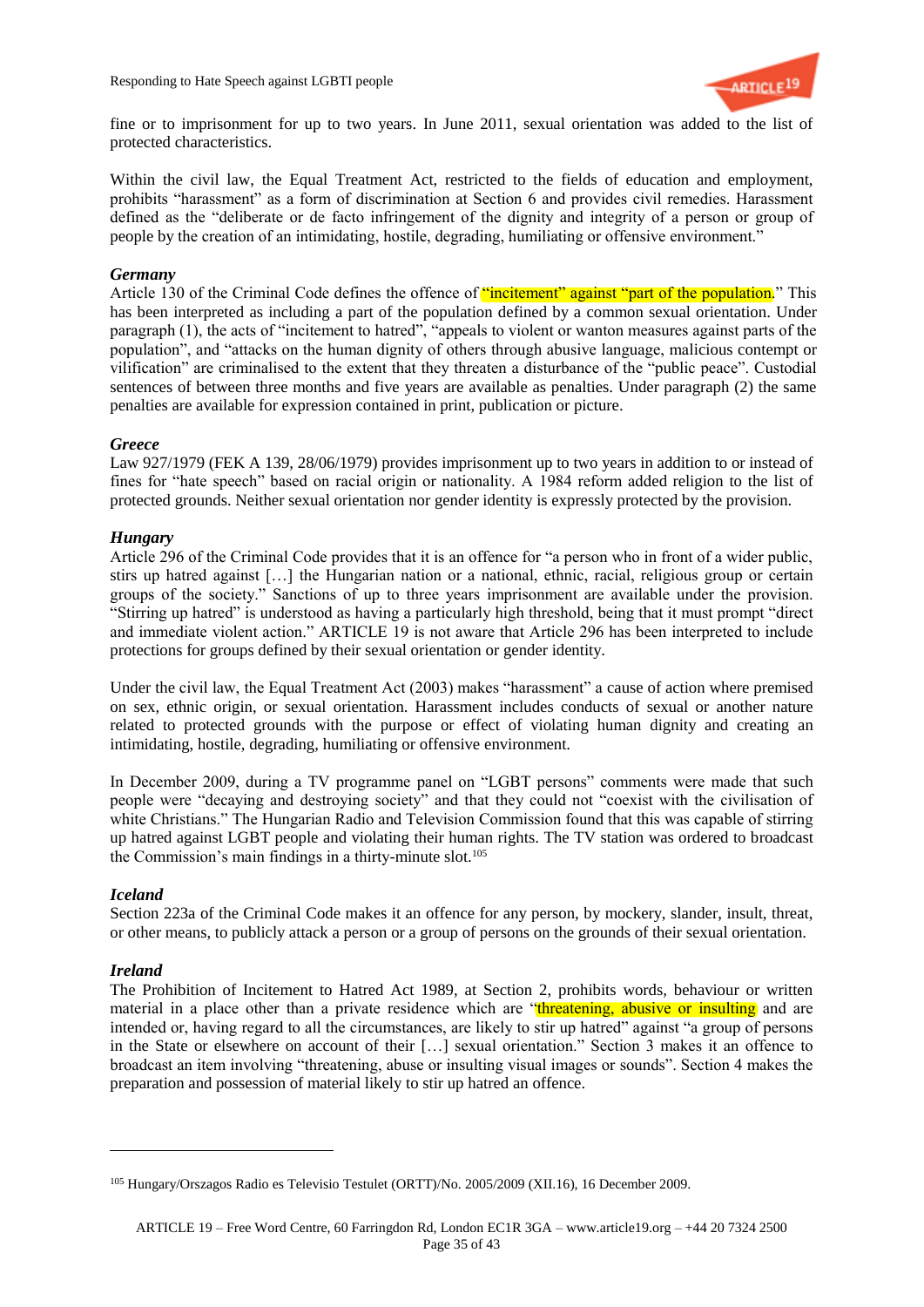

Summary convictions are available under the Prohibition of Incitement to Hatred Act 1989 with fines up to  $\epsilon$ 1,270 or a term of imprisonment up to six months. A conviction following an indictment allows fines up to  $\epsilon$ 12,700 and custodial sentences of up to 2 years.

More generally, Section 10 of the Non-Fatal Offences Against the Person Act 1997 makes harassment an offence if the harassing behaviour is persistent in nature. Section 6 of the Criminal Justice (Public Order) Act 1994 makes threatening abusive or insulting behaviour in a public place an offence, but a breach of the peace must either be intended or the individual must be reckless to a breach of the peace occurring.

The Equal Status Act 2000 and the Employment Equality Act 1998, provide civil remedies for harassment on the basis of sexual orientation.

The Press Council of Ireland state in their Code of Practice for Newspapers and Periodicals that "newspapers and periodicals shall not publish material intended or likely to cause grave offence or stir up hatred against an individual or group on the basis of their [...] gender, sexual orientation."

# *Italy*

Article 3 of the Legge 654/1975 (as amended by Decreto legge 122/1993), which implements the ICERD, penalises: a) those who propagandise ideas founded on racial or ethnic superiority or hate, or solicit someone to commit, or themselves commit, acts of discrimination for reasons of race, ethnicity, nationality or religion; b) those who, in every way, solicit someone to commit, or themselves commit, violence or acts which induce to violence for reasons of race, ethnicity, nationality or religion; c) those who take part or support organisations, associations, movements or groups which aim to solicit discrimination or violence for reasons of race, ethnicity, nationality or religion. Sexual orientation and gender identity are not expressly included as protected grounds.

On 28 October 1994 the Supreme Court upheld the conviction of a teacher for the crime of "vituperation" after the teacher had used a number of terms to humiliate a student, including the word "gay" used with a derogatory intent.<sup>106</sup>

# *Latvia*

The Criminal Code was amended on the 21 June 2007 with Article 78, previously the "violation of national or racial equality and restriction of human rights" renamed "incitement to national, ethnic and racial hatred". Article 150, previously "violation of equality rights of persons on the basis of their attitudes towards religion" was renamed "raising religious hatred". A supplementary provision was added in Article 149, named "violation of prohibition of discrimination" which criminalises discrimination on the grounds of race or ethnic affiliation. ARTICLE 19 is not aware that these provisions have been interpreted to protect individuals on the grounds of sexual orientation or gender identity.

# *Lithuania*

Section 170(3) of the Criminal Code provides "any person who by public statements orally, in writing or through mass media mocks, expresses contempt, incites hatred or discrimination against a group of people or an individual belonging to such group on account of their […] sexual orientation […] shall be punished by fine or restriction of freedom, or arrest, or imprisonment up to 3 years."

# *Luxembourg*

 $\overline{a}$ 

The Criminal Code provides custodial sentences of between 9 days and 2 years and or a fine of  $E251$  to  $E25,000$  for the verbal, written or graphic communication or materials that are made available in public places or meetings which incite discrimination, hate or violence against a natural or legal person or a group or community of persons. Sexual orientation is considered a protected characteristic.

<sup>106</sup> Italy/Corte di Cassazione sez. V pen., 28.10.1994.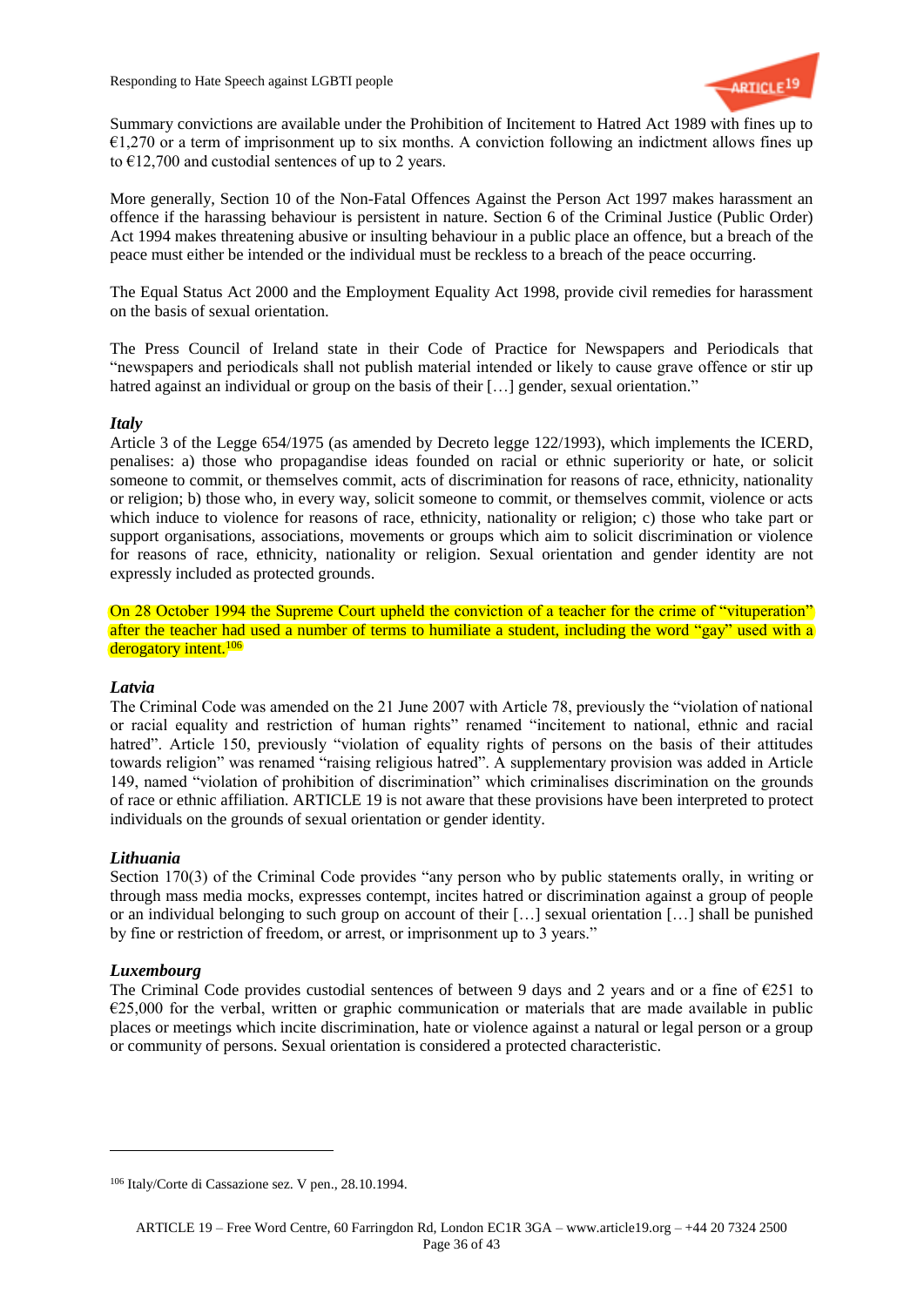

# *Malta*

Section 82A of the Criminal Code, as amended in 2012, prohibits the use of threatening, abusive or insulting words or behaviour or displays written or printed material or conduct to the same effect "with intent to stir up violence or hatred" or "whereby such violence or racial hatred is likely, having regard to all the circumstances" on account of listed grounds including sexual orientation and gender identity. Sentences of six to eighteen months imprisonment are available.

Section 6 of the Press Act similarly prohibits individuals to "threaten, insult, or expose to hatred, persecution or contempt, a person or group of persons because of their race, creed, colour, nationality, sex, disability as defined in Article 2 of the Equal Opportunities (Persons with Disability) Act, or national or ethnic origin." Imprisonment of up to three months and fines are available as sanctions. Sexual orientation or gender identity are not expressly included as protected characteristics.

# *Mexico*

The Federal Law to Prevent and Eliminate Discrimination (11 June 2003) defines discrimination at Article 4 as "any distinction, exclusion or restriction, based on […] sex […] sexual orientation […] or any other" which "has the effect of impairing or nullifying the recognition or exercise of the rights and real equality of opportunity for people".

Article 9 prohibits any discriminatory practice that serves to prevent or reverse the recognition or exercise of rights and equality of opportunities on the basis of protected characteristics. At paragraph 27 of that provision prohibits incitement to hatred, violence, rejection, ridicule, defamation, slander, persecution or exclusion.

Article 185 of the Criminal Code prohibits "insult", but only encompasses expression directed at an individual rather than at characteristics attributable to a group.

# *Netherlands*

Article 137(c) of the Penal Code criminalises any public expression about a group of people that is insulting towards people on the basis of protected characteristics, including "heterosexual or homosexual orientation." Sentences include imprisonment of up to one year and fines up to €7600. Sentences may be aggravated if the conduct is in pursuance of an individual's profession, is a habitual practice, or has been committed by two or more people.

Article 137(d) of the Penal Code makes the public *incitement of hatred, discrimination or violence against* persons on grounds of their heterosexual or homosexual orientation punishable with sanctions similar to Article 137(c). Article 137(e) makes it a criminal offence to insult a group through published statements that the person knew or ought to have known or may reasonably have suspected to incite hatred of or discrimination against people or violence against their person or property on grounds of their sexual orientation; sanctions include imprisonment up to 6 months and fines up to  $\epsilon$ 7600. Aggravated sentences are provided for in similar terms to Article 137(c).

Article 226 makes it a criminal offence to insult a person, whether or not that insult is discriminatory. There is a public interest exception.

In 2002, the Court of Appeal upheld the acquittal of Imam el-Moumni for inciting hatred or discrimination against a group of people because of their sexual orientation under Article 137 of the Criminal Code. He had denounced homosexuality on the Dutch television channel *Nova* as "harmful to Dutch society" and as a "contagious disease". The Court of Appeal found that in the context of the interview as a whole his statements were permitted as a manifestation of his religious freedom of expression as an Imam.

On 17 November 2006, the Amsterdam Court of Appeal upheld a conviction and sentence of a  $\epsilon$ 500 fine and one-week suspended custodial sentence for a person who maintained a self-defined satirical website in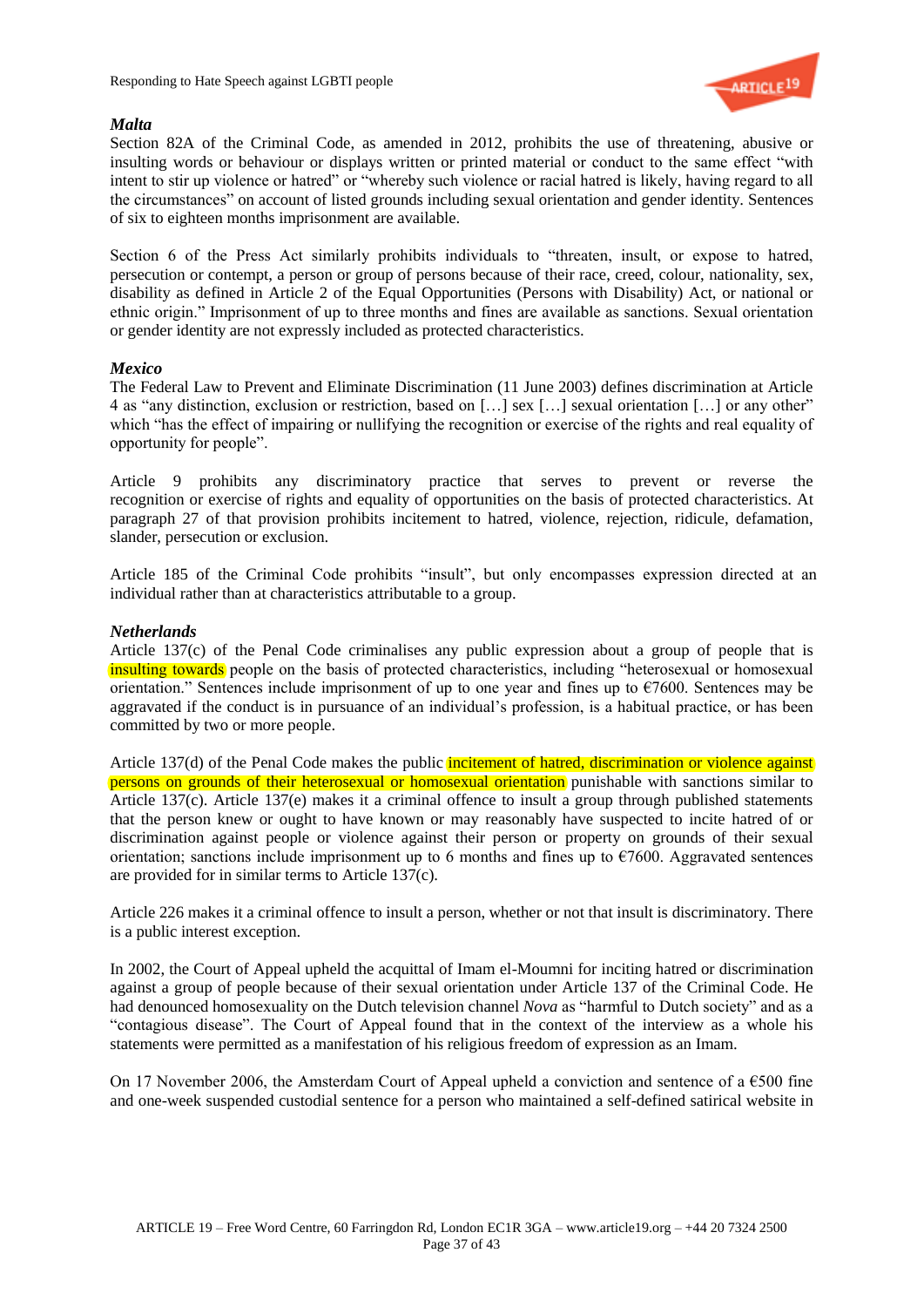

which he made statements that the death penalty was a "mild penalty" for homosexuals. The expression was termed "unnecessarily offensive".<sup>107</sup>

On 6 January 2004, an individual was fined €50 for calling a police officer a "homosexual" during an arrest for public urination. The Court paid particular attention to the context of the expression in finding that the defendant intended to injure the police officer's reputation.<sup>108</sup>

# *New Zealand*

Section 61 of the Human Rights Act 1993 implements Article 20(2) of the ICCPR. It prohibits expression that is "threatening, abusive, or insulting" and considered "likely to excite hostility against or bring into contempt a person or group of persons on the ground of their colour, race or ethnic or national origins." Section 131 establishes a criminal offence similar to Section 61 but adds the additional words "with intent to excite hostility or ill will against, or bring into contempt or ridicule." Sexual orientation and gender identity are not included as protected characteristics.

The Race Relations Act (1971) makes "incitement to racial disharmony" a criminal offence. No equivalent provision exists for sexual orientation or gender identity.

Section 3 of the Films, Videos and Publications Classification Act (1993) ("the FVPCA") prohibits the publication of material that "represents (whether directly or by implication) that members of any particular class of the public are inherently inferior to other members of the public by reason of any characteristic of members of that class, being a characteristic that is a prohibited ground of discrimination specified in Section 21(1) of the Human Rights Act 1993." This includes the ground of sexual orientation.

 In *Living Word Distributors Ltd v. Human Rights Action Group Inc (Wellington)* (2000) film distributors challenged the decision of the Film and Literature Board of Review to classify two USproduced religious videos as "objectionable" under the FVPCA based on the prohibition on sexual orientation discrimination in Article 21(1) of the Human Rights Act 1993. While the High Court endorsed the decision of the Board of Review, the Court of Appeal overturned that decision on the basis of an error of law. The Court of Appeal ruled that the analysis must focus on whether the infringement on the right to freedom of expression (both to impart and receive) is justified in order to protect the state interest in protecting individuals from harm caused by the speech. It is this state interest, rather than the right of individuals to non-discrimination, that is the appropriate counterbalancing consideration when restricting freedom of expression.

The Broadcasting Act 1989 relates to discrimination and denigration, establishing that "[B]roadcasters should not encourage discrimination against, or denigration of, any section of the community on account of sex, sexual orientation, race, age, disability, occupational status, or as a consequence of legitimate expression of religion, culture or political belief".

# *Norway*

Section 135a of the Criminal Code provides for up to two years imprisonment for publicly threatening, insulting or subject to hatred, persecution or contempt any person or group of persons because of their "homosexual bent, life-style, or inclination."

# *Poland*

 $\overline{a}$ 

Article 256 of the Penal Code (1997) makes "offences against honour and personal inviolability" on the basis of national, ethnic, racial, or religious differences or for the absence of a religious belief a criminal offence. Article 257 of the Criminal Code makes it an offence to "publicly insult" a group within the population or a particular person, or "breach the personal inviolability of another individual" on the same protected grounds. Prison penalties of up to three years are available. ARTICLE 19 is not aware that the

<sup>107</sup> Netherlands/Gerechtshof Amsterdam/No.23-000547-06.

<sup>108</sup> Hoge Raad [Supreme Court], no. 01019/03, LJN: AN8498.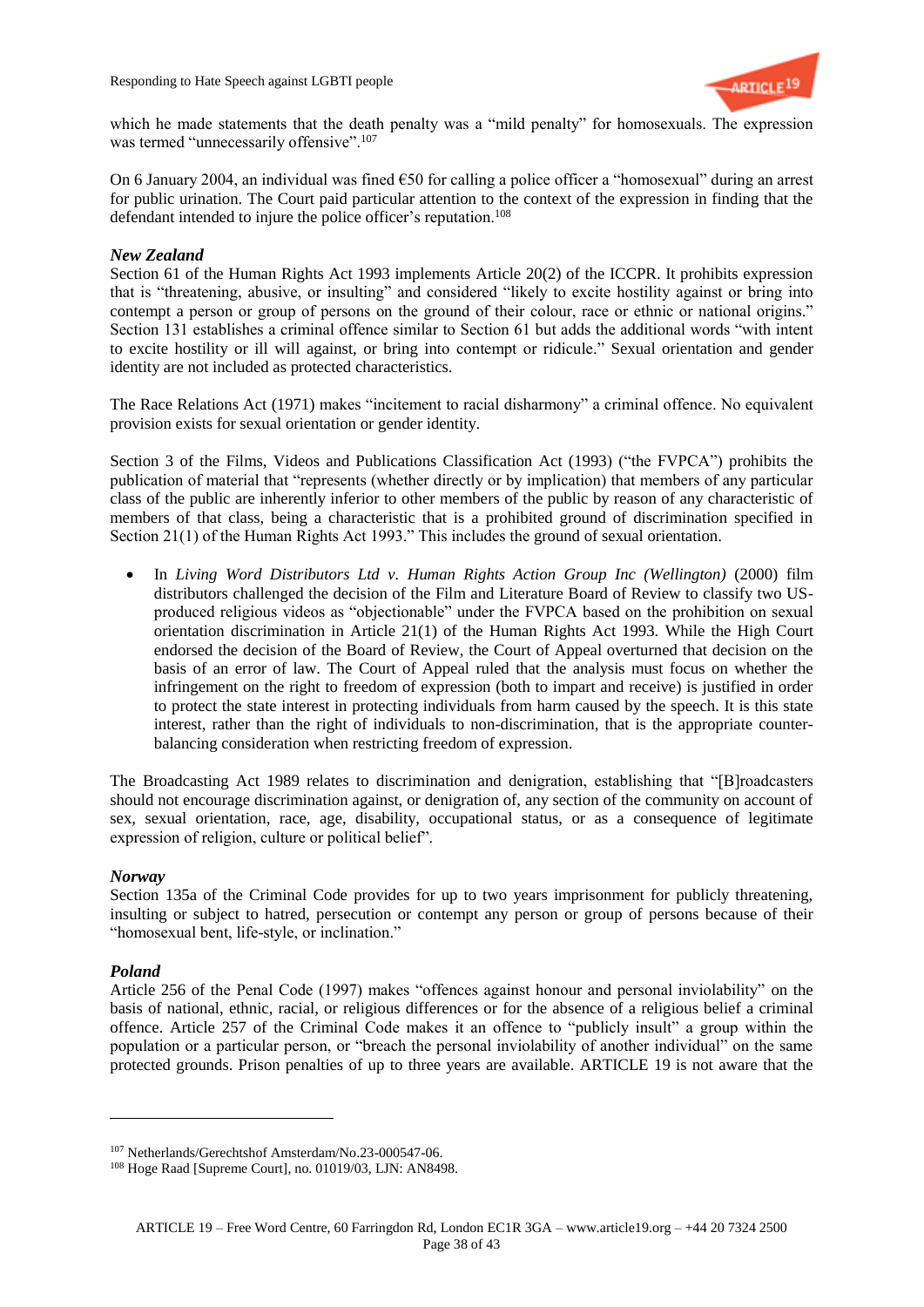

protected grounds under either of these provisions has been interpreted as protecting people on account of their sexual orientation or gender identity.

# *Portugal*

The Penal Code (2007) prohibits "racial, religious and sexual discrimination" in Article 240. Paragraph (1) criminalises the creation of an organisation or the provision of organised activities that incite discrimination, hatred or violence against individuals or groups of individuals because of their sex or sexual orientation or takes part in those activities, including by financial assistance. In paragraph (2) stipulates that it is considered an offence for anyone in a public gathering, who by printed or electronic means:

- Causes acts of violence against individuals or groups of individuals based on their … sex or sexual orientation;
- Defames or insults individuals or groups of individuals because of their … sex or sexual orientation, for example, by denying war crimes or crimes against peace and humanity; or
- Threatens individuals or groups of individuals because of their … sex or sexual orientation with the intention of inciting … discrimination.

The "Television Law" (Law 27/2077, altered by Law no. 8/2011) provides that "television and on demand services cannot, through their programming elements, incite racial, religious or political hate, […] based on [...] sexual orientation."

#### *Romania*

Article 369 of the Criminal Code 2009 makes incitement of the public, by any means, to hatred or discrimination against a category of persons, an offence. ARTICLE 19 is not aware whether this provision has been interpreted to protect a "category of persons" defined by their sexual orientation or gender identity.

# *Russian Federation*

Article 282 of the Federal Criminal Code criminalises incitement to "hatred or enmity, as well as abasement of dignity of a person or a group of persons on the basis of sex, race, nationality, language, origin, attitude to religion, as well as affiliation to any social group, if these acts have been committed in public or with the use of mass media." These acts are punishable by fines, prohibitions on holding certain offices or engaging in certain activities, community service and imprisonment of up to two years. ARTICLE 19 is not aware that this provision has been applied to protect individuals on the basis of sexual orientation or gender identity.

#### *Slovenia*

Article 63 of the Constitution prohibits "any incitement to national, racial, religious or other discrimination and the inflaming of national, racial, religious or other hatred and intolerance."

Article 297(1) of the Penal Code (2008) criminalises conduct that "publicly provokes or stirs up [...] hatred, strife or intolerance, or provokes any other inequality on the basis of [...] sexual orientation." Custodial sentences of up to two years are provided. Subparagraph (3) provides an exemption for live media broadcasts where the expression was not preventable. Aggravated punishment is available for pubic officials under subparagraph (5). Subparagraph (6) allows for the confiscation of materials.

Article 131 of the Penal Code, more generally, prohibits "violation of the right to equality" and specifies gender and sexual orientation as protected grounds.

Article 8 of the Media Act prohibits "the dissemination of programming that encourages […] sexual or any other inequality, or violence and war, or incites […] sexual or any other hatred and intolerance". Article 47 of the Media Act prohibits advertising that would, "incite racial, sexual or ethnic discrimination, religious or political intolerance". Penalties equivalent to  $\epsilon$ 10,000 are available as sanctions under both provisions.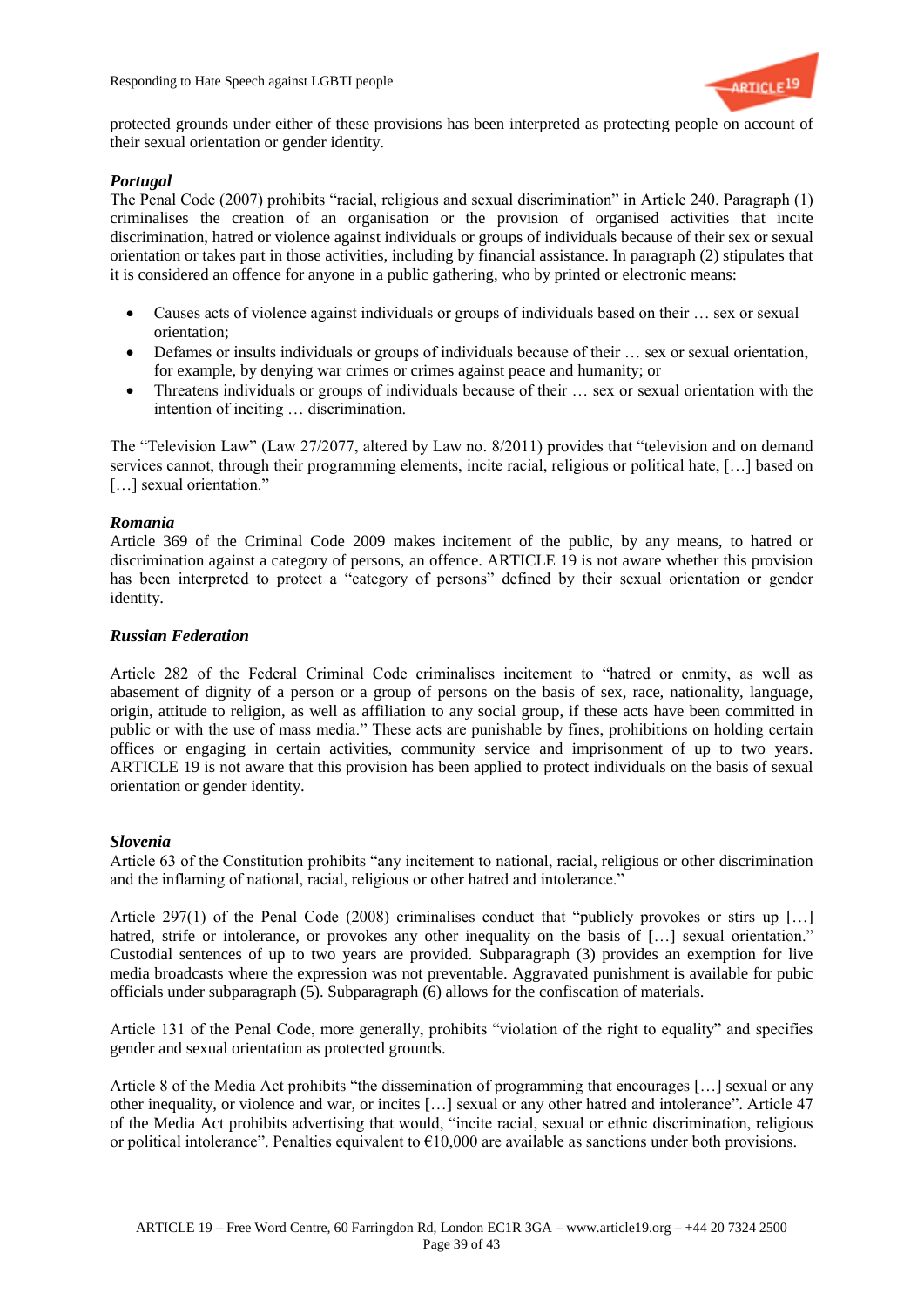

# *Spain*

Article 510(1) of the Criminal Code (1996) prohibits "incitement" as "[t]hose who provoke discrimination, hatred or violence against groups or associations for racist, anti-Semitic or other reasons regarding [...] gender, sexual orientation." Custodial sentences up to three years and a fine equivalent to six to twelve months income are available. Article 510 (2) provides that "those who, knowing it to be false or in reckless disregard of the truth, spread injurious information on groups or associations in relation to their [...] gender, sexual orientation […] will be punished with the same penalties."

Article 515(5) of the Criminal Code prohibits associations "that promote or prompt discrimination, hatred or violence against people, groups or associations on grounds of their […] gender, sexual orientation". Article 517 establishes penalties for this offence: founders, directors and presidents of associations may sentenced to prison for two – four years, a fine of twelve to twenty-four months wages, and disqualification from public employment or position for a period of six to twelve years. Active members may be punished with a prison term of one to three years and a fine of twelve to twenty-four months.

Article 173 of the Criminal Code prohibits "degrading treatment and seriously undermining their moral integrity" which may be employed in instances of "hate speech".

The Statutes of Autonomy of Andalusia (Organic Law 2/2007 19 March) and Catalonia (Organic Law 6/2006 19 July 2006) both speak of the "fight against […] homophobia" and the promotion of "equality of all individuals regardless of their […] gender […] or sexual orientation" respectively. The former cites teaching "about values and providing education which promotes equality, tolerance, freedom and solidarity" as a leading principle for public policy.

Article 27(2) of the Spanish Constitution provides: "Education shall aim at the full development of human personality with due respect for the democratic principles of coexistence and for basic rights and freedoms." The law on Education and Culture of Peace (27/2005) provides that:

1. Ensuring that on all levels of the educational system, the subjects are given in accordance with the values of a culture of peace, and the creation of specialised subjects in questions concerning education for peace and democratic values. 2. To drive, from the side of peace, the incorporation of the values of non-violence, tolerance, democracy, solidarity and justice in the contents of textbooks, didactic and educational materials, and the audio visual programs intended for pupils.

Article 4.1 of the Law establishes the government obligation, "to promote all necessary action to develop the contents of the international agreement on eliminating all kinds of racial discrimination, discrimination against women and discrimination derived from sexual orientation".

# *Sweden*

Chapter 16, Article 8 of the Penal Code (SFS 1962:700) provides that a person is guilty of "agitation against a group" when making a statement or otherwise spreading a message that threatens or expresses contempt for an ethnic group or any other group of people, including groups defined by their sexual orientation. The ground of sexual orientation was added to the provision by an amendment adopted on 1 January 2003. Available sanctions include fines and custodial sentences of up to two years' imprisonment. Aggravating circumstances allow for sentences of between six months and four years.

In 2005 the Supreme Court quashed the conviction of pastor Åke Green who had been sentenced to one month in prison in 2004 for inciting hatred on grounds of sexual orientation. Pastor Green had delivered a sermon, titled "is homosexuality congenital or the powers of evil meddling with people?" to approximately fifty persons in July 2003. During the sermon, he associated homosexuality with: (i) the origin and spread of AIDS; (ii) bestiality; (iii) paedophilia; and (iv) the corruption of pure thought. These statements were qualified with assurances that not all homosexuals were paedophiles nor did they all have AIDS. The Supreme Court ultimately held that while Green's conviction was not in violation of the Swedish Constitution, it was a disproportionate restriction of his right to freedom of religion under Article 9 of the ECHR and his freedom of expression under Article 10 of the ECHR. The Court viewed that Pastor Green was acting out of his conviction to "improve the situation of his fellow man" and "what he considered his duty as pastor." The Court rejected Pastor Green's argument that his contention was with homosexual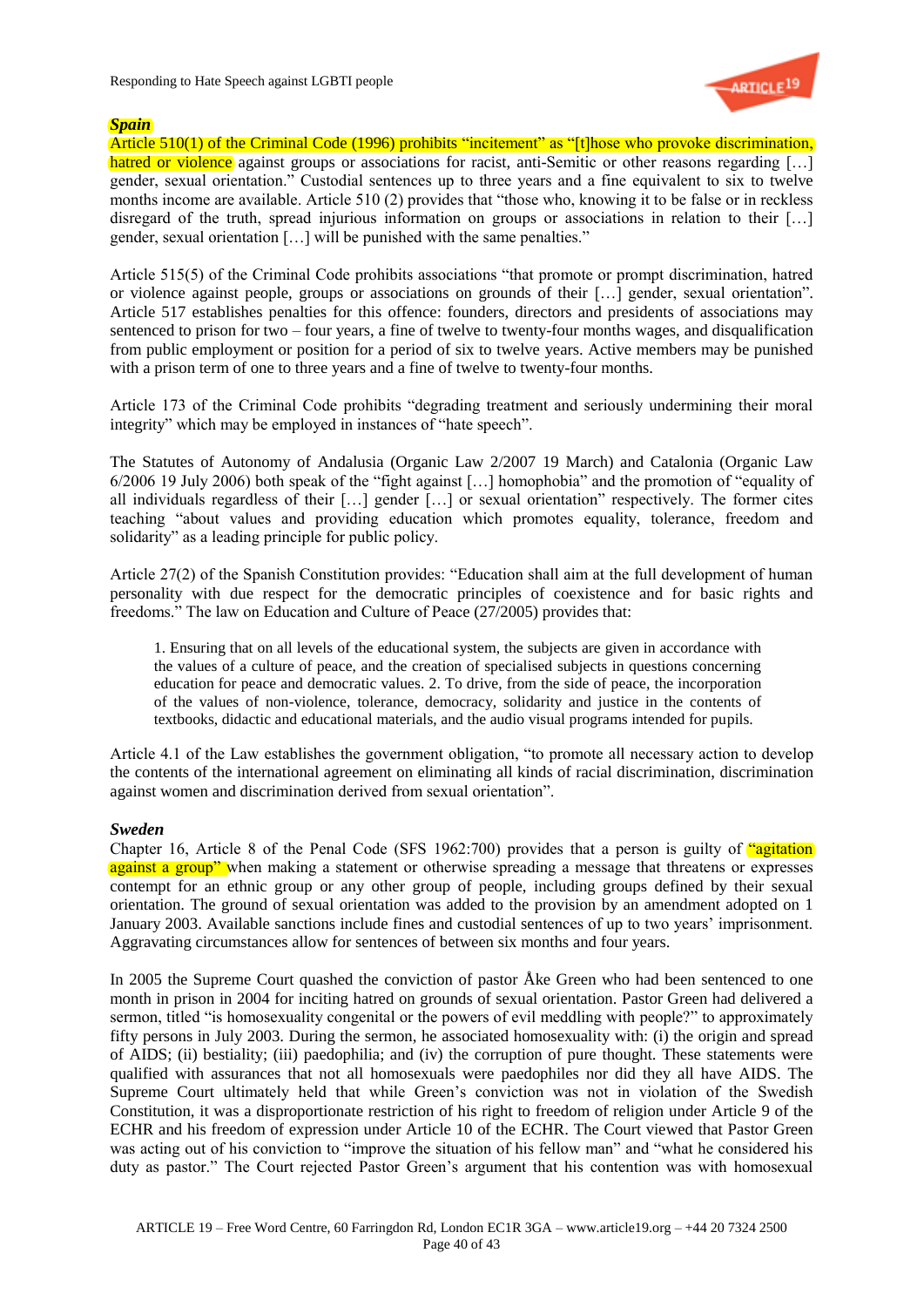

conduct and not homosexuals as a group. The Court laid great emphasis on the context of the speech, and that there had been no incitement to violence. The Court concluded that Green's statements could not be said to encourage or justify hatred of homosexuals and that to convict him in these circumstances would therefore violate the ECHR. The ruling essentially requires Swedish courts to interpret the offence of "agitation against a group" narrowly.

On 6 July 2006, the Supreme Court reversed a 2005 ruling by the Court of Appeal and upheld the first instance conviction of four men for "agitation against a group" defined by their sexual orientation. The facts of the case in *Vejedland and Others* are outlined above. The Supreme Court gave particular attention to the fact that the leaflets had been distributed in a school in the lockers of students who did not have the opportunity to accept or reject them. While the leaflets intended to provoke debate on a matter of public interest, the manner in which the questions were phrased was offensive and disparaging to homosexuals as a group. The Supreme Court identified a duty under Article 10 to "as far possible" "avoid statements that are unwarrantedly offensive to others thus constituting an assault on their rights". Åke Green's case was distinguished on the basis that the statement made to his congregation was premised on quotations from the Bible and to a closed group of individuals in a Church. The European Court of Human Rights ultimately endorsed this reasoning in *Vejdeland and others*.

# *Turkey*

Article 312 of the Penal Code provides for up to three years' imprisonment for anybody who "incites hatred based on class, race, religion, religious sect, or incites hatred between different religions." This provision does not include sexual orientation or gender identity as protected grounds. However, the provisions of the Penal Code concerning insult have been interpreted to protect individuals from offensive language on the basis of sexual orientation or gender identity.

In 2012 the Court of Cassation overturned the acquittal of a journalist who had been tried for "insult" following an article in which he criticised a politician for supporting an NGO event held to tackle homophobia. It is not clear from reports which provision of the Penal Code he had been charged under. However, the use of the terms "sexual deviant" and "faggot" were deemed to fall outside of the scope of acceptable speech and were not protected expressions. The Court of Cassation stated in their judgment that "the freedom of the press does not encompass the freedom to insult the personal freedoms of individuals." The newspaper was ordered to pay 4,000 Turkish Liras while the journalist was ordered to pay 2,000 liras in damages.<sup>109</sup>

# *United Kingdom*

 $\overline{a}$ 

Section 74 and Schedule 16 to the Criminal Justice and Immigration Act (CJIA) 2008 creates in England and Wales the offence of using "threatening words or behaviour" or to "display any written material which is threatening" if it is intended to "stir up hatred on grounds of sexual orientation". Hatred "on the grounds of sexual orientation" is defined in circular terms as "Hatred against a group of persons defined by reference to sexual orientation (whether towards persons of the same sex, the opposite sex, or both."

Schedule 16 to the CJIA, at paragraph 14, provides the following defence to protect the right to freedom of expression in respect of prosecutions under section 74: "For the avoidance of doubt, the discussion or criticism of sexual conduct or practices or urging of persons to refrain from or modify such conduct or practices shall not be taken of itself to be threatening or intended to stir up hatred."

Two cases under Section 74 of the CJIA should be noted:

 In January 2012 a jury at Derby Crown Court convicted three men for "stirring up hatred". One man was sentenced to two years in prison and two others to fifteen months in prison. The three men had delivered leaflets through letterboxes before a gay pride event depicting a mannequin hanging by the neck from a noose with the caption "God Abhors You" and "Turn or Burn". One of the defendants argued that he saw it as his duty as a Muslim to spread what God says about homosexuality. A prosecution witness had stated in Court that the leaflet had made him fear for his safety.

<sup>109</sup> See:<http://www.kaosgl.org/page.php?id=10512>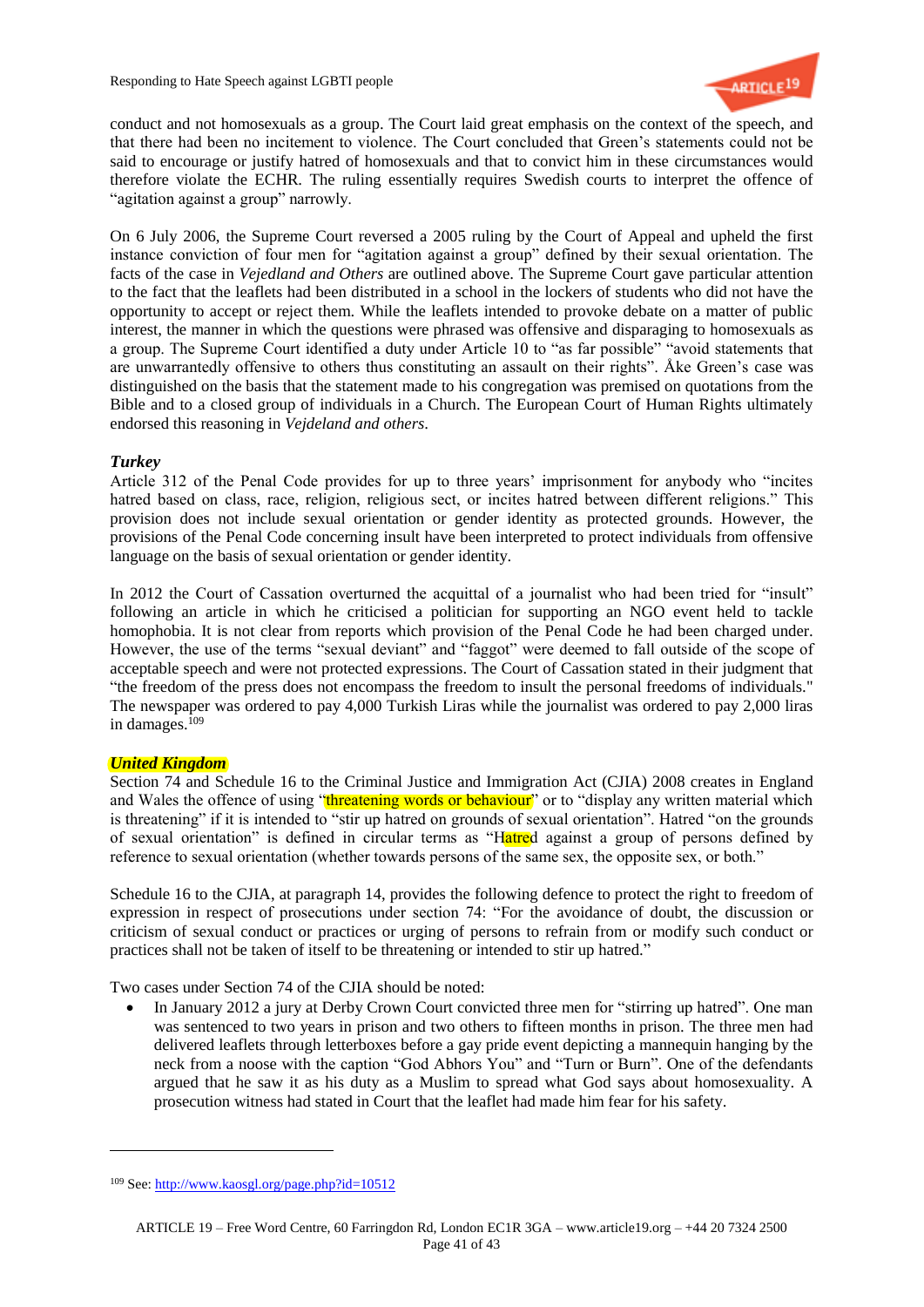$\overline{a}$ 



• In June 2010, Paul Shaw, a Christian street preacher standing as an independent candidate in the general election was arrested for distributing leaflets calling for gay and lesbian people to be "locked up". He was arrested for "stirring up hatred" under section 74 of the CJIA. The Crown Prosecution Service later dropped the prosecution citing lack of evidence to proceed.

Section 5 of the Public Order Act 1986 ("the Public Order Act") makes it is a criminal offence in England, Scotland and Wales to use "threatening, abusive or insulting words or behaviour, or disorderly behaviour, or display any writing, sign or other visible representation which is threatening, abusive or insulting within the hearing or sight of a person likely to be caused harassment, alarm or distress thereby". The mental element of the offence, contained in Section 6 of the Public Order Act, states that a person must either intend or be aware that his conduct is or may be threatening, abusive or insulting or he intends or is aware that it may be disorderly. Section 4A of the Public Order Act makes it a criminal offence to intentionally cause harassment, alarm or distress to a specific person.

A number of cases under the Public Order Act should be noted:

- In 2002, street preacher Harry Hammond was arrested pursuant to Section 5 of the Public Order Act for preaching in the street while holding a sign bearing the words "Stop Immorality", "Stop Homosexuality", "Stop Lesbianism", and "Jesus is Lord". His sermon attracted a crowd of onlookers, culminating in a confrontation during which Hammond was assaulted. However, it was Hammond who was convicted and ordered to pay a fine of £300, costs of £395 and an order for the confiscation of his sign issued. He unsuccessfully appealed the decision, claiming a breach of his rights under Article 9 and Article 10 of the ECHR.
- In June 2005, student Sam Brown was held in police custody for one night after refusing to pay an £80 for asking a mounted police officer if he knew that his horse was a homosexual. The police claimed the slur was uttered "within the hearing or sight of a person likely to be caused harassment, alarm or distress". However, in a statement to a student newspaper, a spokesperson for Thames Valley Police said that the incident was also "offensive to the policeman and his horse." The Crown Prosecution Service eventually discontinued the prosecution.
- In December 2010, West Midlands Police were ordered by Birmingham Crown Court to pay £4000 in damages to Anthony Rollins, who had been arrested and held in police custody for four hours for quoting passages from the Bible, informing passers-by that homosexuals were "abominable" and "shall have their part in the lake which burneth with fire and brimstone." Following this ruling, West Midlands Police settled a civil case brought by Dale McAlpine for £7000. Mr McAlpine alleged that he had been wrongfully arrested, unlawfully imprisoned and that his human rights had been breached after he had been arrested in April 2010 for telling a community support officer that homosexuality was a sin.

The Crime and Courts Act 2013 removed the term "insulting" from Section 5 of the Public Order Act 1986, but ARTICLE 19 remains concerned with this provision of the legislation.<sup>110</sup>

In the United Kingdom, the Home Office and the Association of Chief Police Officers require police forces to record "hate incidents" which are defined as "any non-crime incident *which is perceived by the victim or any other person*, as being motivated by hostility or prejudice based on a person's sexual orientation."<sup>111</sup> However, it appears that a number of police forces have taken these directions as requiring them to respond to "hate incidents". For example, campaigner Lynette Burrows was telephoned by the police after she advocated in a BBC radio debate that gay couples should not be allowed to adopt children. The head of the

<sup>110</sup> ARTICLE 19: "Insult to be decriminalised but greater protection for freedom of expression is still needed", 15 January 2013; available at: [http://www.article19.org/resources.php/resource/3584/en/uk:-'insult'-to-be-decriminalised,-but-greater](http://www.article19.org/resources.php/resource/3584/en/uk:-)[protection-for-freedom-of-expression-is-still-needed](http://www.article19.org/resources.php/resource/3584/en/uk:-)

<sup>&</sup>lt;sup>111</sup> Association of Chief Police Officers and Home Office Standards Unit, *Hate Crime: Delivering a Quality Service* (London: Home Office, 2005), para. 2.2.1.